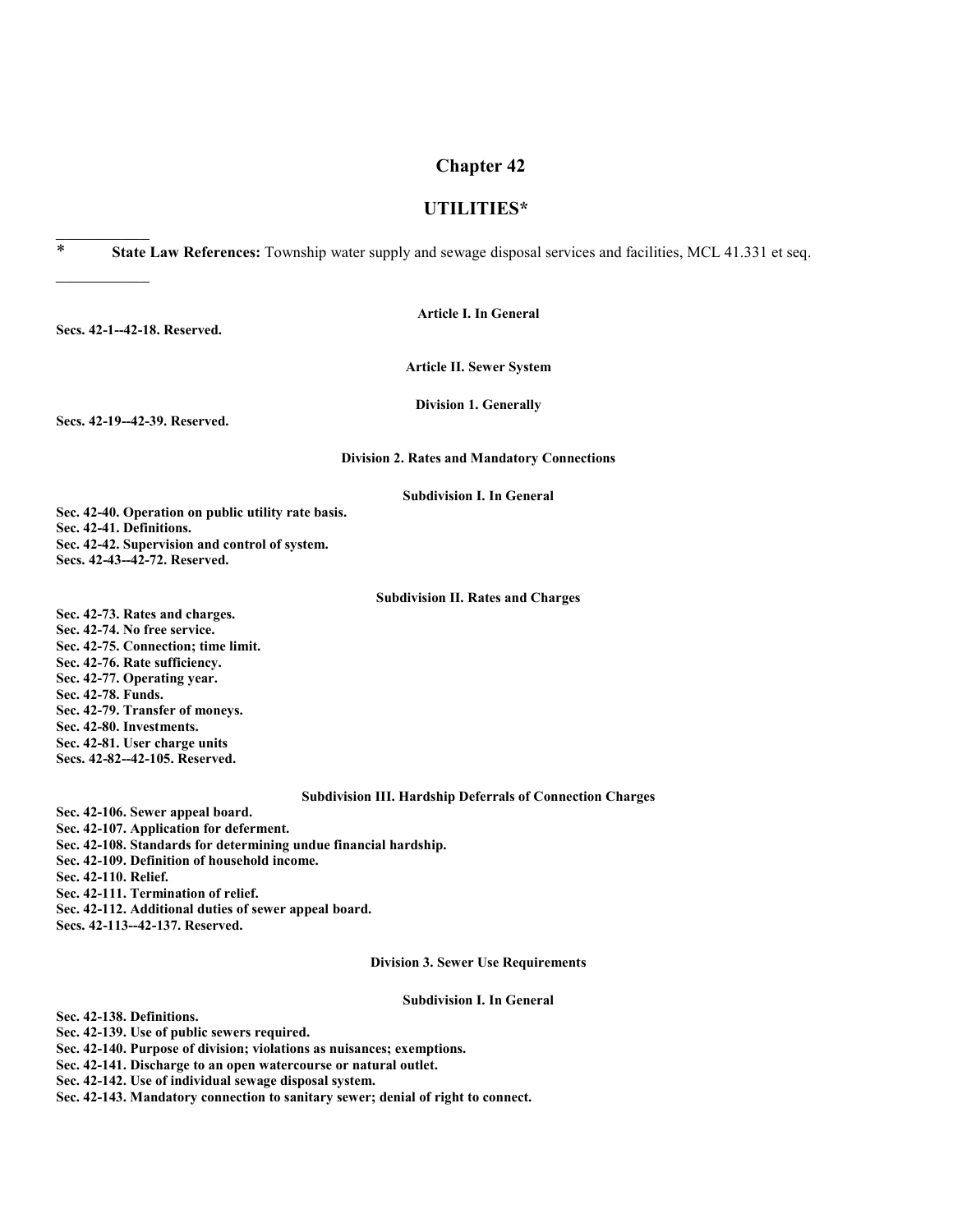**Sec. 42-144. Connection of inflow sources to sewers prohibited.**

**Sec. 42-145. Filing of statement, plans, samples, tests, affidavits, reports on raw materials; maintenance of records.**

**Sec. 42-146. Penalties.**

**Secs. 42-147--42-179. Reserved.**

#### **Subdivision II. Private Sewage Disposal**

**Sec. 42-180. Conformance to standards and regulations.**

**Sec. 42-181. Disposal of sewage where no sanitary sewer is available.**

**Sec. 42-182. Mandatory future connection.**

**Sec. 42-183. Operation and maintenance.**

**Sec. 42-184. Requirements of the county health department and state department of public health.**

**Secs. 42-185--42-205. Reserved.**

#### **Subdivision III. Building Sewers and Connections**

**Sec. 42-206. Installation of building sewers and connections.**

**Sec. 42-207. Persons responsible for installation.**

**Sec. 42-208. Bond and insurance requirement.**

**Sec. 42-209. Application of bond or deposit to more than one project.**

**Sec. 42-210. Fees for permits.**

**Sec. 42-211. Cost of constructing and maintaining building sewer.**

**Sec. 42-212. Individual building sewer.**

**Sec. 42-213. Use of existing building sewer.**

**Sec. 42-214. Material approved for use as building sewers.**

**Sec. 42-215. Building sewer pipe joints; infiltration.**

**Sec. 42-216. Slope and size of building sewers.**

**Sec. 42-217. Building sewer depth; location; construction method.**

**Sec. 42-218. Lift pumps.**

**Sec. 42-219. Location of building sewer connection to public sewer.**

**Sec. 42-220. Notification for inspection.**

**Sec. 42-221. Protection of public from excavation; restoration of public property.**

**Sec. 42-222. Availability of capacity in system.**

**Secs. 42-223--42-252. Reserved.**

#### **Subdivision IV. Service Conditions**

**Sec. 42-253. Obligation of persons connecting to or accepting service from public sewer.**

**Sec. 42-254. Construction and cost of building sewer in public right-of-way.**

**Sec. 42-255. Construction and cost of building sewer on private property.**

**Sec. 42-256. Maintenance of building sewer.**

**Sec. 42-257. Township maintenance responsibility; assessment for repair or replacement.**

**Sec. 42-258. Township responsibility for broken sewers; building sewers.**

**Sec. 42-259. Right of inspection.**

**Secs. 42-260--42-281. Reserved.**

#### **Division 4. Discharge Restrictions**

**Sec. 42-282. Purpose.**

**Sec. 42-283. Definitions.**

**Sec. 42-284. Discharge of wastewaters.**

**Sec. 42-285. Authority of inspections; protection of user against claims; compliance by user of all lawful inspections.**

**Sec. 42-286. Monitoring and sampling.**

**Sec. 42-287. Reporting.**

**Sec. 42-288. Administrative organization.**

**Sec. 42-289. Orders.**

**Sec. 42-290. Pretreatment.**

**Sec. 42-291. Accident prevention.**

**Sec. 42-292. Surcharges.**

**Sec. 42-293. Existing discharges; adoption of new provisions; exemptions for current users.**

**Sec. 42-294. Enforcement and procedure.**

**Sec. 42-295. Administrative appeals.**

**Sec. 42-296. Hearings and actions of county director; hearing board; duties; notices, etc.**

**Sec. 42-297. Penalties and remedies.**

**Sec. 42-298. Confidentiality.**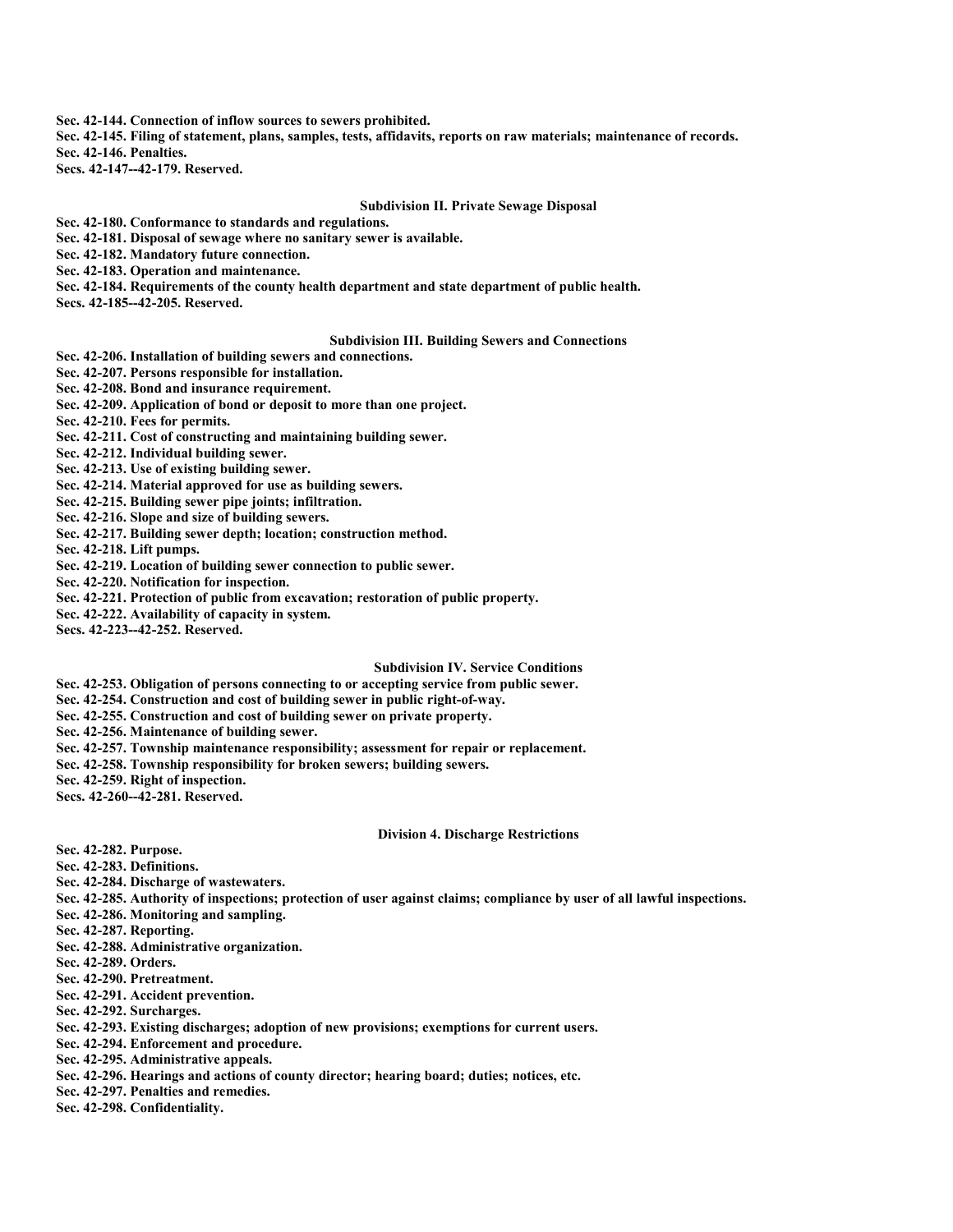**Sec. 42-299. Upsets and net/gross.**

#### **ARTICLE I.**

#### **IN GENERAL**

**Secs. 42-1--42-18. Reserved.**

#### **ARTICLE II.**

#### **SEWER SYSTEM**

#### **DIVISION 1.**

#### **GENERALLY**

**Secs. 42-19--42-39. Reserved.**

#### **DIVISION 2.**

#### **RATES AND MANDATORY CONNECTIONS**

## **Subdivision I.**

#### **In General**

#### **Sec. 42-40. Operation on public utility rate basis.**

It is hereby determined to be desirable and necessary, for the public health, safety and welfare of the township, that the county wastewater management system-number one (township extension) be operated by said township as lessee of the county and the county department of public works under Public Act No. 185 of 1957 (MCL 123.731 et seq.) on a public utility rate basis in accordance with the provisions of Public Act No. 94 of 1933 (MCL 141.101 et seq.).

(Compiled Ords. 1990, § 25.001)

## **Sec. 42-41. Definitions.**

Whenever the words "the system" are referred to in this division, they shall be understood to mean the complete county wastewater management system-number one (township extension), including all sewers, pumps, lift stations, and all other facilities used or useful in the collection and disposal of domestic, commercial or industrial wastes, including all appurtenances thereto and including all extensions and improvements thereto, which may hereafter be acquired. Whenever the words "revenues" and "net revenues" are used in this division, they shall be understood to have the meanings as defined in section 3 of Public Act No. 94 of 1933 (MCL 141.103).

(Compiled Ords. 1990, § 25.002)

#### **Sec. 42-42. Supervision and control of system.**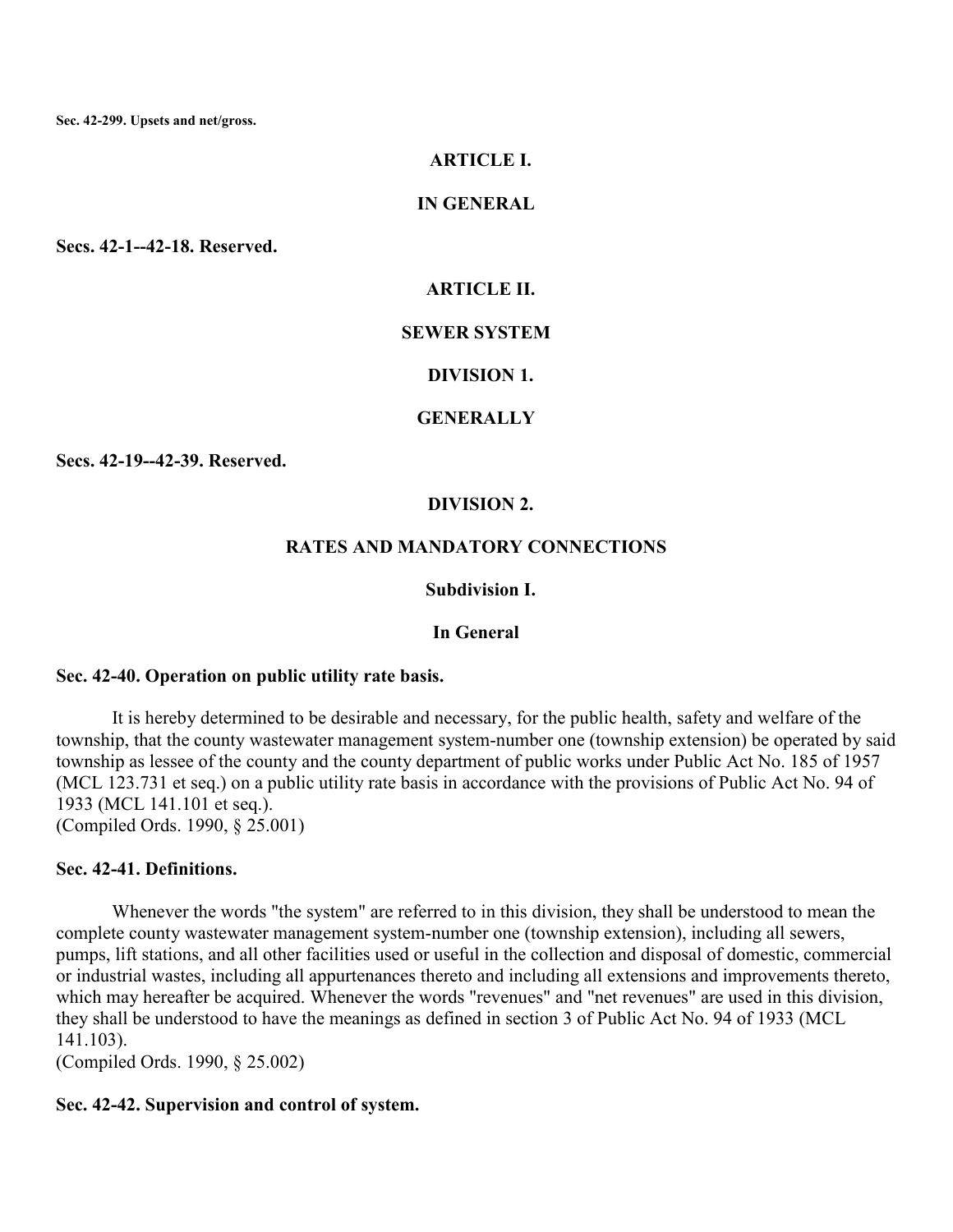The operation and maintenance of the system shall be under the supervision and control of the township, subject to the terms of the contract dated January 14, 1978, between the county and the township. Pursuant to the terms of such contract, the township has retained the exclusive right to establish, maintain and collect rates and charges for sewer collection and disposal service; and in such capacity, the township board may employ such person or persons in such capacity or capacities as it deems advisable and may make such rules, orders and regulations as it deems advisable and necessary to ensure the efficient establishment, maintenance and collection of such rates and charges. (Compiled Ords. 1990, § 25.003)

**Secs. 42-43--42-72. Reserved.**

## **Subdivision II.**

## **Rates and Charges**

## **Sec. 42-73. Rates and charges.**

Rates to be charged for service furnished by the system shall be as follows:

- (1) *Sewer use charges*. All sewer use charges shall be made against each user and premises based upon rates to be determined by resolution.
- (2) *Connection charge.*
	- a. *Connection charge.* Connection charges that are determined under this section, shall henceforth be determined by resolution of the township board.
	- b. *Direct and indirect connections.* For each direct connection to the lines of the system there shall be charged a connection fee of the full amount set by resolution per singlefamily residence equivalent. For each indirect connection the charge shall be one-half of the resolution amount per single-family residence equivalent or user charge unit.
	- c. *Indirect connection.* An indirect connection shall be defined as one made to lines added to the system after its original construction, the cost of which is paid from special assessments or private funds, to include public funds expended without special assessing to the property.
	- d. *Equivalent user factor; user charge units.* Properties containing only a single-family residence equivalent shall pay connection charges as above defined multiplied by one unit for each single-family residential unit. All other uses shall pay the above connection charges multiplied by a factor representing the ratio of sewage use by such class of premises to normal single-family residential use as determined by the township board and adopted by resolution. The equivalent user factor or user charge units shall be calculated for any premises based on the use of the property at the time of the original application for sewer service of connection for sewer service. Whenever the use of the property is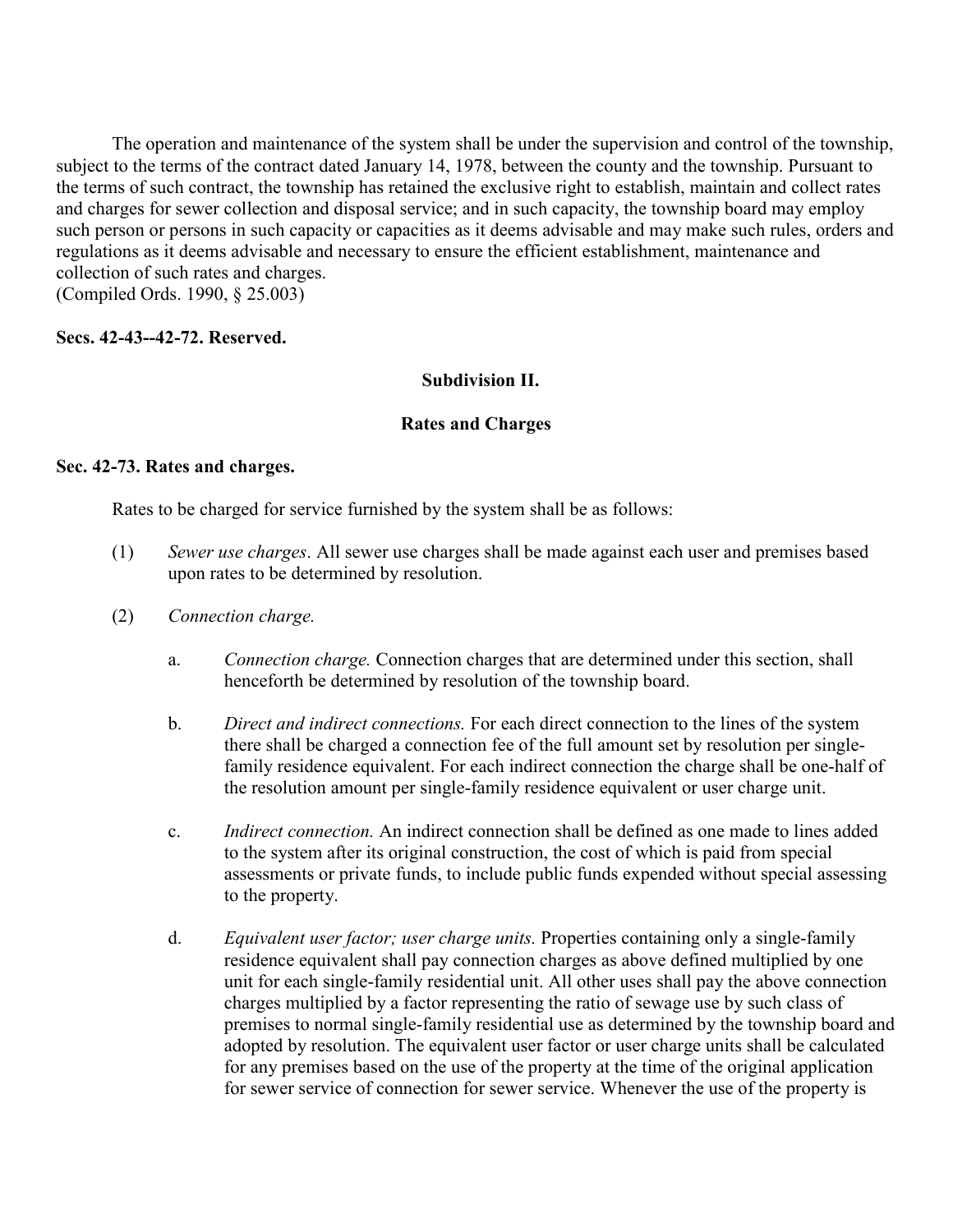changed, modified or enlarged therefrom, an additional connection charge based on the amount of units resulting from the change shall be further paid. The equivalent user factor or number of user charge units shall not be revised below that applicable to the original application for connection or in effect at the time of connection.

- e. *Payment of connection charge.* Connection charges shall immediately constitute a lien on the premises served on the date of the publication of the notice of availability and shall be due and payable as follows:
	- 1. *Connection of new structure to existing sewer.* Where a new structure is connected to an existing sewer, the amount due for the single-family residence equivalent shall be immediately payable. The balance of the connection charge, if any, shall be paid in three equal annual installments on each July 1, beginning on the said date first falling after the notice of availability, over three years from the date of the original connection. Interest shall be added to the unpaid balance at the rate of six percent per annum and paid at the time of each payment. Payments shall be delinquent if not paid by September 14, and treated as set forth in subsection (2)e.2.
	- 2. *Connection of structure existing when a sewer is made available.* In the case where a new sewer is first made available to an existing structure, where the structure is in place and able to be lawfully occupied on the date the notice of availability is published, if the connection charge is not then paid in full, the charge may be paid in installments with interest at the annual rate of six percent per annum on the unpaid balance over a period of ten years. If paid in installments, the first installment shall be payable upon application for the connection, and all subsequent installments plus interest shall be payable annually on July 1 of each year, to be billed effective said, and payable by September 14 of any said year. All payments shall carry the interest above to the date of payment. Any payment not paid by September 14 shall be delinquent and shall be placed on the tax roll. In addition, the township may collect same by personal action.
	- 3. *Other cases.* In all other cases, the connection charge shall be paid in full and shall be due and constitute a lien on the date the notice of availability is published.
- f. *Unpaid installments.* In the event more than two installments for connection charge billings under this section shall remain unpaid upon September 14 of any year, then the entire balance of the connection charge shall be immediately due and payable and shall be placed on the tax roll to be collected with the real or personal property taxes applicable.
- (3) *Special rates.* For miscellaneous or special services for which a special rate shall be established, such rates shall be fixed by the township board.
- (4) *Billing.*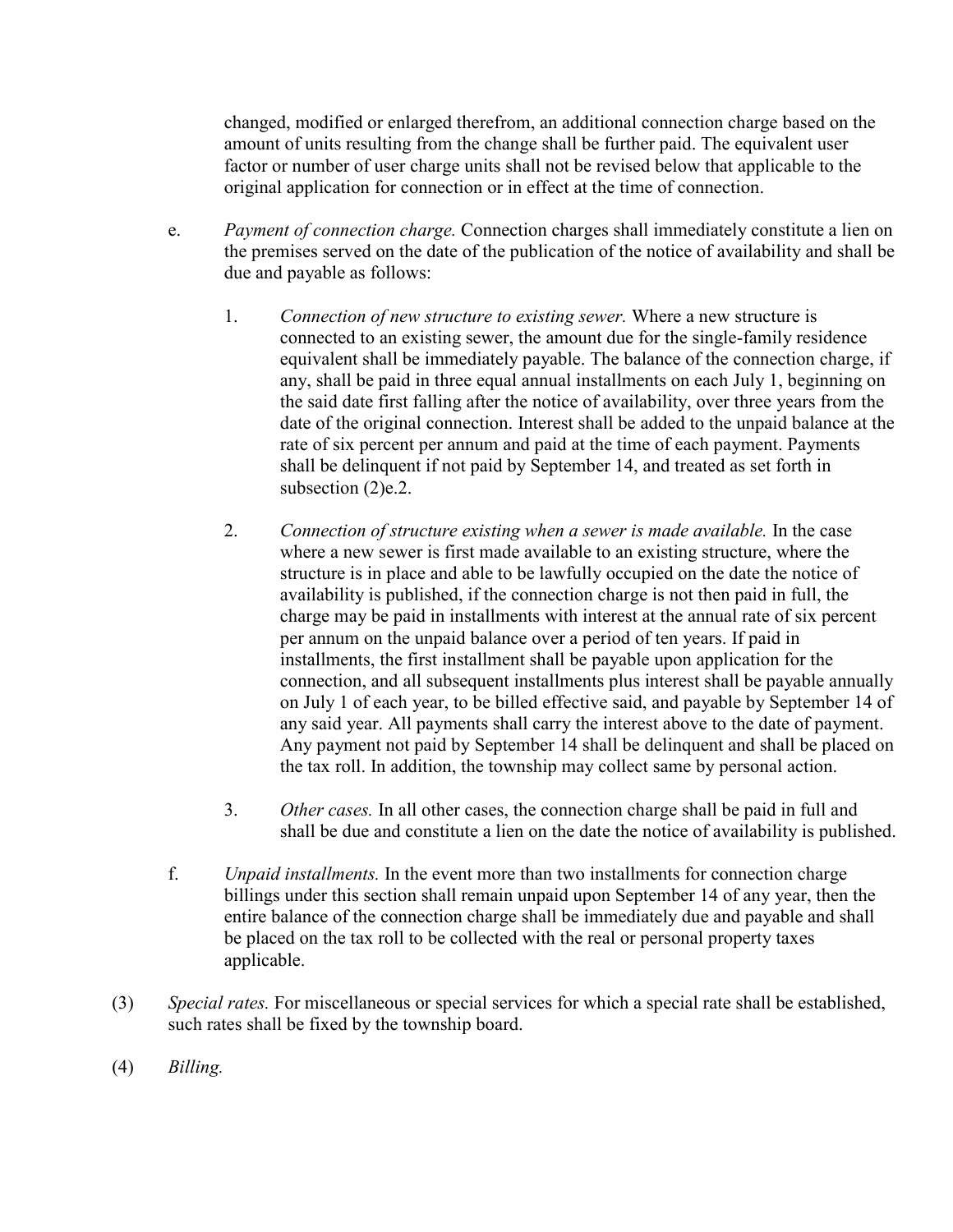- a. Bills for sewer use charges shall be rendered quarterly on January 1, April 1, July 1, and October 1, payable without penalty within 30 days after the date thereon. Payments received after such period shall bear a penalty of six percent of the amount of the bill.
- b. Bills for connection charge installments and interest and penalties shall be rendered on July 1 of every year. Payments received after September 14 following said billing shall bear a penalty of six percent of the amount of the bill.

(Compiled Ords. 1990, § 25.004; Res. No. 08012005, 8-1-2005)

#### **Sec. 42-74. No free service.**

No free service shall be furnished by said system to any person, firm or corporation, public or private, or to any public agency or instrumentality. (Compiled Ords. 1990, § 25.005)

## **Sec. 42-75. Connection; time limit.**

It is hereby determined and declared that public sanitary sewers are essential to the health, safety and welfare of the people of the township; that all premises on which structures in which sanitary sewage originates are situated shall connect to the system at the earliest reasonable date as a matter for the protection of the public health, safety and welfare of the people of the township, and therefore, all premises on which structures in which sanitary sewage originates are situated or become situated and to which sewer services of the system shall be available shall connect to said system within 90 days after the mailing or posting of notice to such premises by the appropriate township official that such services are available. Said notification and enforcement of this section shall be in conformity with part 127 of the Public Health Code (MCL 333.12701 et seq.) (Compiled Ords. 1990, § 25.006)

#### **Sec. 42-76. Rate sufficiency.**

The rates hereby fixed are estimated to be sufficient to provide for the payment of the expenses of administration and operation, such expenses for maintenance of the said system as are necessary to preserve the same in good repair and working order; to provide for the payment of the contractual obligations of the township to the county pursuant to the aforesaid contract between said county and the township as the same become due, and to provide for such other expenditures and funds for said system as this subdivision may require. Such rates shall be fixed and revised from time to time as may be necessary to produce these amounts. (Compiled Ords. 1990, § 25.007)

#### **Sec. 42-77. Operating year.**

The system shall be operated on the basis of an operating year commencing on July 1 and ending on the last day of June next following. (Compiled Ords. 1990, § 25.008)

## **Sec. 42-78. Funds.**

The revenues of the system shall be set aside, as collected, and deposited in a separate depository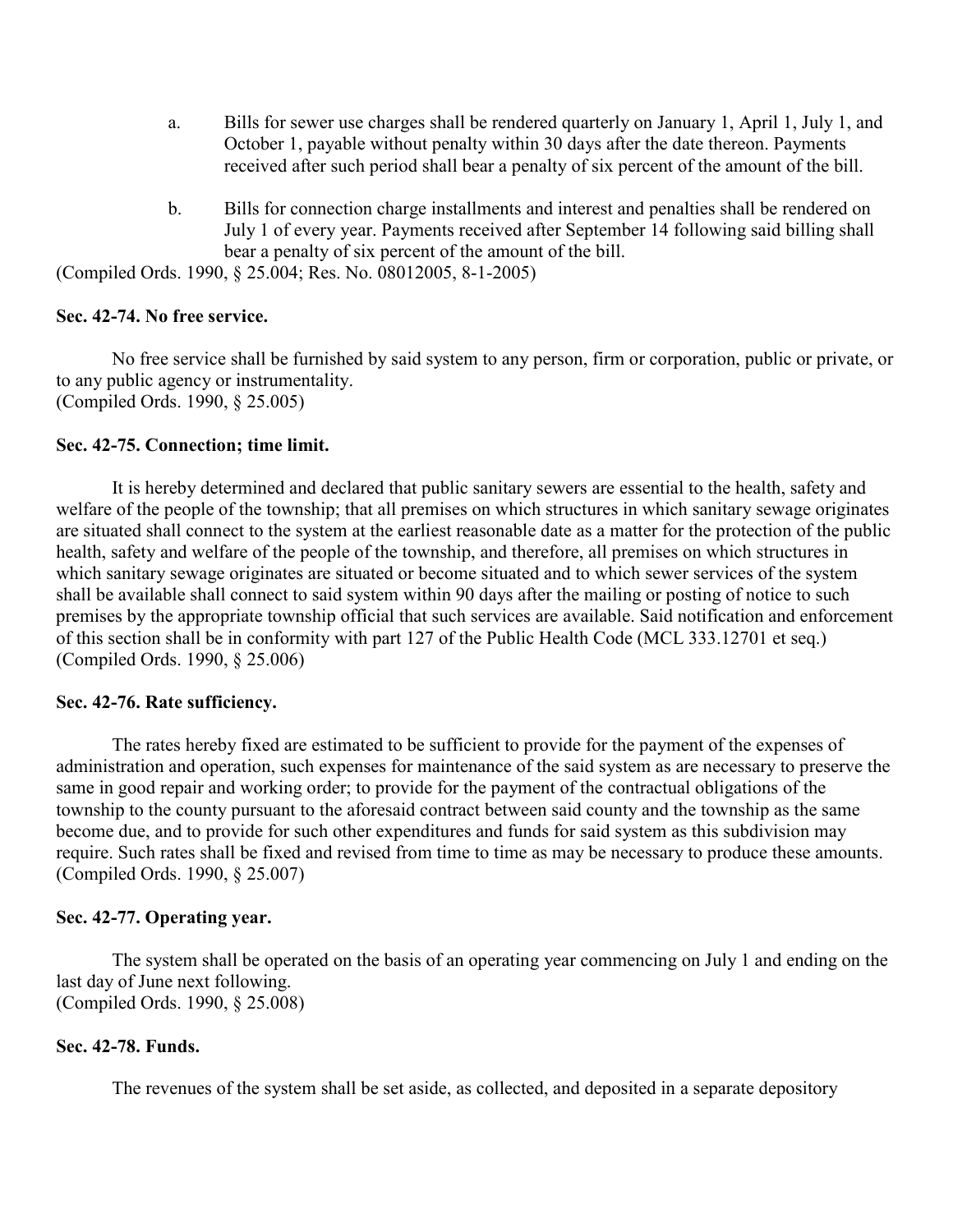account in a bank duly qualified to do business in the state, in an account to be designated sewer system receiving fund (hereinafter; for brevity; referred to as the "receiving fund"), and said revenues so deposited shall be transferred from the receiving fund periodically in the manner and at the time hereafter specified.

- (1) *Operation and maintenance fund.* Out of the revenues in the receiving fund there shall be first set aside quarterly into a depository account, designated operation and maintenance fund, a sum sufficient to provide for the payment of the next quarter's current expenses of administration and operation of the system and such current expenses for the maintenance thereof as may be necessary to preserve the same in good repair and working order.
- (2) *Contract payment fund.* There shall next be established and maintained a depository account, to be designated contract payment fund, which shall be used solely for the payment of the township's obligations to the county pursuant to the aforesaid contract. There shall be deposited in said fund quarterly, after requirements of the operation and maintenance fund have been met, such sums as shall be necessary to pay said contractual obligations when due. Should the revenues of the system prove insufficient for this purpose, such revenues may be supplemented by any other funds of the township legally available for such purpose.
- (3) *Replacement fund.* There shall next be established and maintained a depository account, designated replacement fund, which shall be used solely for the purpose of making major repairs and replacements to the system if needed. There shall be set aside into said fund, after provision has been made for the operation and maintenance fund and the contract payment fund, such revenues as the township board shall deem necessary for this purpose.
- (4) *Improvement fund.* There shall next be established and maintained an improvement fund for the purpose of making improvements, extensions and enlargements to the system. There shall be deposited into said fund, after providing for the foregoing fund, such revenues as the township board shall determine.
- (5) *Surplus moneys.* Moneys remaining in the receiving fund at the end of any operating year, after full satisfaction of the requirements of the foregoing funds, may, at the option of the township board, be transferred to the improvement fund or used in connection with any other project of the township reasonably related to purposes of the system.
- (6) *Bank accounts.* All moneys belonging to any of the foregoing funds or accounts may be kept in one bank account, in which event the moneys shall be allocated on the books and records of the township within this single bank account, in the manner above set forth.

(Compiled Ords. 1990, § 25.009)

# **Sec. 42-79. Transfer of moneys.**

In the event the moneys in the receiving fund are insufficient to provide for the current requirements of the operation and maintenance fund, any moneys and/or securities in other funds of the system, except sums in the contract payment fund derived from tax levies, shall be transferred to the operation and maintenance fund, to the extent of any deficit therein.

(Compiled Ords. 1990, § 25.010)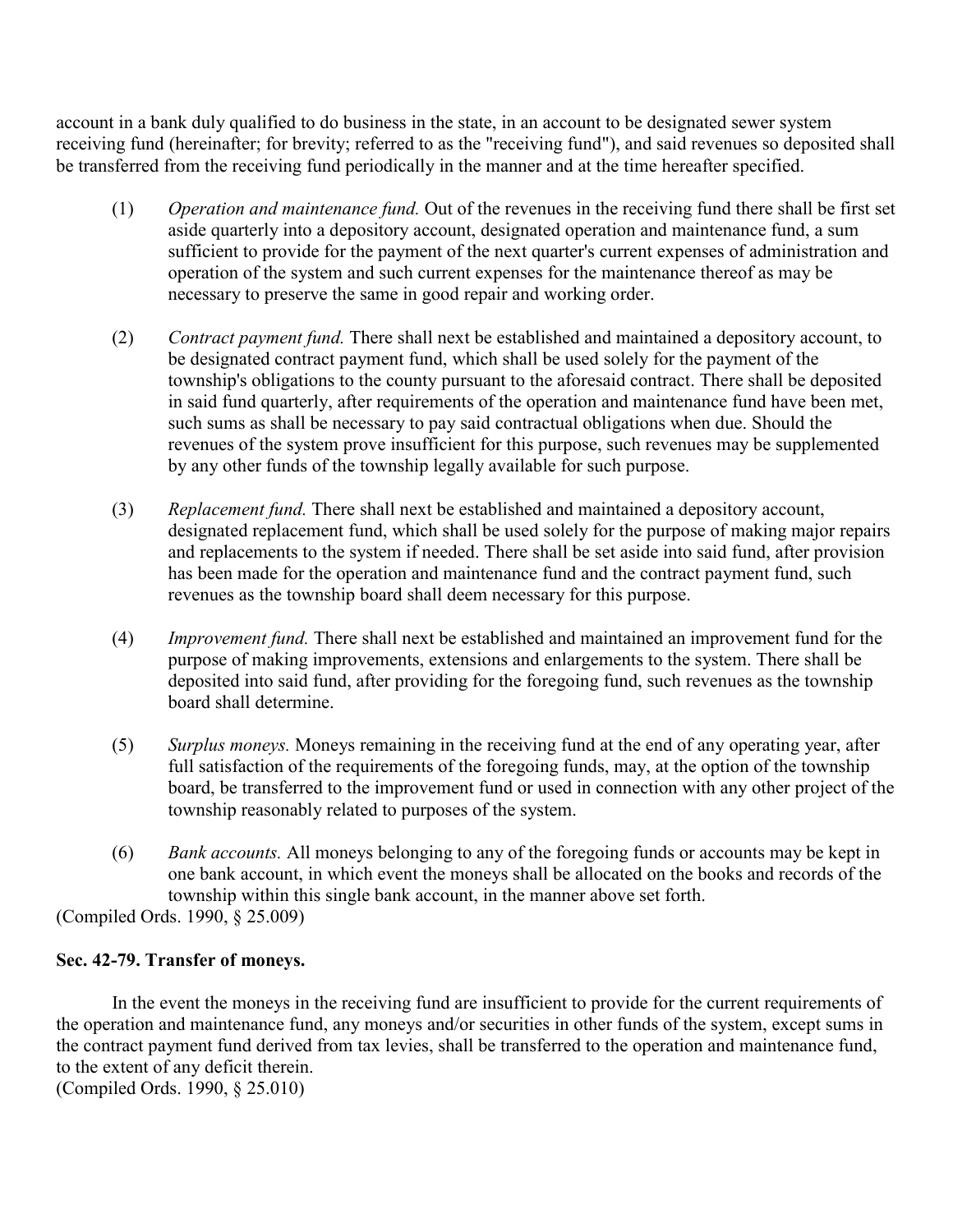#### **Sec. 42-80. Investments.**

Moneys in any fund or account established by the provisions of this subdivision may be invested in obligations of the United States of America in the manner and subject to the limitations provided in Public Act No. 94 of 1933 (MCL 141.101 et seq.). In the event such investments are made, the securities representing the same shall be kept on deposit with the bank or trust company having on deposit the fund or funds from which such purchase was made. Income received from such investments shall be credited to the fund from which said investments were made.

(Compiled Ords. 1990, § 25.011)

## **Sec. 42-81. User charge units**

User charge units and related matters shall be as established by resolution. (Compiled Ords. 1990, § 25.020)

**Secs. 42-82--42-105. Reserved.**

#### **Subdivision III.**

#### **Hardship Deferrals of Connection Charges**

#### **Sec. 42-106. Sewer appeal board.**

Notwithstanding any provision in any ordinance of the township to the contrary, it is recognized that paying the fees and charges required and paying the cost of tying into sewers may create undue financial hardship on property owners who are required to hook up to a sewer. In order to prevent such undue hardship, there is hereby established a sewer appeal board. Said board shall have three members, one of whom shall be the township supervisor, one of whom shall be a member of the township board, appointed by the board, and who shall serve at the pleasure of the board, and one of whom shall be a resident of the township, appointed by the board and who shall serve at the pleasure of the board. Any two members of the sewer appeal board shall constitute a quorum for the purpose of taking action on any application. (Compiled Ords. 1990, § 25.051)

#### **Sec. 42-107. Application for deferment.**

Any residential property owner who believes that the payment of sewer connection charges imposed by the township and the payment of the cost of connecting his structure to the sewer will subject him to undue financial hardship may apply to the sewer appeal board for relief from the payment of said charges imposed by ordinance. Such application shall be in writing, signed by the property owner under penalty of perjury, and shall contain such financial information about the applicant and the persons permanently residing at the premises as may be required by the appeal board in order for the board to determine whether the laws requiring hookup and service by sanitary sewer will, in fact, subject the property owner to undue financial hardship. An application for deferment shall be filed with the township within 45 days of notice of availability or notice of mandatory connection where there is no applicable notice of availability. The sewer appeal board shall meet within 20 days thereafter to consider such applications and shall render its decision within ten days after such meeting.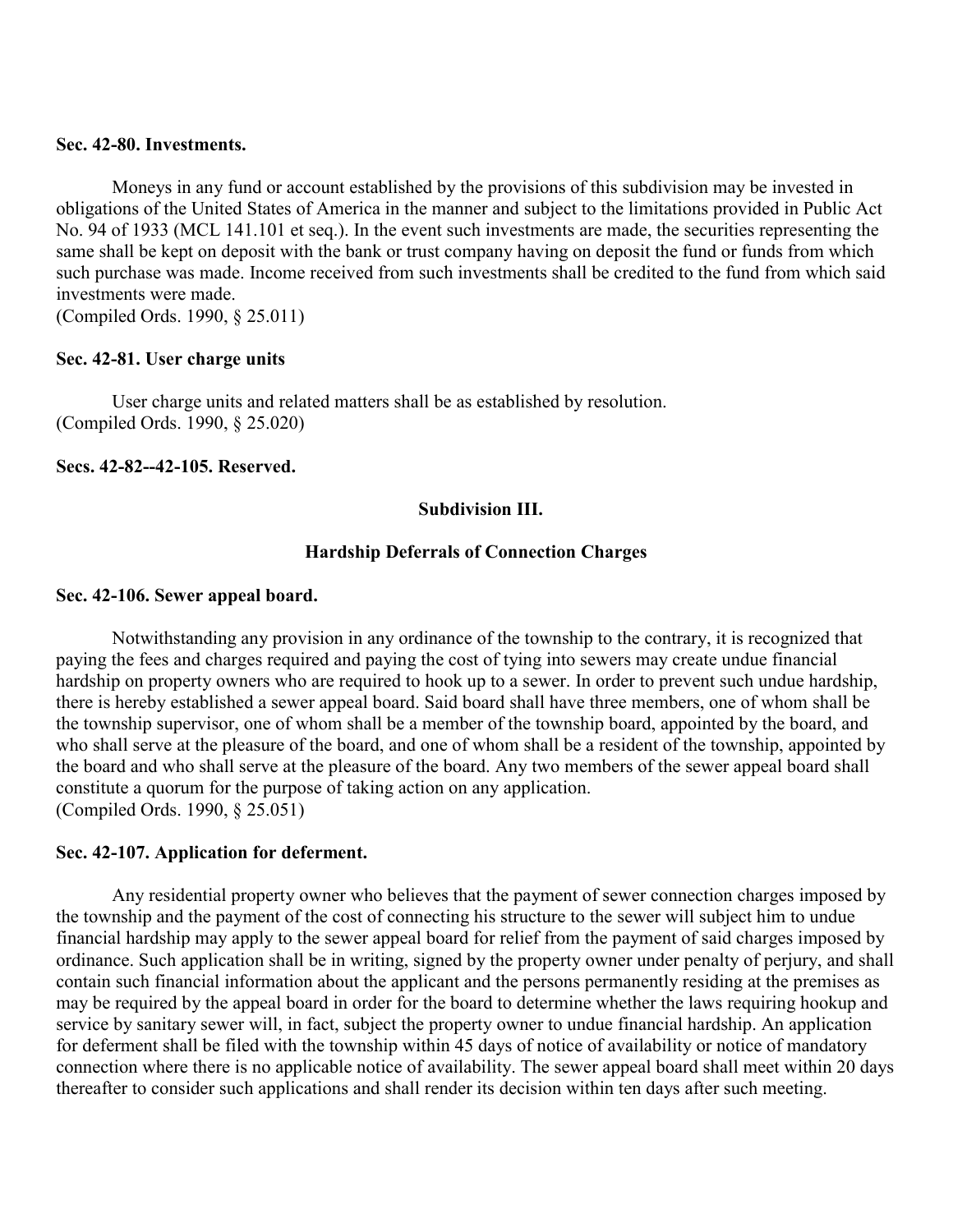Applications received after the 45-day period will be considered for installment payments due more than one year after the 45-day period described above. No deferment of said charges shall be granted except to residential property owners who reside on the premises for which deferment is sought. (Compiled Ords. 1990, § 25.052)

# **Sec. 42-108. Standards for determining undue financial hardship.**

Undue financial hardship exists when:

- (1) The cost of installing the sewer from the property line to the structure to be served and connecting the structure to said sewer, plus the total of township sewer connection charges imposed by township ordinance will exceed 50 percent of the household income. Property owners must submit evidence that the cost of installing the sewer from the property line to the structure was bid by at least three contractors with the lowest bid being used for the purpose of computing the cost of installation. Bids shall not be required where the total of the sewer connection charges imposed by the township exceeds 50 percent of the household income.
- (2) Undue financial hardship shall be presumed present in all cases where applicant is an owner of a homestead, is 65 years of age or older, or is totally and permanently disabled, and in addition whose household income is at or below the poverty levels established for the county by the state department of social services at the time of the hardship determination, and in addition where the applicant lives on the premises which are required to be connected to the sewer.
- (3) The appeal board may consult any well-established standards, such as those adopted from time to time by the county department of social services or other source, in order to determine whether hardship exists in the household.
- (4) The sewer appeal board may determine that the applicant is subjected to undue financial hardship if it finds that paying the costs of connecting to the sewer or connection fees will be an intolerable burden on the applicant and permanent residents of the premises when household income is considered in relationship to unusual expenses and obligations of the applicant or the said permanent residents.
- (5) Notwithstanding the above, the appeal board shall consider the availability of other property interests as well as tangible or intangible personal property, or cash, in its decision regardless of household income or the foregoing standards.

(Compiled Ords. 1990, § 25.053)

# **Sec. 42-109. Definition of household income.**

Household income shall include pension, annuity, disability compensation, compensation for services rendered, net receipts from sales, social security, interest income, dividend income, and shall include, but not be limited to, income as defined under the state Income Tax Act, and shall include all such income received by all persons permanently residing on the premises. (Compiled Ords. 1990, § 25.054)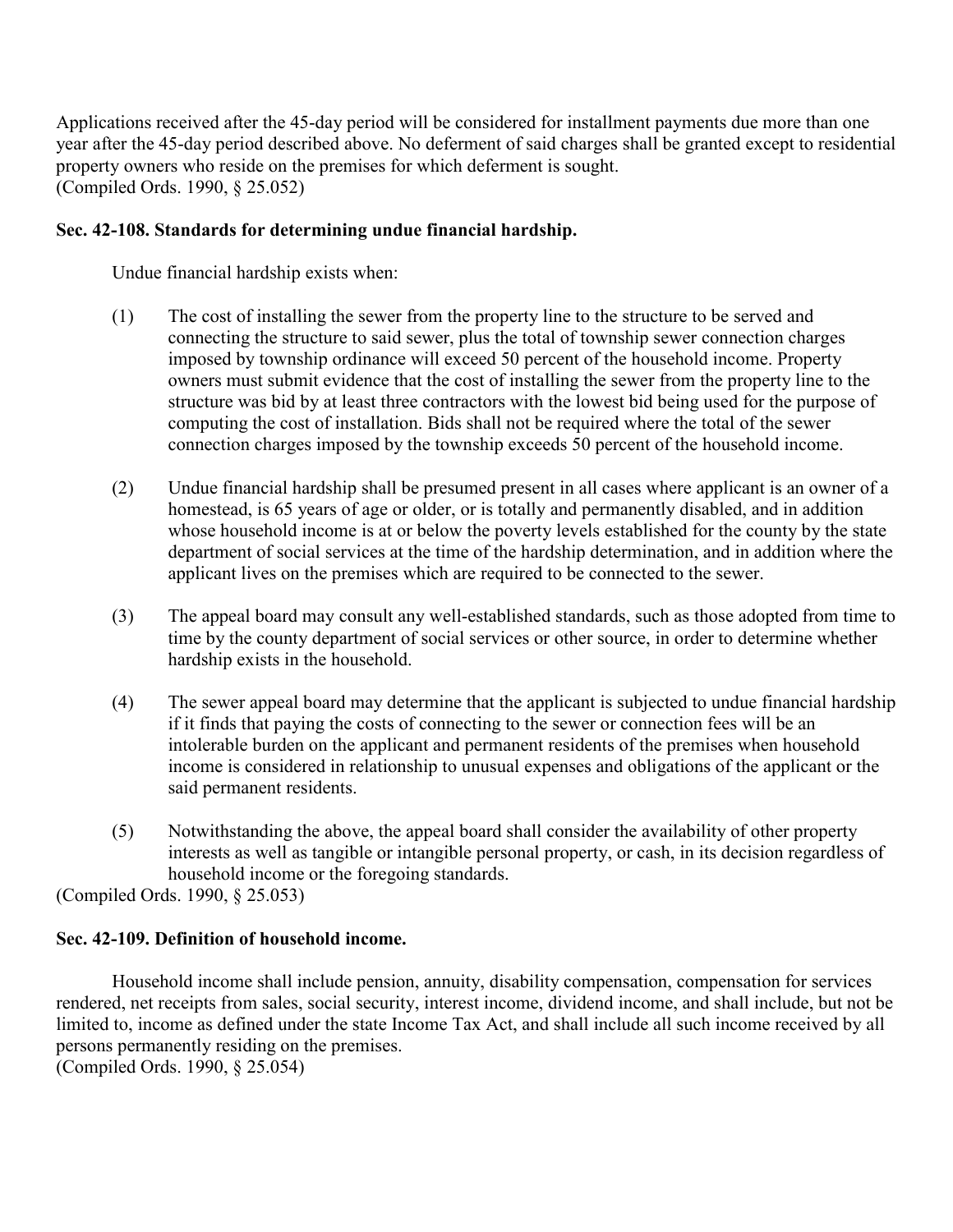# **Sec. 42-110. Relief.**

 (a) *Deferral of charges.* In all cases where the sewer appeal board finds the property owner will be subjected to undue financial hardship if required to connect to an available sanitary sewer, said board may defer all or part of the charges and fees imposed by the township for the periods set forth in subsection (c) of this section, for a set term, or by installment payments. The owner shall be required to execute a promissory note and mortgage to the township in the amount of the charges and fees so deferred. Such note and mortgage shall bear interest on the unpaid balance at the rate of six percent per annum, and contain appropriate terms determined by the board.

 (b) *Supplemental relief.* An owner who qualifies for or has been granted a deferment of all of the connection and service charges may qualify for supplemental relief as provided in this subsection. Supplemental relief shall mean that the township shall, upon written request of the owner upon a form provided by the township, have the connection from the structure to the public sanitary sewer made and shall pay for such connection, provided the requirements of section 42-108(1) are met. The owner shall be required, prior to the connection to execute a promissory note and mortgage to the township in the amount of the estimated cost of such connection. The amount of the note and mortgage shall be adjusted to the actual cost of such connection, if there is a variance between the estimated and actual cost. Such note and mortgage shall bear interest on the unpaid balance at a rate of six percent per annum.

 (c) *Mortgage due date.* The entire balance of the note and mortgages provided in subsections (a) and (b) of this section, with interest as provided, shall be due on the dates and by their terms provided, or upon the sale of the property, whether for cash or extended terms, upon any conveyance or leasing of the property, or upon the death of the owner who qualified for the deferment, or in the case of more than one owner qualifying, upon the death of the survivor of those qualifying owners, or in the event that all of the qualifying owners move their residence from the premises, or in the case of a false statement of an applicant who would not otherwise have been qualified. Notwithstanding any other provision, all mortgages provided in subsection (a) and (b) of this section shall be due 14 years from the date of the execution of said mortgage. If, at the expiration of said 14-year period, the owner is still qualified for deferment, he may apply for such deferment as provided in this subdivision.

(Compiled Ords. 1990, § 25.055)

# **Sec. 42-111. Termination of relief.**

The sewer appeal board has continuing authority over all deferments granted by it. The board may require a property owner receiving a deferment to periodically supply the board with data from which the board can determine whether a deferment should be continued. If it should appear to the board that a deferment theretofore granted should be terminated because of a change in the circumstances of the household, the board shall notify the owner in writing that it proposes to terminate the owner's deferment and, after granting the owner an opportunity to be heard, the board may either continue the deferment or terminate same in whole or in part. All mortgages signed under this subdivision shall contain the condition that the due date may be accelerated by the board's action under this section. (Compiled Ords. 1990, § 25.056)

# **Sec. 42-112. Additional duties of sewer appeal board.**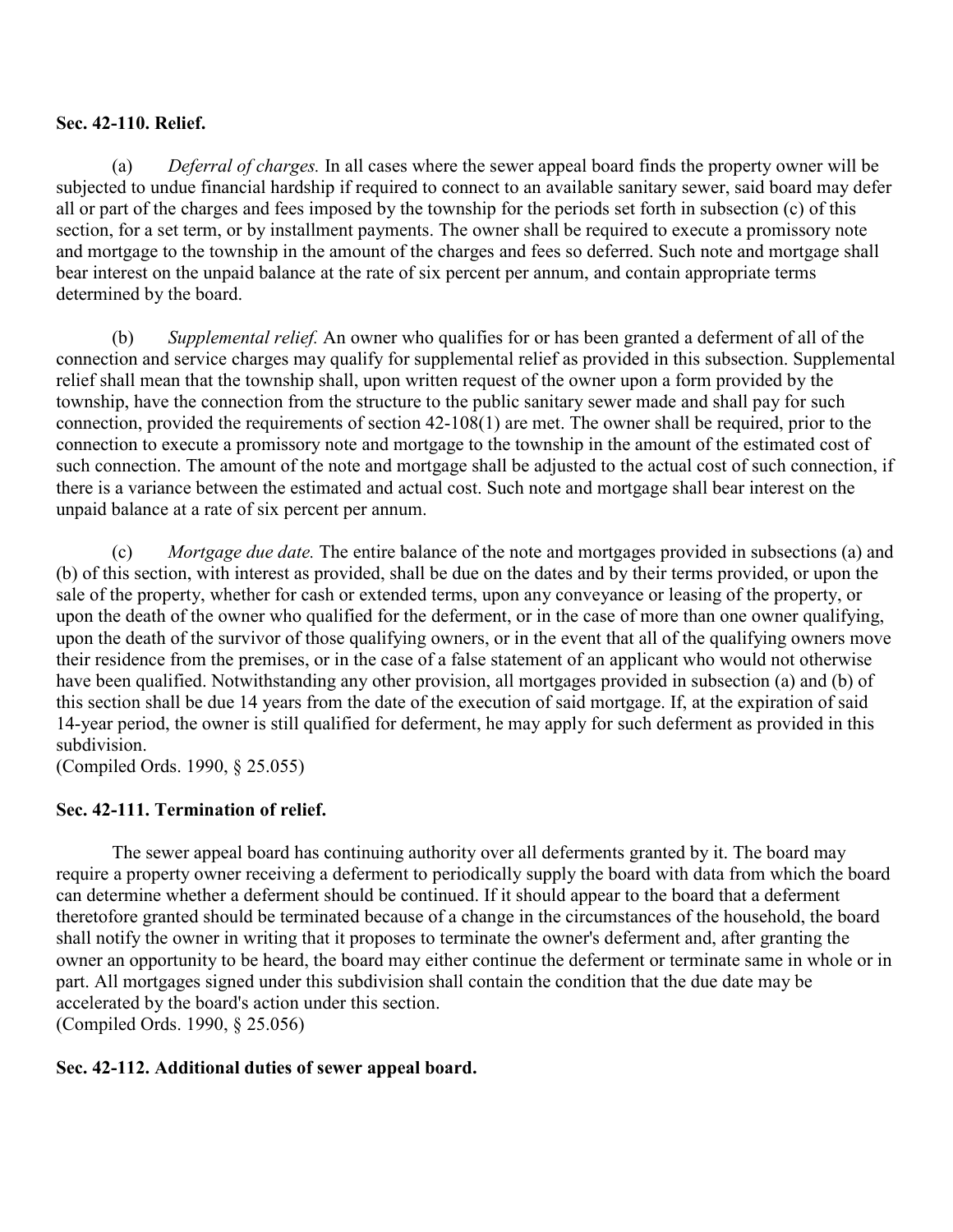In addition to determining hardship deferrals, the sewer appeal board shall advise the supervisor in his determinations regarding deferrals of sewer connection fees for persons 65 years or older or permanently and totally disabled, who seek to qualify under Act 225 of the Public Acts of 1976, as amended. All applications for said deferrals shall be processed by the sewer appeal board and recommendations by the board shall be submitted to the supervisor. Nothing in this subdivision shall be construed to allow deferral of connection charges in addition to the relief afforded by Public Act No. 225 of 197 (MCL 211.761 et seq.), if such relief is obtained, and if connection charges are completely discharged by the said relief. (Compiled Ords. 1990, § 25.057)

## **Secs. 42-113--42-137. Reserved.**

## **DIVISION 3.**

## **SEWER USE REQUIREMENTS**

## **Subdivision I.**

# **In General**

## **Sec. 42-138. Definitions.**

The following words, terms and phrases, when used in this division, shall have the meanings ascribed to them in this section, except where the context clearly indicates a different meaning:

*BOD* means biochemical oxygen demand, or the quantity of oxygen utilized in the biochemical oxidation of organic matter.

*Building drain* means that part of the lowest horizontal piping of a drainage system that receives the discharge from soil, waste and other drainage pipes inside the walls of the building and conveys it to the building sewer, beginning five feet outside the inner face of the building wall.

*Building sewer* or *lateral* means the extension from the building drain to the public sewer or other place of disposal.

*Cesspool, septic tank,* and *privy* mean for the purpose of this subdivision, an individual system for the disposal of sanitary sewage other than to a public sewer.

*Class of users* means the division of sanitary sewer customers into classes by similar process or discharge flow characteristics as follows:

- (1) *Commercial user* means any retail or wholesale business engaged in selling merchandise or a service that discharges only segregated domestic wastes or wastes from sanitary conveniences.
- (2) *Governmental user* means any federal, state or local government office or government facility that discharges only segregated domestic wastes or wastes from sanitary conveniences.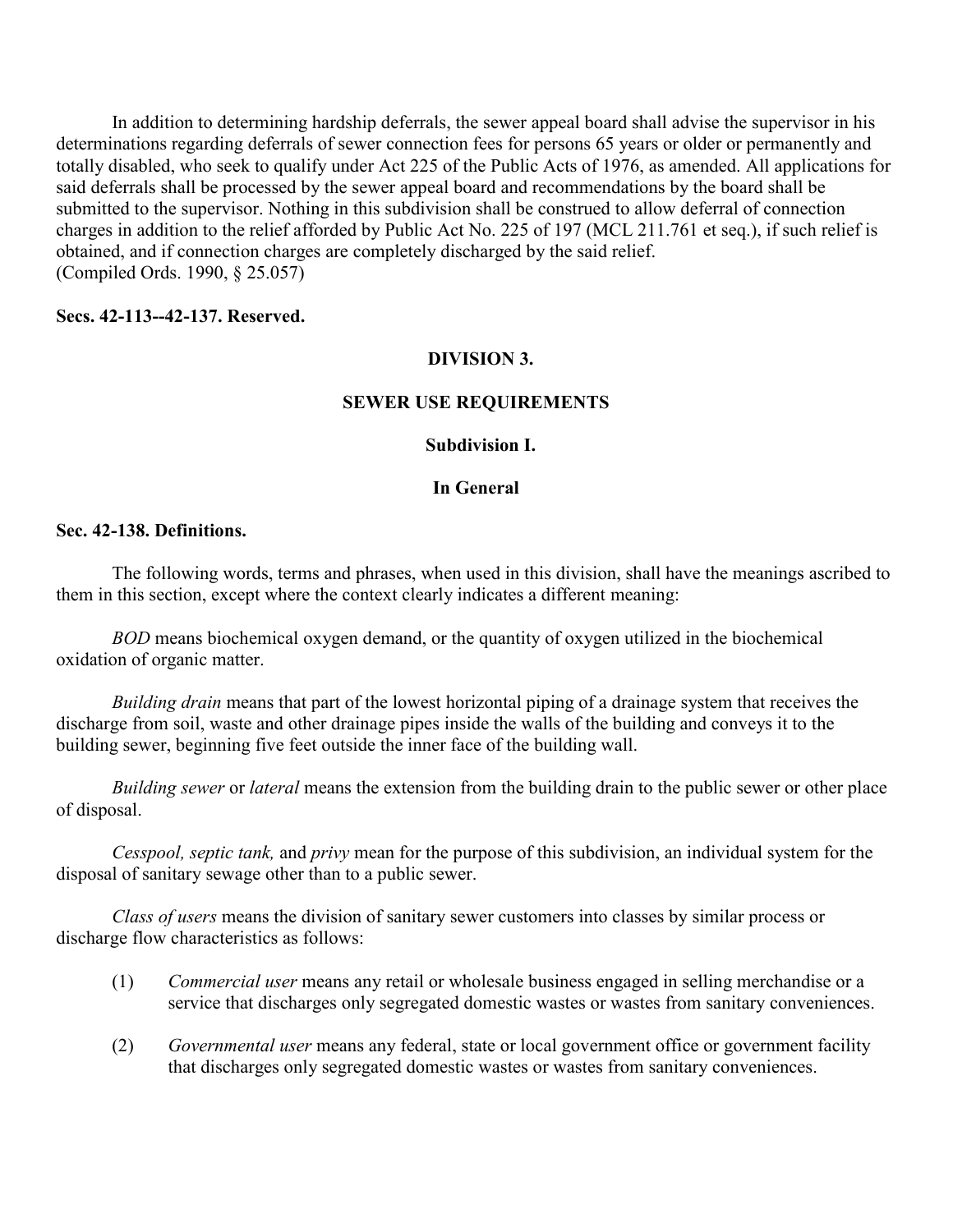- (3) *Industrial user* means:
	- a. Any nongovernmental user of a publicly owned treatment works which discharges more than 25,000 gallons per day of sanitary waste, or a volume of process waste, or combined process and sanitary waste, equivalent to 25,000 gallons per day of sanitary waste;
	- b. Any nongovernmental user of a publicly owned treatment works which discharges wastewater to the treatment works which contains toxic pollutants or poisonous solids, liquids or gases in sufficient quantity either singly or by interaction with other wastes, to contaminate the sludge of the treatment works, or which constitutes a hazard to humans or animals, creates a public nuisance, or creates any hazard in or has an adverse effect on the waters receiving any discharge from the treatment works.
- (4) *Institutional user* means any educational, religious or social organization such as a school, church, nursing home, hospital or other institutional user that discharges only segregated domestic wastes or wastes from sanitary conveniences.
- (5) *Residential user* means an individual home or dwelling unit, including mobile homes, apartments, condominiums or multifamily dwellings, that discharges only segregated domestic wastes or wastes from sanitary conveniences.

*COD* means chemical oxygen demand, or the total demand or quantity of oxygen required by the sanitary sewage as specified in the current edition of "Standard Methods for the Examination of Water and Wastewater" expressed in milligrams per liter.

*Combined sewer* means a sewer receiving both surface runoff and sewage.

*Commercial wastes* means the liquid or water-carried wastes from commercial establishments or those concerns engaged in buying, selling or exchanging goods or services.

*Compatible pollutant* means biochemical oxygen demand, suspended solids, pH and fecal coliform bacteria, plus any additional pollutants identified in the NPDES permit if the treatment works was designed to treat such pollutants and can, in fact, remove such pollutants to a substantial degree. The term "substantial degree" generally means removals in the order of 80 percent or greater.

*Contractee* means any township, agency, or corporation, which has a contract with the county wastewater management system for wastewater treatment.

*County* means the county of Muskegon, Michigan.

*County director* means the director of the wastewater management system of the county or his authorized deputy, agent or representative, as appointed by the county board of public works.

*Director/superintendent* means the person designated by the township or its authorized agency, to exercise control over its treatment works.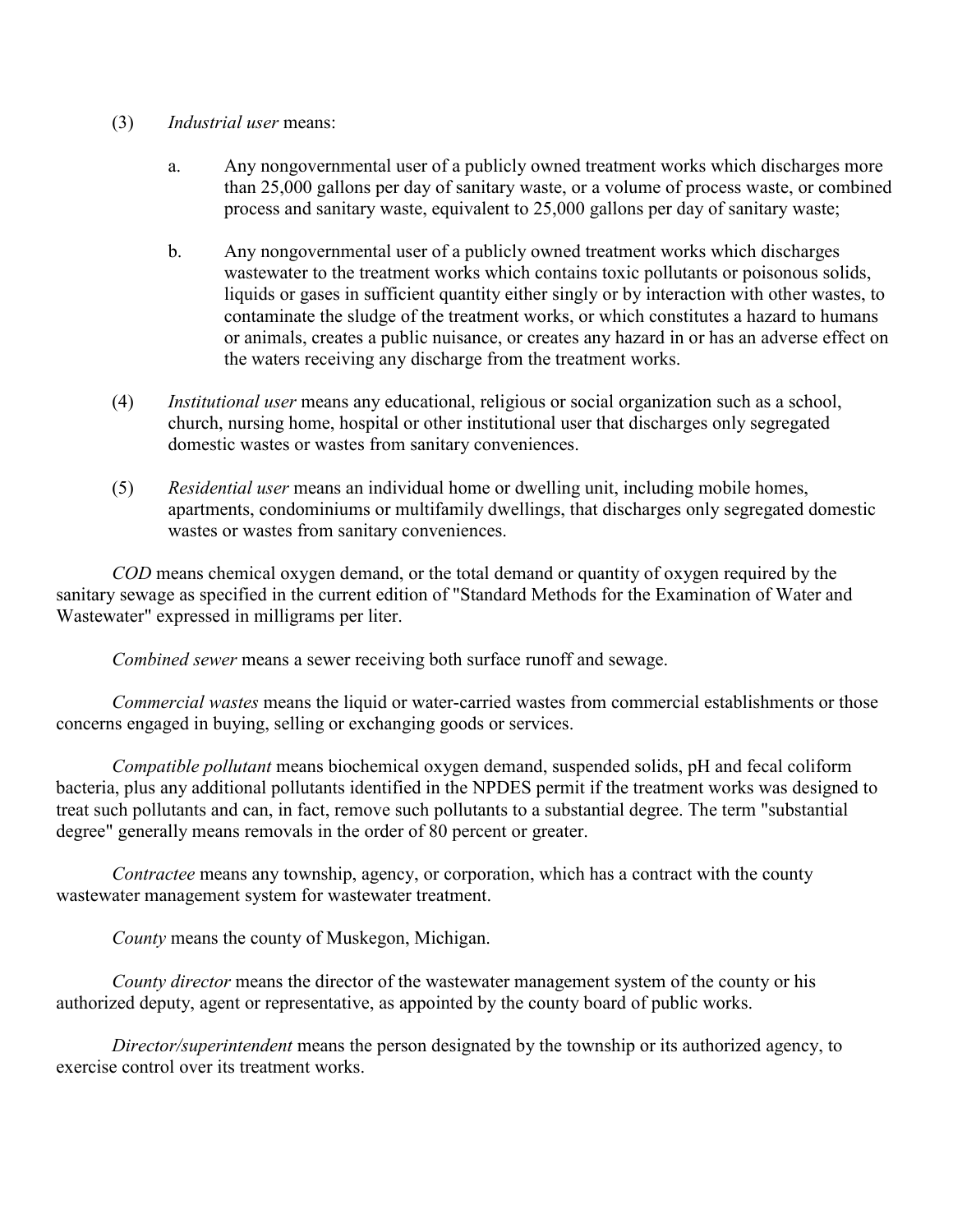*Garbage* means solid wastes from domestic and commercial preparation, cooking and dispensing of food, and from the handling, storage and sale of produce.

*Incompatible pollutant* means any pollutant that is not a compatible pollutant, as defined in this section.

*Individual sewage disposal system* means and includes every means of disposing of industrial, commercial, household, domestic or other water-carried waste or sewage other than a public sanitary sewer.

*Industrial cost recovery* means the recovery from each industrial user as defined in this section, that portion of the U.S. Environmental Protection Agency grant which is allocable to the treatment of industrial wastes from said industries.

*Industrial wastes* means the liquid wastes from industrial manufacturing processes, trade or business as distinct from segregated domestic strength wastes, or wastes from sanitary conveniences.

*Infiltration* means any waters entering the system from the ground through such means as, but not limited to, defective pipes, pipe joints, connection or manhole walls.

*Infiltration/inflow (I/I)* means the total quantity of water from both infiltration and inflow.

*Inflow* means any water entering the system through such sources as, but not limited to, building downspouts, footing or yard drains, cooling waters discharges, seepage lines from springs and swampy areas, and storm drain cross connections.

*Inspector* means any person or persons authorized by the township to inspect and approve the installation of building sewers and their connection to the public sewer systems.

*mg/l* means milligrams per liter.

*Muskegon County Wastewater Management System (MCWWMS)* means the county wastewater management system number one.

*Natural outlet* means any outlet into a watercourse, pond, ditch, lake or other body of surface or groundwater.

*Normal strength sewage* means a sanitary wastewater flow containing an average daily BOD. of not more than 250 mg/l or an average daily SS concentration of not more than 250 mg/l.

*NPDES permit* means the permit issued pursuant to the national pollution discharge elimination system for the discharge of wastewater into the waters of the state.

*Operation and maintenance cost* means all costs, direct and indirect (other than debt service), necessary to insure adequate wastewater collection and treatment on a continuing basis, to conform with all related federal, state, MCWWMS, and local requirements, and to assure optional longterm facility management (O and M costs include depreciation and replacement costs).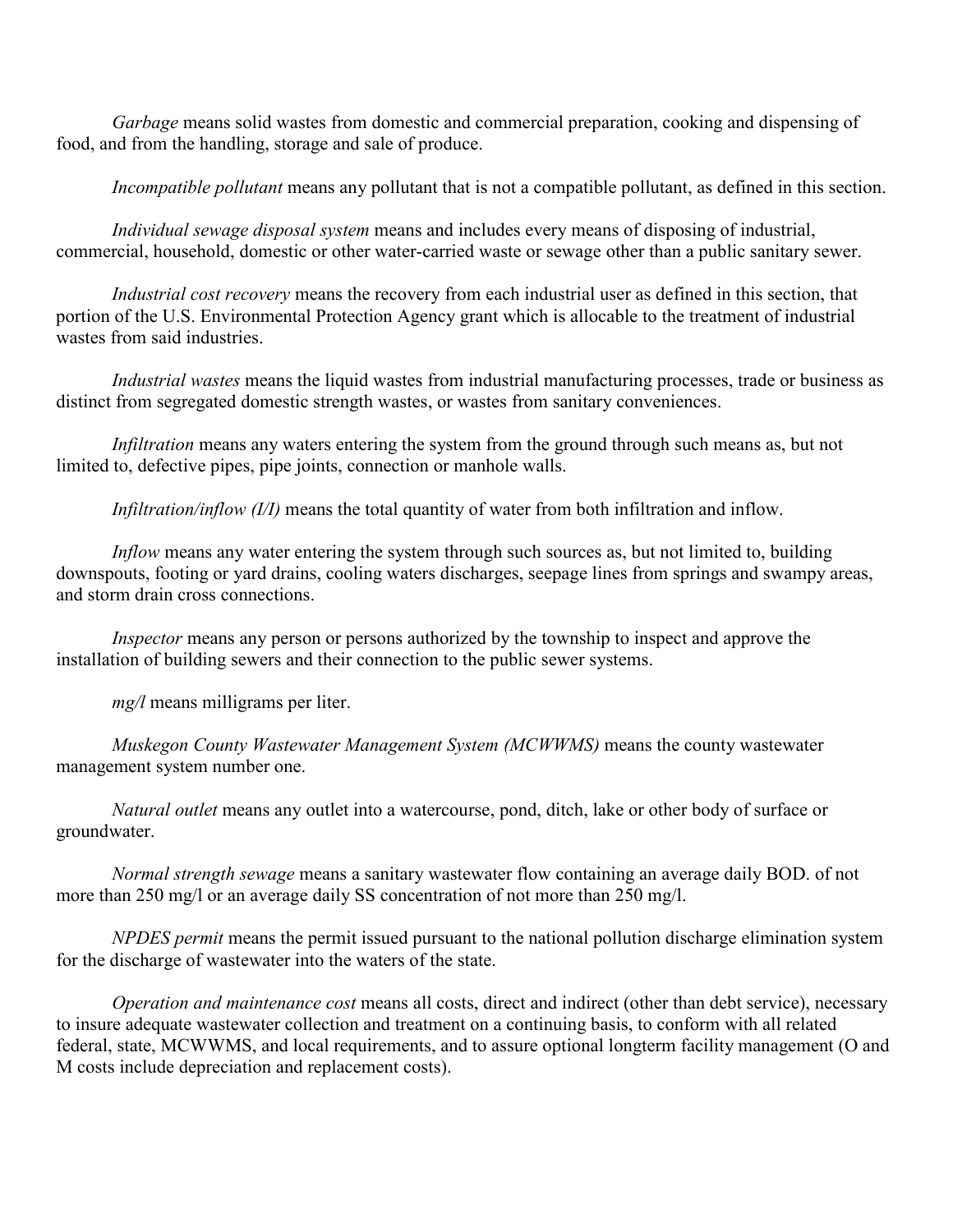*pH* means the logarithm of the reciprocal of the concentration of hydrogen ions in grams per liter of solution.

*Pretreatment* means the treatment of extra strength wastewater flows in privately owned pretreatment facilities prior to discharge into a publicly owned treatment works.

*Properly shredded garbage* means the wastes from the preparation, cooking and dispensing of food that have been shredded to such a degree that all particles will be carried freely under the flow conditions normally prevailing in public sewers, with no particle greater than one-half inch in dimension.

*Public sewer* means a sewer in which all owners of abutting properties have equal rights, and which is controlled by the township.

*Replacement* means expenditures for obtaining and installing equipment, accessories or appurtenances that are necessary to maintain the capacity and performance during the service life of the treatment works for which such works were designed and constructed.

*Sanitary sewage* means the liquid or water-carried waste discharged from the sanitary conveniences of dwellings, including apartment houses and hotels, office buildings, commercial establishments, industries and institutions.

*Sanitary sewer* and *sewer* mean a sewer intended to carry only sanitary or sanitary and industrial wastewaters from residents, commercial buildings, industrial plants and institutions.

*Sewage treatment facility* means any arrangement of devices and/or structures used for treating sewage.

*Sludge* means any discharge of sewage or industrial waste that, in concentration of any given constituent, exceeds for any period of duration longer than 15 minutes more than five times the average 24-hour concentration during normal operation.

*Storm drain* or *storm sewer* means a sewer intended to carry only stormwaters, surface runoff, street washwaters, and drainage.

*Suspended solids (SS)* means solids that either float on the surface of, or in suspension in, water, sewage, or other liquids and which can be removed by laboratory filtering.

*System, collection system,* and *sewage collection system* mean all of the common sanitary sewers within the publicly owned treatment system that are primarily installed to receive wastewater directly from individual structures, and shall also be known as the county wastewater system number one (township extension) and any further extension.

*Treatment works* means all facilities for collecting, pumping, treating sewage and disposing of treated sewage and disposing of resulting sludge from the treatment process.

*User charge,* and *user O and M charge* mean the charge levied on all users of the system for the cost of operation and maintenance (O and M), including replacement/depreciation of such treatment works.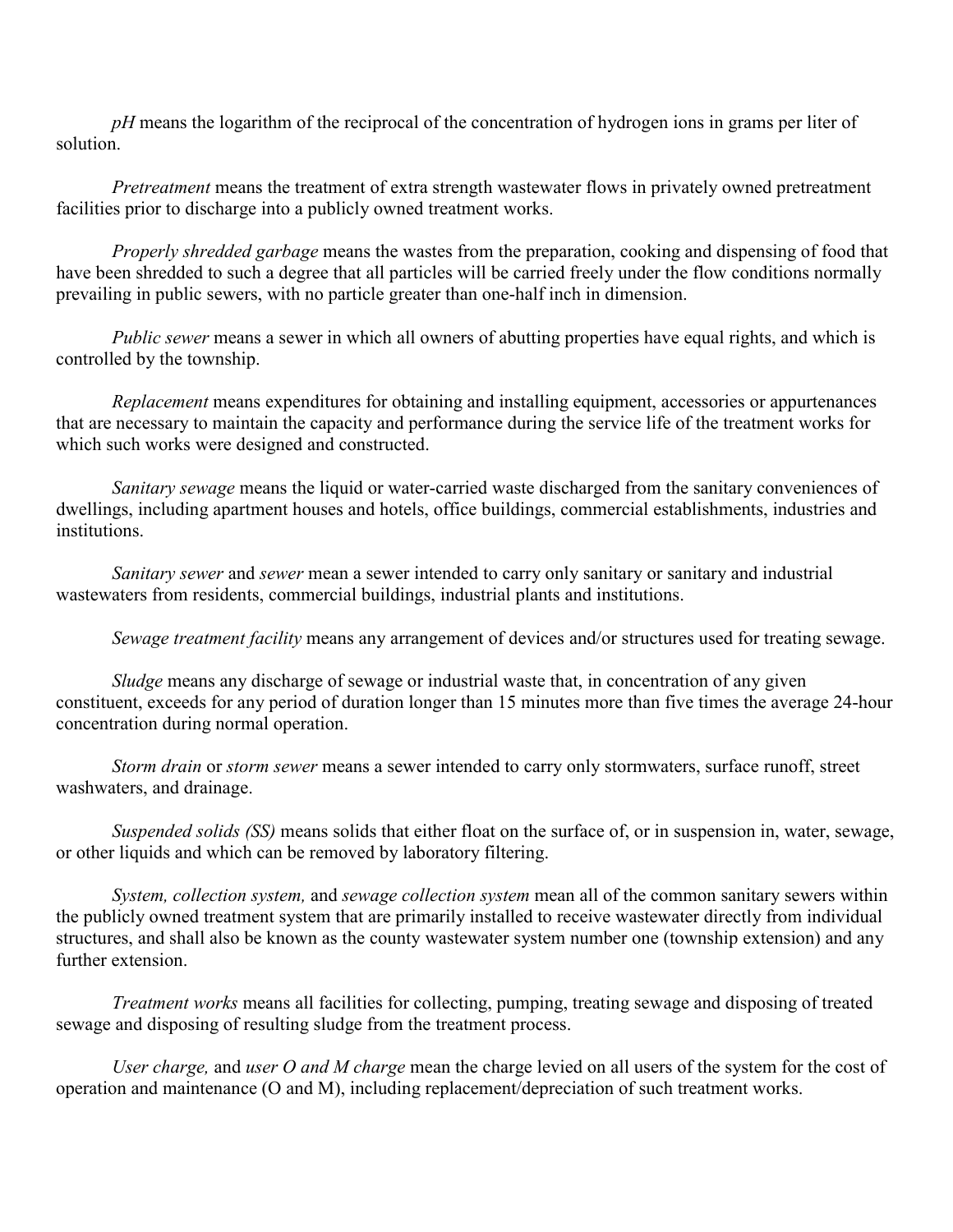*User debt retirement charge* means the charge levied on all users of that system for the cost of any bond debt of which debt repayment is to be met from the revenues of such works.

*Wastewater* means the same as sewage or sanitary sewage.

*Watercourse* means a channel in which a flow of water occurs either continuously or intermittently.

*Wye "Y" branch* means a local service connection to the sewer that is made at an angle similar to a "wye" so that a sewer cleaning rod will not come down the lateral and enter the sewer at a right angle and penetrate the far side, but will travel down the course of the sewer. The "wye" is considered part of the lateral and not part of the treatment works or system, (Compiled Ords. 1990, §§ 25.110--25.159)

#### **Sec. 42-139. Use of public sewers required.**

All use of the public sewers shall conform to standards and regulations as established by this division. (Compiled Ords. 1990, § 25.170)

#### **Sec. 42-140. Purpose of division; violations as nuisances; exemptions.**

The standards and regulations established in this division and other contained in this division, are deemed to be consistent with the preservation of the public health and safety and to fulfill the obligations of the township with respect to local, state and federal law and all rules and regulations adopted pursuant thereto. The discharge into any sewer in the township of any substance that exceeds the limitations set forth in this division and other contained in this division, is hereby declared to be a public nuisance and a violation of this division or code. It shall be unlawful for any person to place, deposit or permit to be deposited, in any manner, upon public or private property, within the township, or in any area; under the jurisdiction of the township, any human or animal excrement, garbage or other objectionable waste which ordinarily would be regarded as sewage or industrial waste.

(Compiled Ords. 1990, § 25.171)

#### **Sec. 42-141. Discharge to an open watercourse or natural outlet.**

It shall be unlawful to discharge to any open watercourse or natural outlet within the township, or in any area under the jurisdiction of the township, any sewage, industrial waste, or other polluted waters, except where suitable treatment has been provided in accordance with provisions of this division. Any waste discharge to an open watercourse or natural outlet by a commercial, industrial or other entity that is regulated by or under order of an agency of the state or federal government, will be exempt from the provisions of this section if such regulations or orders are being met. (Compiled Ords. 1990, § 25.172)

#### **Sec. 42-142. Use of individual sewage disposal system.**

Except as hereinafter provided, it shall be unlawful to construct or maintain any privy, privy vault, septic tank, cesspool or other facility intended or used for disposal of sewage.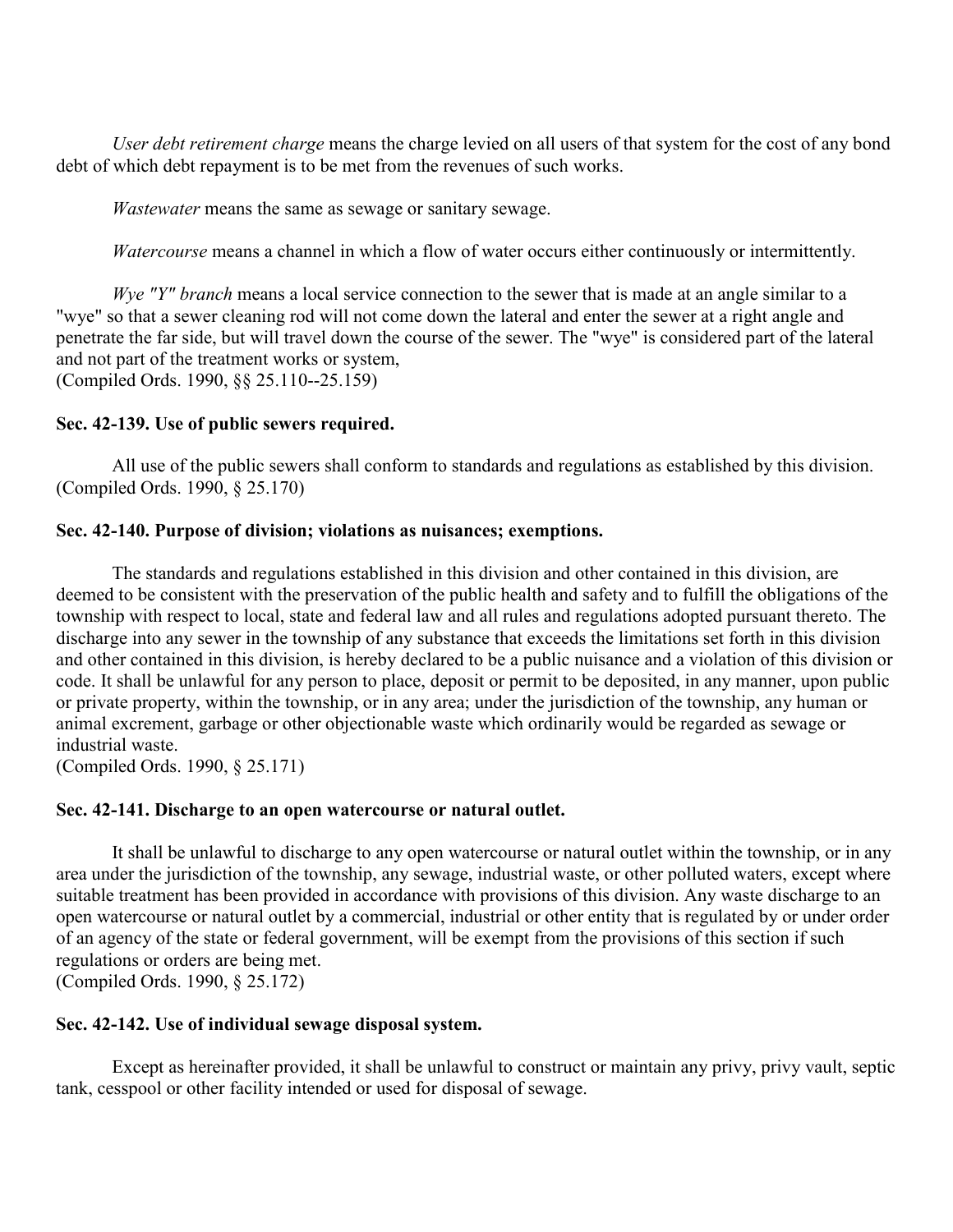(Compiled Ords. 1990, § 25.173)

# **Sec. 42-143. Mandatory connection to sanitary sewer; denial of right to connect.**

The owner of any house, building or property used for human occupancy, employment, recreation or other purposes, situated within the township, and abutting on any street, alley or right-of-way, in which there is located, or may in the future be located, a public sewer or combined sewer of the township, within 200 feet at the nearest point from the property in which the sewage originates, is hereby required, at his expense, to install suitable toilet facilities therein, and to connect such facilities directly with the proper public sewer, in accordance with the provisions of this division, all codes, including the plumbing code adopted by the township, and article II, division 2. The township shall have the right to refuse any person the right to connect to, and use the sewer or treatment works if, it is for the best interest of the municipality of MCWWMS, in accordance with subsequent provisions of the ordinance to do so. (Compiled Ords. 1990, § 25.174)

## **Sec. 42-144. Connection of inflow sources to sewers prohibited.**

No owner or person of any property abutting, adjacent to or along the line of a sanitary sewer shall connect directly or indirectly, inflow sources into the sanitary sewers. All such inflow sources shall be connected to a storm sewer if such a sewer is constructed abutting, adjacent to or along the line of such property.

(Compiled Ords. 1990, § 25.175)

## **Sec. 42-145. Filing of statement, plans, samples, tests, affidavits, reports on raw materials; maintenance of records.**

 (a) Any person discharging industrial wastes to the sanitary sewer, storm sewer or receiving stream shall file the material listed in subsection (b) of this section with the director.

 (b) The township may require each person who applies for sewer service, receives sewer service, or through the nature of the enterprise creates a potential environmental problem, to file the material listed below:

- (1) File a written statement setting forth the nature of the enterprise, the source and amount of water used, and the amount of water to be discharged, with the present or expected bacterial, physical, chemical, radioactive or other pertinent characteristics of the wastes.
- (2) Provide a plan map of the building, works or complex, with each outfall to the surface waters, sanitary sewer, storm sewer, natural outlet, or groundwaters noted, described and the waste stream or discharge identified.
- (3) Sample, test and file reports with the director and the appropriate county and state agencies, on appropriate characteristics of wastes, on a schedule, at locations, and according to methods outlined in this chapter.
- (4) An affidavit placing waste treatment facilities, process facilities, waste streams, or other potential waste problems under the specific supervision and control of persons who have been certified by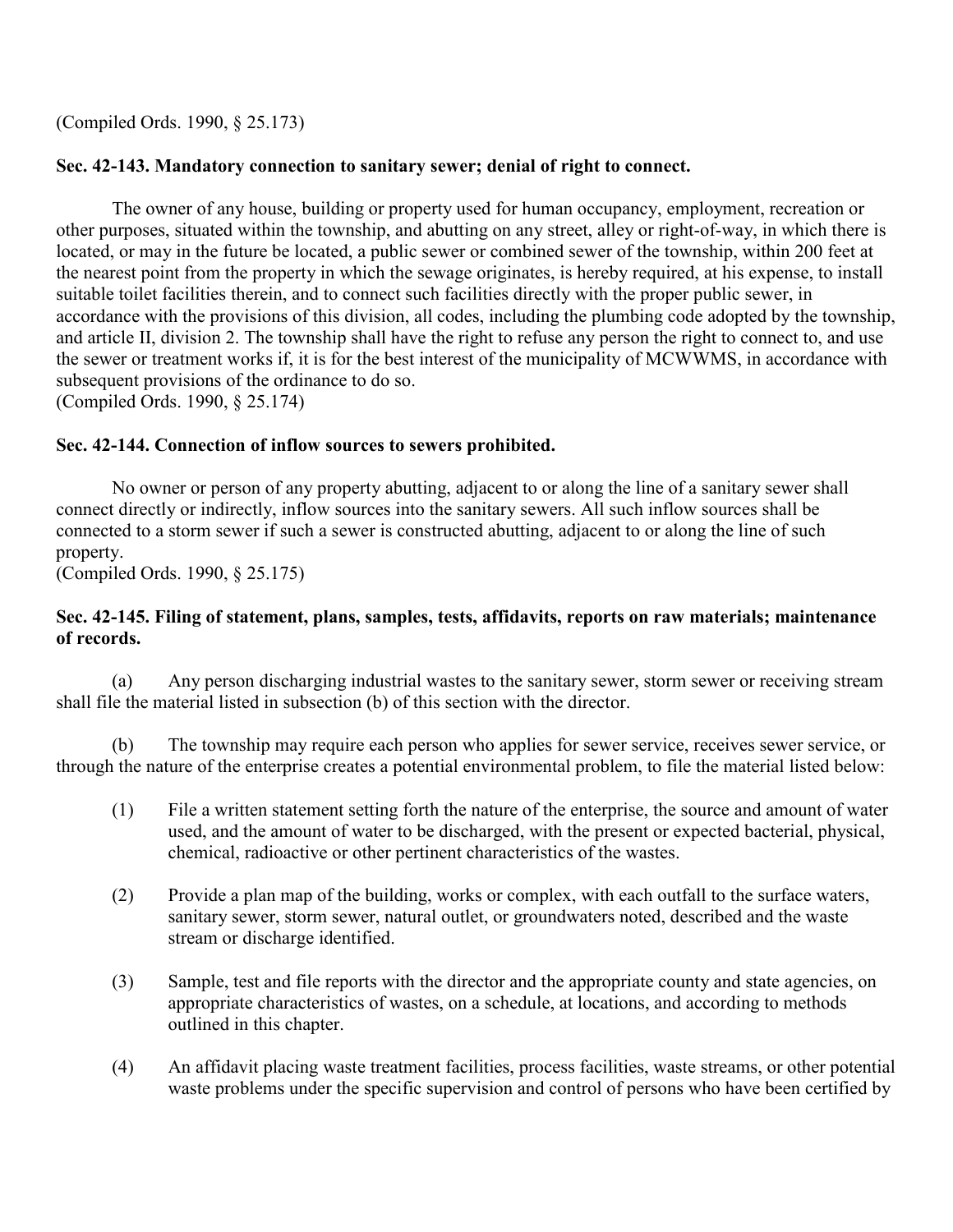an appropriate state agency as properly qualified to supervise such facilities.

- (5) Provide a report on raw materials entering the process or support system, intermediate materials, final product, and waste by-products, as those factors may affect waste control.
- (6) Maintain records and file reports on the final disposal of specific liquid, solids, sludge, oil, radioactive material, solvent or other waste.
- (7) If any industrial process is to be altered so as to include or negate a process waste or potential waste, written notification shall be given to the township subject to approval.

(Compiled Ords. 1990, § 25.176)

# **Sec. 42-146. Penalties.**

 (a) *Notice of violation; time limit to cease.* Any person found to be violating any provision of this division except division 3, subdivision IV, pertaining to service conditions, shall be served with written notice stating the nature of the violation and providing a reasonable time for the satisfactory correction thereof. The offender shall, within the period of time stated in such notice, permanently cease all violations.

 (b) *Payment of penalties against township.* Any person violating any of the provisions of this division that results in fines or penalties being levied against the township shall become liable for said fines or penalty, plus any expenses, losses or damages occasioned by such violation. Payment of fines or penalties, expenses, losses or damages in reimbursement to the township or any private party shall not be confused with the fines and penalties required by this article, and shall be considered separate from and in addition thereto. (Compiled Ords. 1990, §§ 25.290, 25.291, 25.293)

# **Secs. 42-147--42-179. Reserved.**

# **Subdivision II.**

# **Private Sewage Disposal**

# **Sec. 42-180. Conformance to standards and regulations.**

The allowable use of an individual sewage disposal system shall conform to standards and regulations as established by this division. (Compiled Ords. 1990, § 25.190)

# **Sec. 42-181. Disposal of sewage where no sanitary sewer is available.**

Where a public sanitary sewer or combined sewer is not available under the provision of section 42-143, the building sewer shall be connected to a private sewage disposal system complying with all requirements of the county health department. (Compiled Ords. 1990, § 25.191)

# **Sec. 42-182. Mandatory future connection.**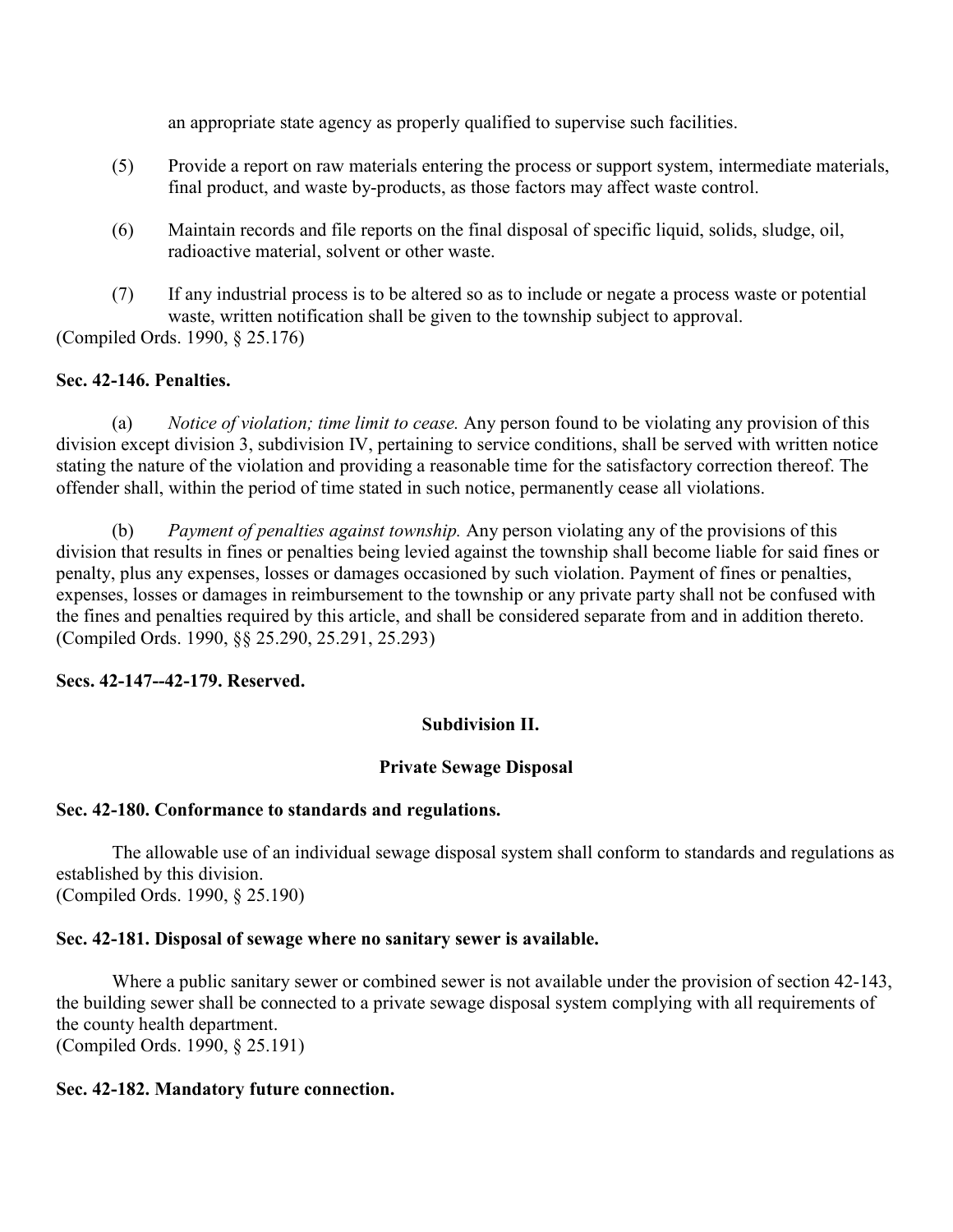At such time as a public sewer becomes available to a property served by an individual sewage disposal system, as provided in section 42-143, a direct connection shall be made to the public sewer in compliance with this division; and any septic tanks, cesspools, and similar individual sewage disposal system shall be abandoned, removed or filled with suitable material as approved by the county health department. (Compiled Ords. 1990, § 25.192)

## **Sec. 42-183. Operation and maintenance.**

The owner shall operate and maintain the individual sewage disposal system in a sanitary manner at all times, at no expense to the township. (Compiled Ords. 1990, § 25.193)

## **Sec. 42-184. Requirements of the county health department and state department of public health.**

No statement contained in this article shall be constructed to interfere with any additional requirements that may be imposed by the county health department or state department of public health. (Compiled Ords. 1990, § 25.194)

## **Secs. 42-185--42-205. Reserved.**

## **Subdivision III.**

## **Building Sewers and Connections**

## **Sec. 42-206. Installation of building sewers and connections.**

All building sewers or laterals shall be installed in strict accordance with this subdivision. (Compiled Ords. 1990, § 25.210)

## **Sec. 42-207. Persons responsible for installation.**

No person shall uncover, make any connection with, or opening into, use, alter or disturb any public sewer or appurtenances thereof, or install or lay any building, sewer or lateral, except the owner of the premises upon which the installation is made, or a member of his household living permanently in the home or a permanent occupant of the premises, a licensed master plumber, or a person or company which has filed the bond and insurance hereinafter required. No such installation or work above described shall be begun without obtaining a written permit from the township. Said permit shall be applied for on forms provided for by the township and shall be issued in accordance with the state plumbing code or such other code as is applicable and adopted by the township, and in accordance with the requirements of this subdivision. (Compiled Ords. 1990, § 25.211)

## **Sec. 42-208. Bond and insurance requirement.**

 (a) Every person applying for a permit who is not a licensed master plumber or the owner or permanent member of the household or permanent occupant of the premises shall, as a condition of receiving a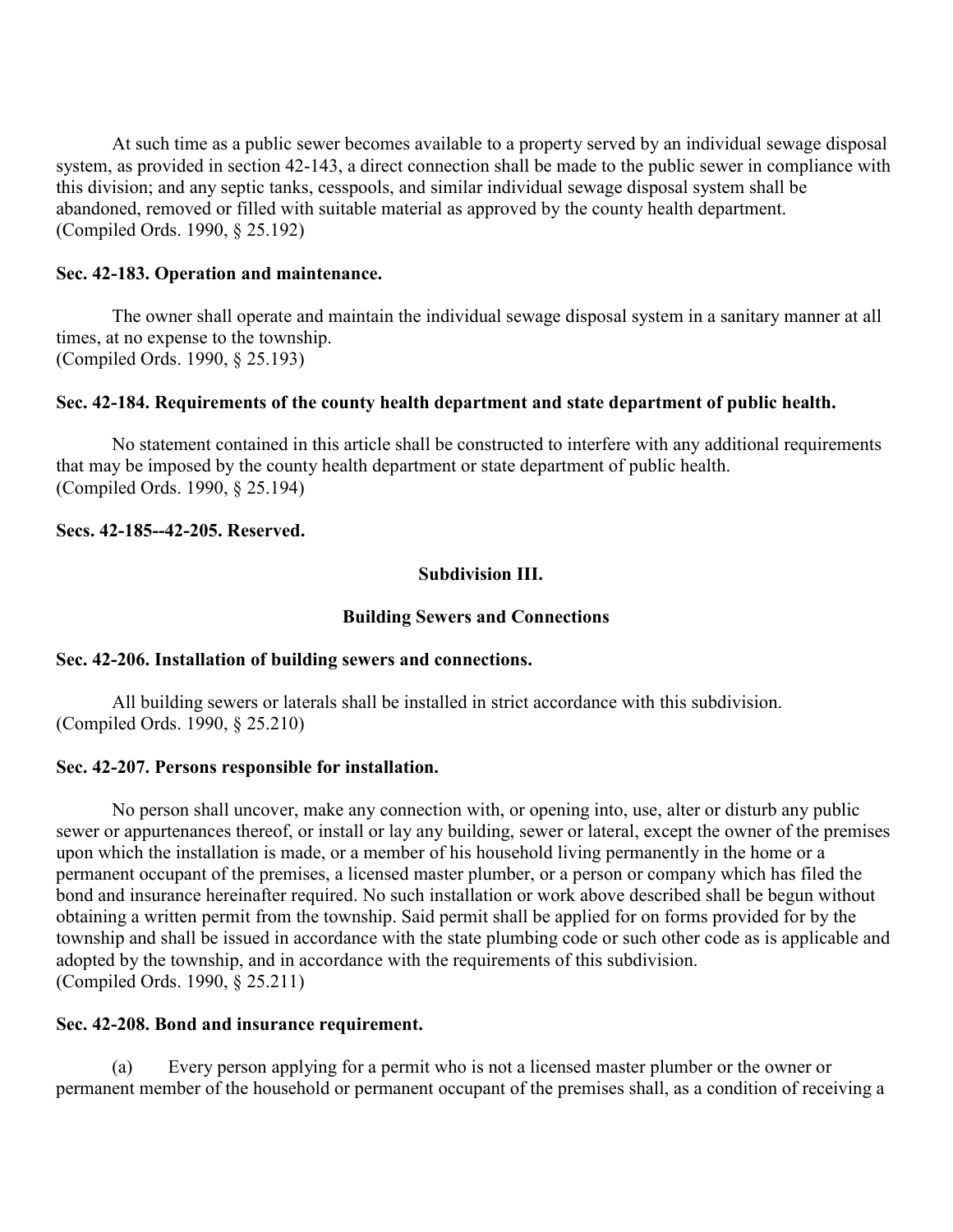permit, deposit with the treasurer a bond with corporate surety in favor of the township in the sum of \$5,000.00 conditioned that the person applying shall faithfully perform all work with due care and skill and in accordance with the laws, rules and regulations established by the township pertaining to sewers and plumbing. The bond shall state that the person will indemnify and save harmless the township and the owner of the premises against all damages, costs, expenses, outlays and claims of every nature and kind arising out of mistake or negligence on the part of the applicant in connection with the plumbing, sewer line connection or excavating for plumbing or sewer connection as prescribed in this subdivision. Such bond shall remain in force and must be executed for a period of one year; except that upon such expiration, it shall remain in force as to all penalties, claims and demands that may have accrued thereunder prior to such expiration. The applicant shall further provide public liability insurance for the protection of the township, the property owner and all persons to indemnify them for all damages caused by accidents attributable to the work with limits of \$50,000.00 for one person and \$100,000.00 for bodily injury for accident, and \$50,000.00 for property damages.

 (b) In lieu of the filing of a bond by said third persons as above described, the township may accept in lieu of bond, cash or certified check, deposited with the township to be held, drawn in a reasonable amount to cover all likely claims for damages and costs attributable to the negligence of the applicant. (Compiled Ords. 1990, § 25.212)

# **Sec. 42-209. Application of bond or deposit to more than one project.**

A third party filing a bond or deposit may request and the township may grant the applicant the right to apply a bond or cash or check deposited to more than one permit in project, up to a limit of ten permits. (Compiled Ords. 1990, § 25.213)

## **Sec. 42-210. Fees for permits.**

There shall be no fee required in connection with the application or for the issuance of a permit. Fees for inspection of the completed work or for any inspections during the work shall be paid at the time of the inspection and as a condition of approval of the completed work. (Compiled Ords. 1990, § 25.214)

## **Sec. 42-211. Cost of constructing and maintaining building sewer.**

All costs and expenses incidental to the installation, connection and maintaining the building sewer shall be borne by the owner. The owner or the person installing the building sewer for said owner shall indemnify the township from any loss or damage that may directly or indirectly be occasioned by the installation of the building sewer.

(Compiled Ords. 1990, § 25.215)

# **Sec. 42-212. Individual building sewer.**

A separate and independent building sewer shall be provided for every building. Exceptions will be allowed only by special permission granted by the township. (Compiled Ords. 1990, § 25.216)

# **Sec. 42-213. Use of existing building sewer.**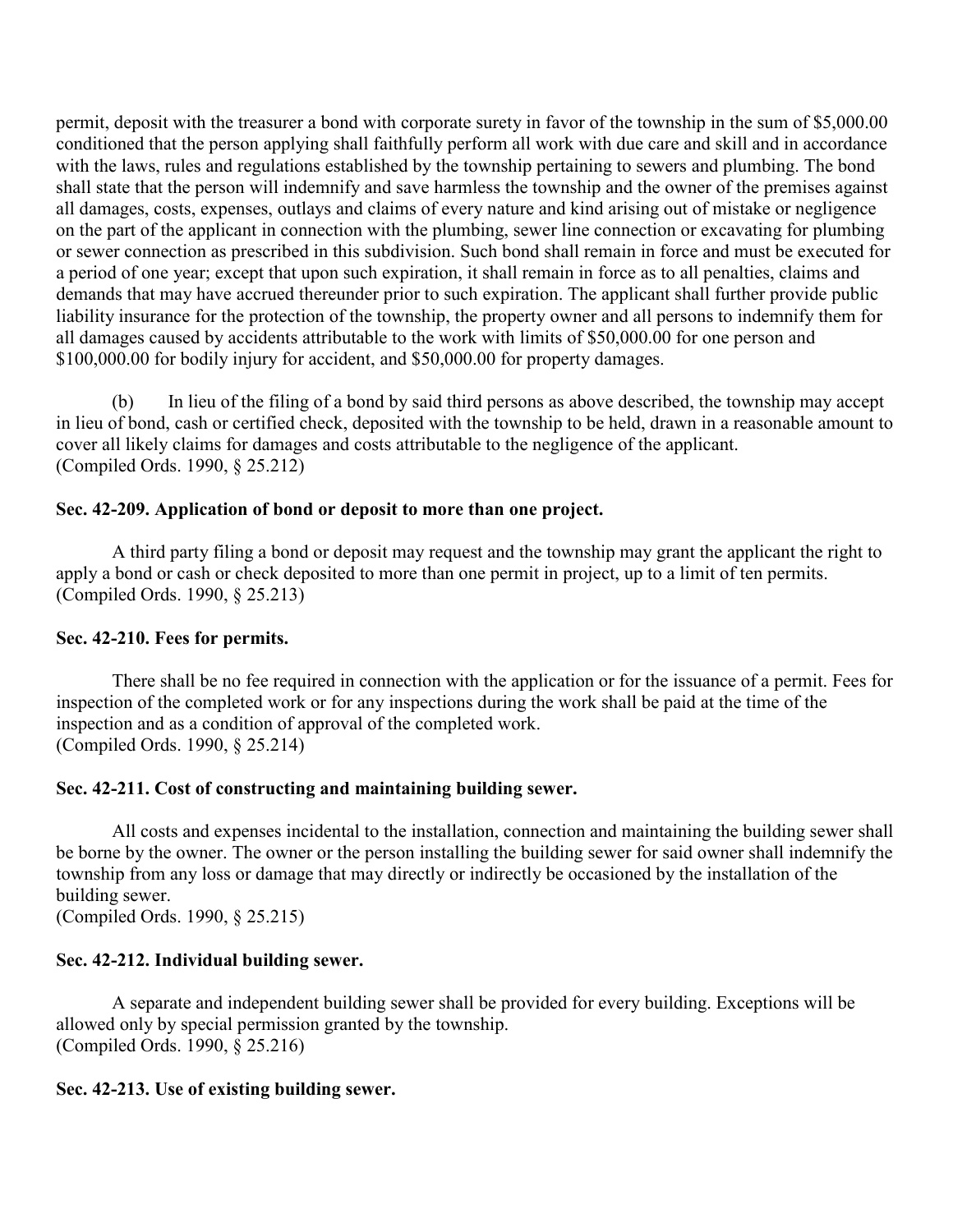Old building sewers or portions thereof may be used in connection with new buildings only when they are found, on examination and testing by the inspector, to meet all requirements of this subdivision. (Compiled Ords. 1990, § 25.217)

# **Sec. 42-214. Material approved for use as building sewers.**

 (a) The building sewer shall be constructed of one of the following types of pipe meeting the current ASTM specifications:

- (1) Plastic (ABS) ASTM D 1527 SDR 35.
- (2) Plastic (PVC) ASTM D 1785 SDR 35.
- (3) Vitrified clay (VC) ASTM C-700 extra strength.
- (4) Asbestos-cement (AC) ASTM C-428 CL-2400.
- (5) Cast iron extra heavy ASTM A-74.
- (6) Nonreinforced concrete ASTM C-14 extra strength.

 (b) If installed in filled or unstable ground, the building sewer shall be of cast iron extra heavy pipe, except that other types of pipe may be used if laid on a suitable improved bed or cradle as approved by the inspector.

(Compiled Ords. 1990, § 25.218)

# **Sec. 42-215. Building sewer pipe joints; infiltration.**

All building sewer joints and connections shall be made gastight and watertight and shall allow no infiltration, and shall conform to the requirements of the current building and plumbing codes. Vitrified clay sewer pipe shall be fitted with factory-made resilient compression joints. Asbestos cement or concrete sewer pipe joints shall be of rubber ring, flexible compression type. Cast iron pipe shall have a joint suitable to retain household water pressure. The joints and connections shall conform to the manufacturer's recommendation. (Compiled Ords. 1990, § 25.219)

# **Sec. 42-216. Slope and size of building sewers.**

The size and slope of the building sewers shall be subject to the approval of the inspector, but in no event shall the diameter be less than four inches. Minimum grade shall be as follows:

(1) Six-inch pipe: one-eighth inch per foot or one inch per eight feet.

 (2) Four-inch pipe: one-quarter inch per foot or two inches per eight feet. (Compiled Ords. 1990, § 25.220)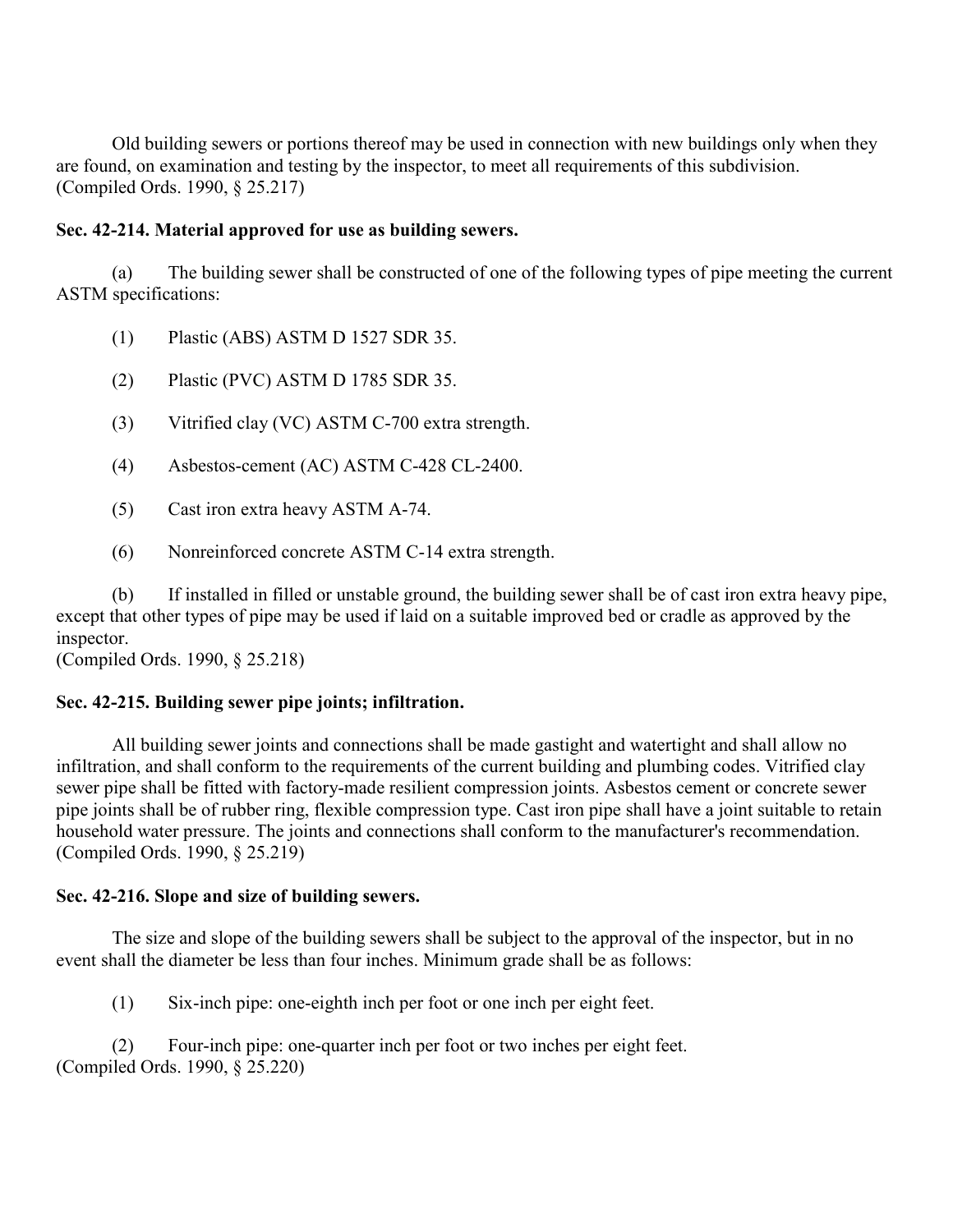## **Sec. 42-217. Building sewer depth; location; construction method.**

Whenever possible, the building sewer shall be brought to the buildings at an elevation below the basement floor. The depth shall be sufficient to afford protection from frost. All excavations required for the installation of a building sewer shall be open trench work unless otherwise approved by the inspector. Pipe laying and backfill shall be performed in accordance with current ASTM and/or county specifications, except that no backfill shall be placed until the work has been inspected by the inspector. (Compiled Ords. 1990, § 25.221)

# **Sec. 42-218. Lift pumps.**

In all buildings in which any building drain is too low to permit gravity flow to the public sewer, sanitary sewage carried by such drains shall be lifted by approved means and discharged to the building sewer. (Compiled Ords. 1990, § 25.222)

## **Sec. 42-219. Location of building sewer connection to public sewer.**

The connection of the building sewer into the public sewer shall be made at the "Y" branch designated for the property if such branch is available at a suitable location. Any connection not made at the designated "Y" branch in the sewer shall be made only as directed by the inspector. (Compiled Ords. 1990, § 25.223)

## **Sec. 42-220. Notification for inspection.**

The applicant for the building sewer shall notify the inspector when the building sewer is ready for inspection and connection to the public sewer. The connection shall be made under the supervision of the inspector.

(Compiled Ords. 1990, § 25.224)

# **Sec. 42-221. Protection of public from excavation; restoration of public property.**

All excavations for building sewer installation shall be adequately guarded with barricades and lights so as to protect the public from hazard. Streets, sidewalks, parkways and other public property disturbed in the course of the work shall be restored in a manner satisfactory to the township. (Compiled Ords. 1990, § 25.225)

# **Sec. 42-222. Availability of capacity in system.**

No connection will be allowed unless there is capacity available in downstream sewers, pump stations, interceptors, force mains and treatment plant including capacity for BOD and suspended solids in the treatment plant.

(Compiled Ords. 1990, § 25.226)

# **Secs. 42-223--42-252. Reserved.**

**Subdivision IV.**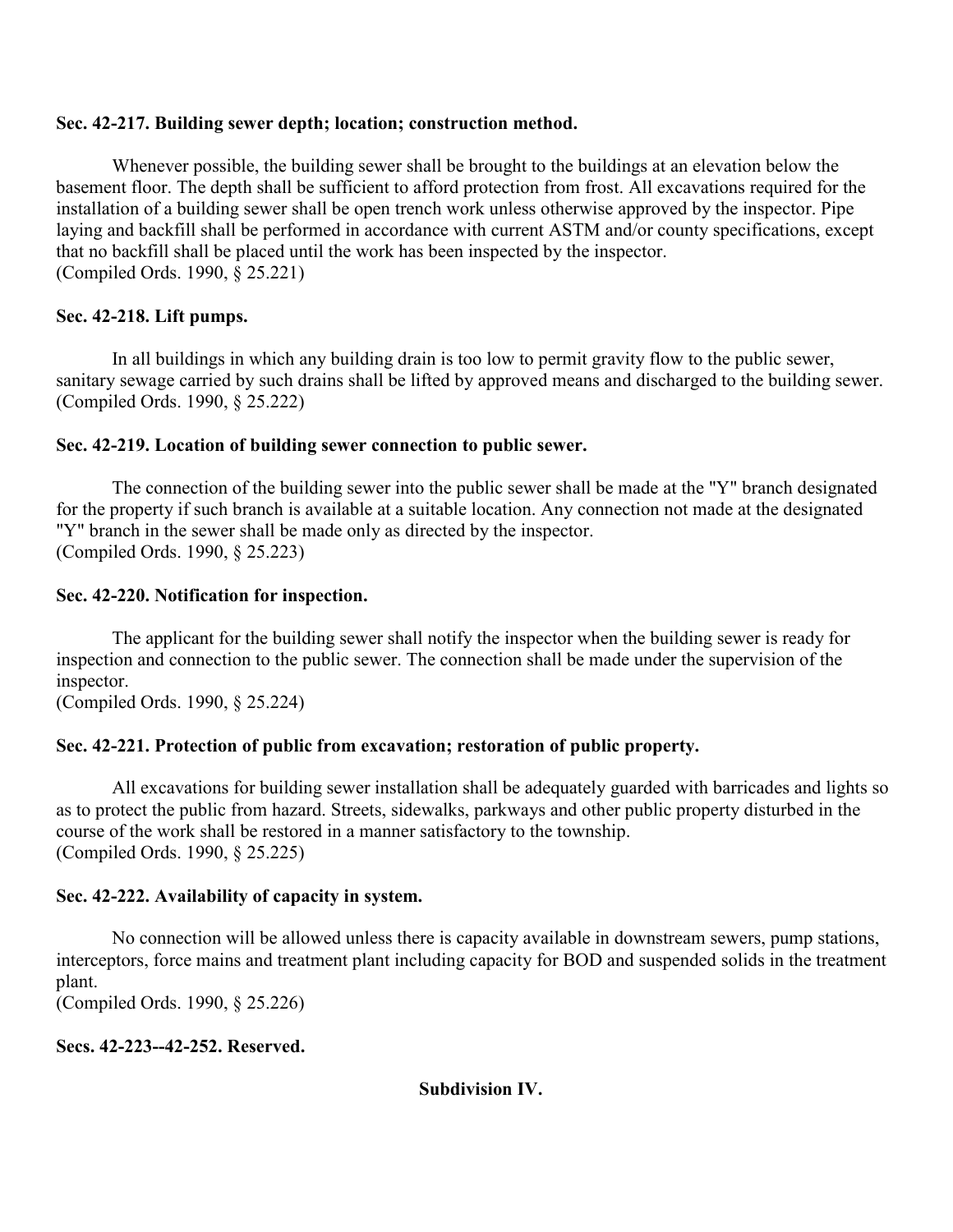# **Service Conditions**

## **Sec. 42-253. Obligation of persons connecting to or accepting service from public sewer.**

Any person making connections to the public sewer or accepting service from the public sewer hereby agrees to and accepts the provisions of this subdivision. (Compiled Ords. 1990, § 25.270)

# **Sec. 42-254. Construction and cost of building sewer in public right-of-way.**

At the time of original construction of a public sewer, the township may install that portion of the building sewer from the public sewer to the lot or easement line of all properties. The cost of this portion of the building sewer shall be paid for by the owner of the property. (Compiled Ords. 1990, § 25.271)

## **Sec. 42-255. Construction and cost of building sewer on private property.**

The owner, at his expense, shall install that portion of the building sewer from the public sewer to the lot or easement line if it was not installed during the time of original construction. The owner shall install that portion of the building sewer from the lot or easement line to their premises, in accordance with this subdivision.

(Compiled Ords. 1990, § 25.272)

## **Sec. 42-256. Maintenance of building sewer.**

The owner, at his expense, shall maintain the building sewer from the public sewer to his premises. This maintenance shall include the "wye." (Compiled Ords. 1990, § 25.273)

## **Sec. 42-257. Township maintenance responsibility; assessment for repair or replacement.**

The township shall provide minor maintenance of collection system at the sewer utility's expense. Major maintenance and repairs and/or replacement of the public sewer may be assessed as a special assessment, or charged as an additional service charge against the benefited properties. (Compiled Ords. 1990, § 25.274)

## **Sec. 42-258. Township responsibility for broken sewers; building sewers.**

The township shall, in no event, be held responsible for claims made against it by reason of the breaking of any public sewer or building sewer, or by reason of any other interruption of the service caused by the breaking of machinery or stoppage for necessary repairs; and no person shall be entitled to damages nor have any portion of a payment refunded for any interruption. (Compiled Ords. 1990, § 25.275)

## **Sec. 42-259. Right of inspection.**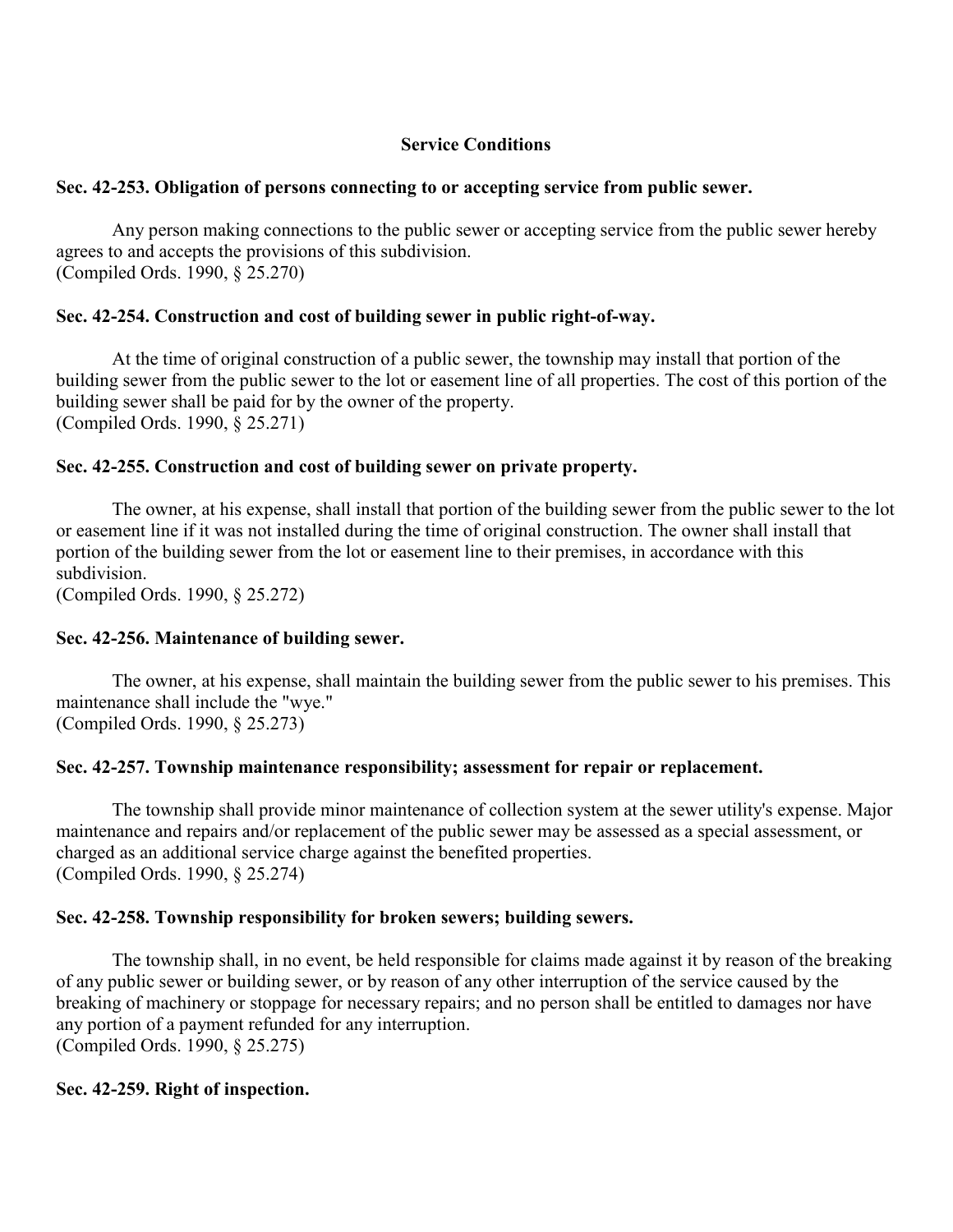The premises receiving sanitary sewer service shall, at all reasonable hours, be subject to inspection by duly authorized personnel of the township. (Compiled Ords. 1990, § 25.276)

#### **Secs. 42-260--42-281. Reserved.**

#### **DIVISION 4.**

## **DISCHARGE RESTRICTIONS**

#### **Sec. 42-282. Purpose.**

It is the declared purpose of this division to establish standards to:

- (1) Prevent the pollution of the public waters.
- (2) Preserve and maintain the sewage collection and treatment facilities of the county wastewater management system number one (the "system"), municipalities and users.
- (3) Preserve the public health, safety and welfare.
- (4) Comply with all applicable state and federal laws, regulations and standards pertaining to water quality.
- (5) Provide for the prohibition of the discharge of incompatible pollutants to the system.
- (6) Provide for the control of pollutants discharged to the system.
- (7) Provide for the enforcement of standards relating to the acceptability of wastewaters to be discharged to the system.

(Compiled Ords. 1990, § 25.360)

## **Sec. 42-283. Definitions.**

The following words, terms and phrases, when used in this division, shall have the meanings ascribed to them in this section, except where the context clearly indicates a different meaning:

*Act* means the Federal Water Pollution Control Act, as amended (Pub. L. 92-500, 86 Stat. 816 et seq., 33 USC 1251 et seq.). Specific reference to sections within the Act will be according to Pub. L. 92-500 notation.

*Administrator* means the administrator of the Environmental Protection Agency or any employee of the agency to whom the administrator may by order delegate the authority to carry out his functions, or any person who shall by operation of law be authorized to carry out such functions.

*Analytical methodology* means the "Guidelines Establishing Test Procedures for the Analysis of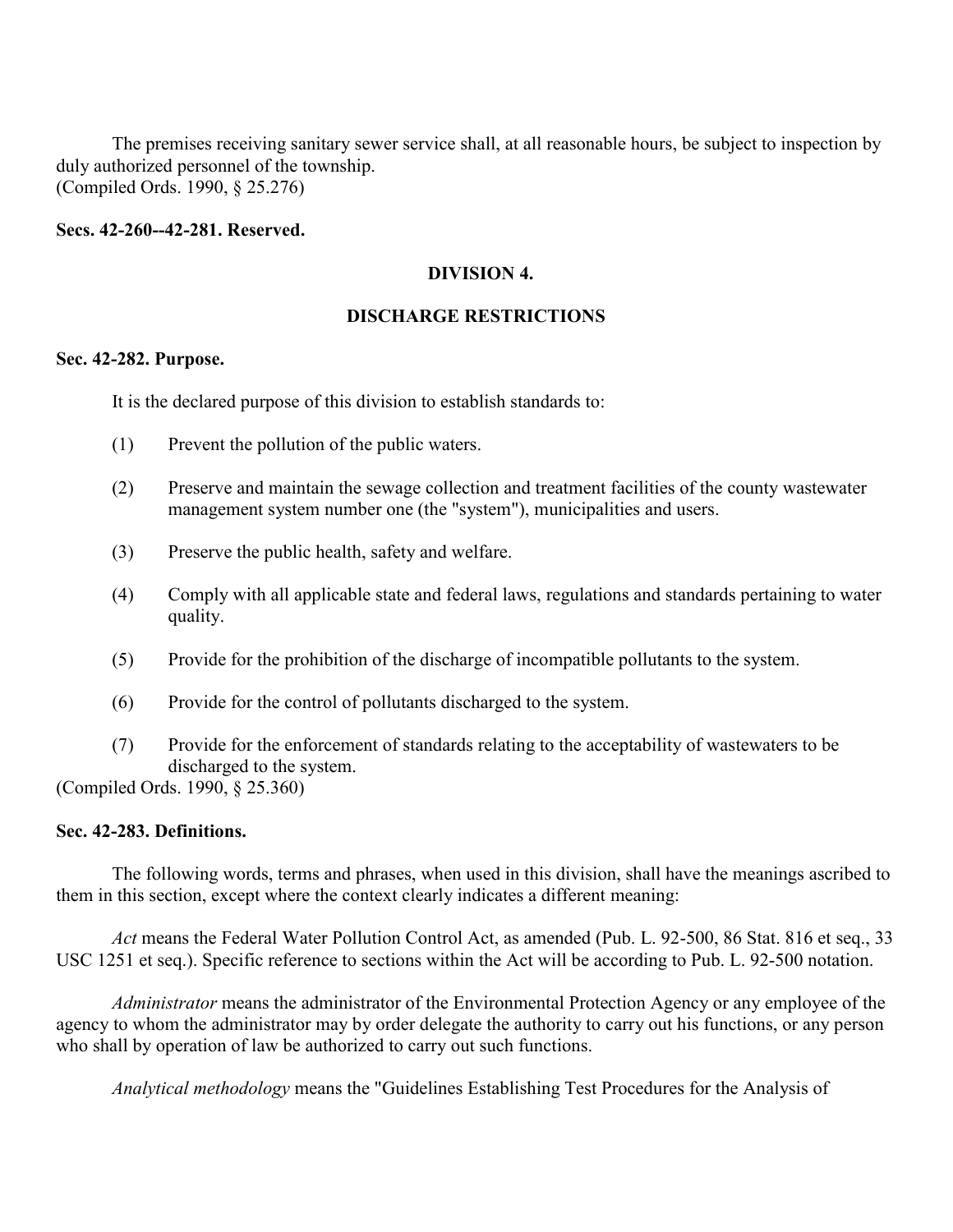Pollutants," 40 CFR 136, as amended, or procedure described in 42-284(d).

*BOD* or *biochemical oxygen demand* shall mean the quantity of oxygen utilized in the biochemical oxidation of organic matter under standard laboratory procedures in five days at 20 degrees Celsius, expressed in milligrams per liter.

*Building drain* means that part of the lowest horizontal piping of a drainage system which receives the discharge from soil, waste and other drainage pipes inside the walls of the building and conveys it to the building sewer, beginning five feet outside the inner face of the building wall.

*Cesspool, septic tank* and *privy* mean, for the purpose of this division, an individual system for the disposal of sanitary sewage other than to a public sewer.

*Class of users* means the division of sanitary sewer dischargers into classes by similar process or discharge flow characteristics as follows:

- (1) *Domestic user*. A user that discharges only segregated domestic wastes or wastes from sanitary conveniences.
- (2) *Major user*. Any nondomestic user that discharges more than 25,000 gallons per average workday to the public sewer or the POTW.
- (3) *Nondomestic user.* Any user other than domestic.

*COD* means the total demand or quantity of oxygen required by the sewage as specified in the current edition of "Standard Methods for the Examination of Water and Wastewater" expressed in milligrams per liter.

*Collection system* means all of the common sanitary sewers of a township that are primarily installed to receive wastewater directly from point sources, for transmission to the POTW.

*Compatible pollutant* means any pollutant that is not an incompatible pollutant.

*Construction* means any placement, assembly, or installation of facilities or equipment (including contractual obligations to purchase such facilities or equipment) at the premises where such equipment will be used, including preparation work at such premises.

*Contractee* means a party to a service agreement with the DPW board.

*County* means the county of Muskegon, Michigan.

*County board* means the board of commissioners of the county.

*County director* means the director of the wastewater management system of the county or the authorized deputy, agent or representative, as appointed by the county board of public works.

*Daily average* means the sum of the concentrations of a constituent for the measurement period divided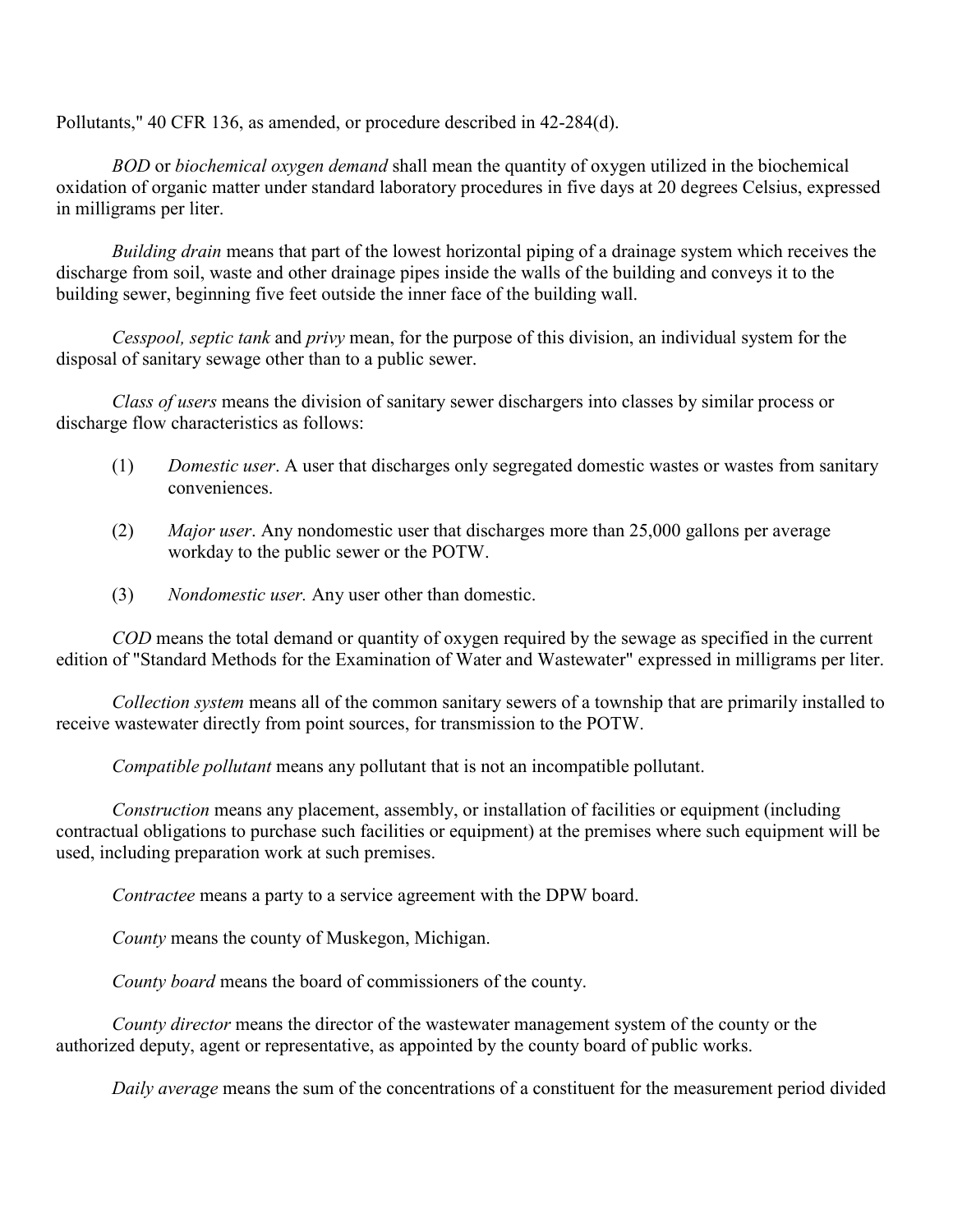by the number of days in such period.

*Director/superintendent* means the person designated by the township or its authorized agency to exercise control over its municipal sewers and the collection and transmission system.

*DPW board* means the board of public works of the county.

*Effluent limitation* means any restriction promulgated by federal, state or local government on quantities, rates and concentrations of chemical, physical, biological or other constituents that are discharged from point sources into navigable waters.

*Effluent standard* means any restriction established pursuant to this division on quantities, rates and concentrations of chemical, physical, biological or other constituents that are discharged to the public sewer or the POTW.

*Existing source* means any source that is not a new source as defined in this section.

*FCPS* means federal categorical pretreatment standard.

*Garbage* means solid wastes from domestic and commercial preparation, cooking and dispensing of food, and from the handling, storage and sale of produce.

*Incompatible pollutant* means any pollutant in amounts that cause interference.

*Industrial wastes* means the liquid or gaseous wastes resulting from industrial or manufacturing processes, trade or business or from the development, recovery or processing of resources or containers as distinct from segregated domestic strength wastes and wastes from sanitary conveniences.

*Infiltration* means any waters entering the system from the ground through such means as, but not limited to, defective pipes, pipe joints, connection or manhole walls, but shall not include, and is distinguished from "inflow."

*Infiltration/inflow (I/I)* means the total quantity of water from both infiltration and inflow.

*Inflow* means any water entering the system through such sources as, but not limited to, building downspouts, footing or yard drains, cooling water discharges, seepage lines from springs and swampy areas, and storm drain cross connections.

*Inspector* means any person or persons authorized by the township to inspect and approve the installation of building sewers and their connection to the public sewer system.

*Interference* means inhibition or disruption of the public sewer or the POTW sewer system or the POTW's treatment processes or operation which causes or significantly contributes to a violation of any requirement of the POTW's NPDES permits. The term also includes prevention of sewage sludge use or disposal by the POTW in accordance with published promulgated regulations under section 405 of the Act or any regulations promulgated pursuant to the Solid Waste Disposal Act (42 USC 3251 et seq.), the Clean Air Act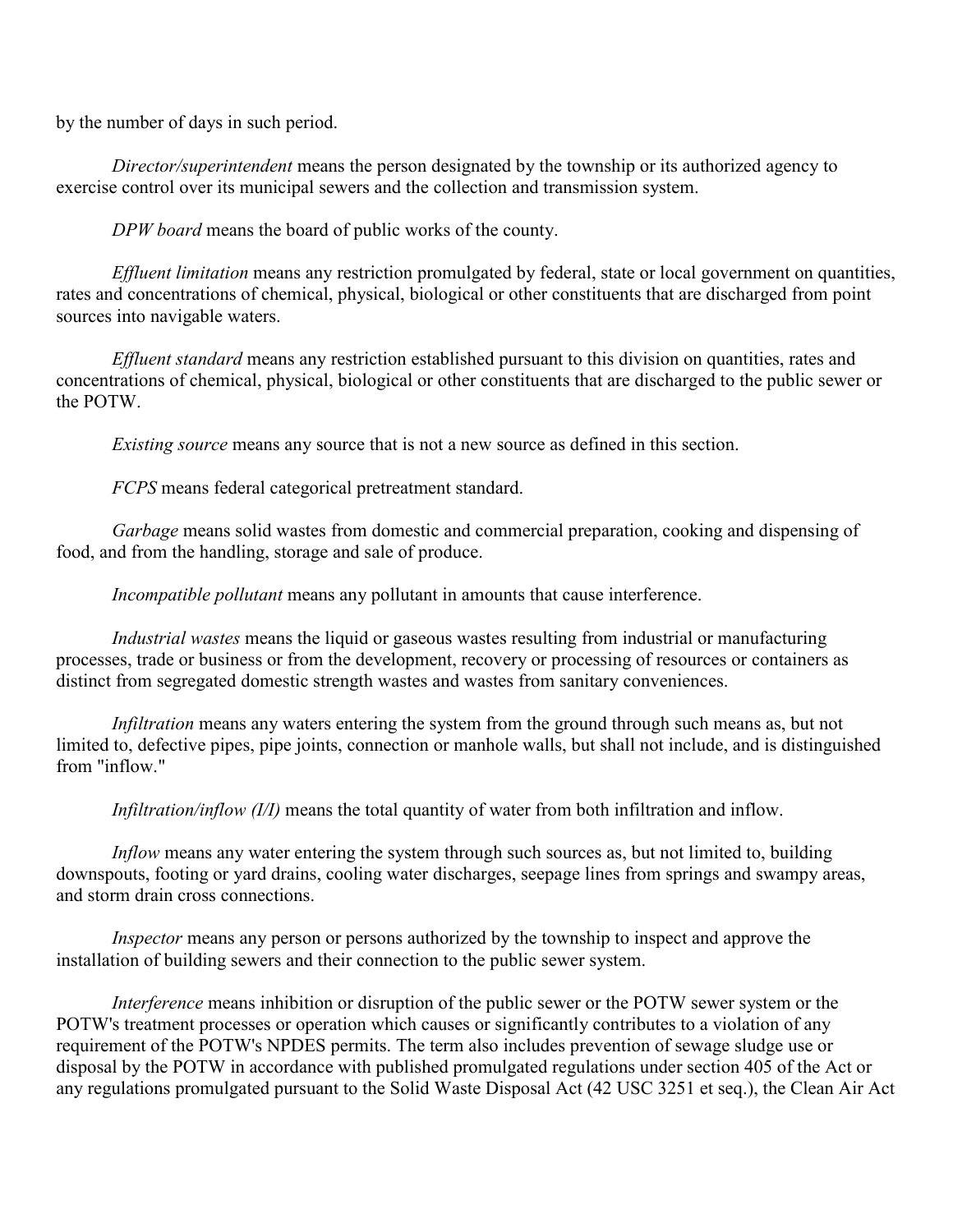(42 USC 7401 et seq.), the Toxic Substances Control Act (15 USC 2601 et seq.), or more stringent state promulgated rules (including those contained in any state sludge management plan prepared pursuant to title IV of said Solid Waste Disposal Act) applicable to the method of disposal or use employed by the POTW. Pollutants in the effluent of a user shall not be considered to cause interference where the user is in compliance with specific prohibitions, standards, effluent standards or effluent limitations developed by the federal government, the state, local government or the POTW. Where the user is in compliance with such specific prohibitions, standards or limitations, and pollutants in the sewage from the user nevertheless caused or significantly contributed to a violation of any requirement of the POTW's NPDES permits, and are likely to cause such a violation in the future, the POTW must take appropriate action under 40 CFR 403.5(c).

*M. DNR* means the department of natural resources of the State of Michigan or its successor.

*Manufacturer* means any establishment engaged in the mechanical, physical or chemical transformation of materials or substances into new products including, but not limited to, the blending of materials such as pesticide products, resins, or liquors.

*mg/l* means milligrams per liter.

*Muskegon County Wastewater Management System (MCWWMS)* means the county wastewater management system number one, which includes the facilities commonly referred to as the "Whitehall-Montague" site.

*Natural outlet* means any outlet into a watercourse, pond, ditch, lake or other body of surface water or groundwater.

*New source* means any source, the construction of which is commenced after the publication of proposed regulations prescribing a categorical pretreatment standard under section 307(c) of the Act which will be applicable to such source, if such standard is thereafter promulgated within 120 days of proposal in the federal register. Where the standard is promulgated later than 120 days after proposal, a new source means any source, the construction of which is commenced after the date of promulgation of the standard.

*Normal strength sewage* means a sanitary wastewater flow containing an average daily BOD of not more than 250 mg/l or an average daily concentration of not more than 250 mg/l, and phosphorus of not more than ten mg/l.

*NPDES permit* means a permit issued pursuant to the national pollution discharge elimination system for the discharge of wastewater into the waters of the state.

*Organic chemicals* means compounds composed of carbon and hydrogen or their derivatives which are manmade or byproducts of manmade or natural substances which include, but are not limited to, synthetic fibers, plastics, rubber, medicinals, solvents, surface-active agents, pesticides, and other agricultural chemicals and lubricating oil additives or other petroleum derivatives.

*Person* means any individual, firm, company, association, society, corporation, partnership or group, and including a contractee.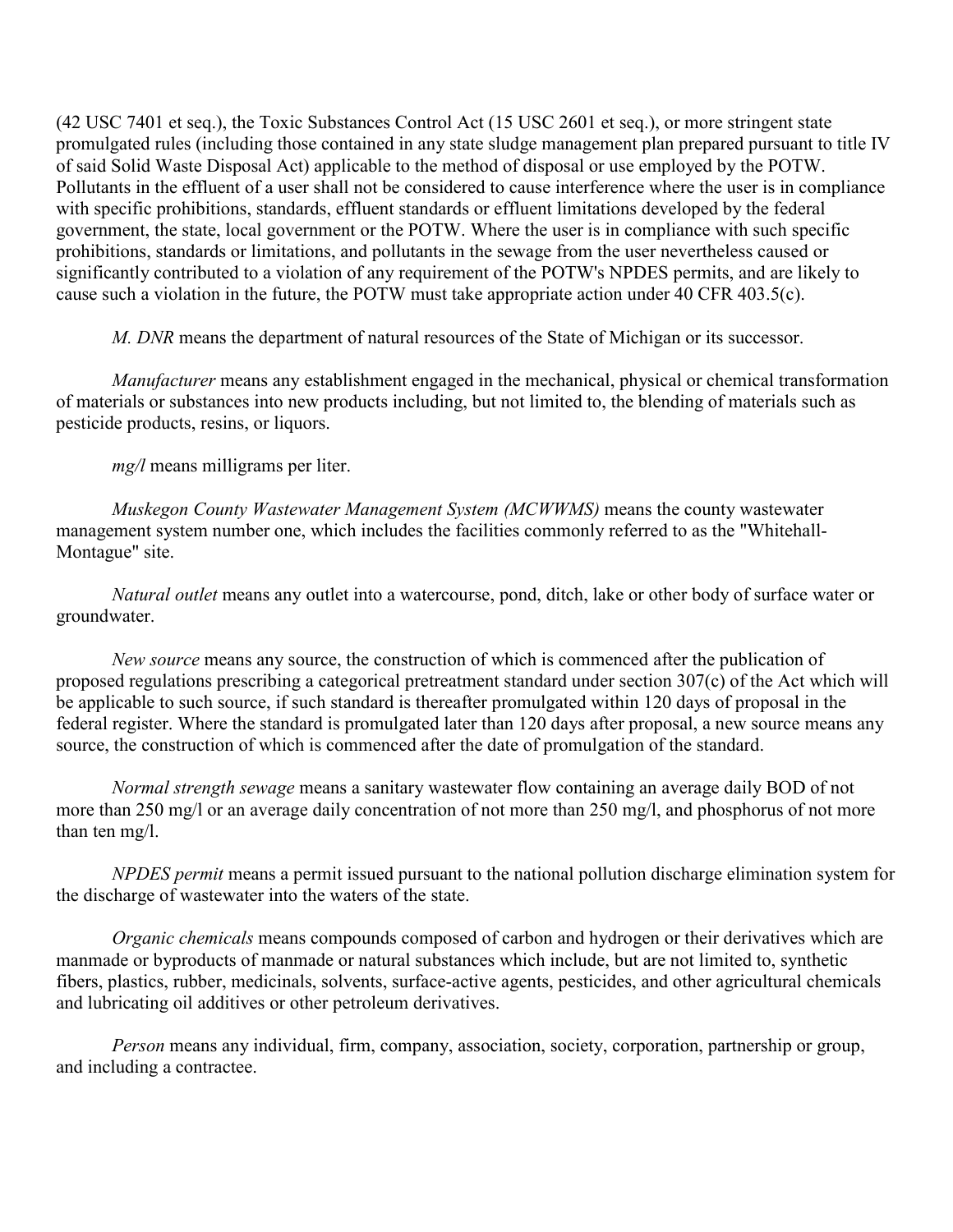*pH* means the negative logarithm of the concentration of hydrogen ions in grams per liter of solution.

*POTW* means the treatment works, as defined by section 212 of the Act, which are owned by the county. The term also means the DPW board or its authorized representative.

*Pretreatment* means the reduction of the amount of pollutants, the elimination of pollutants, or the alteration of the nature of pollutant properties in sewage to a less harmful state prior to or in lieu of discharging or otherwise introducing such pollutants into the public sewer or the POTW. The reduction or alteration can be obtained by physical, chemical or biological processes, process changes or by other means, except as prohibited by 40 CFR 403.6(d) and (e) as amended.

*Process wastes* means liquid or water-carried wastes which are inherent to or resulting from any manufacturing operation, including that which comes into direct contact with or results from the production or use of any raw material, intermediate product, finished product, by-product or waste product, or results from cleaning operations.

*Replacement* means expenditures for obtaining and installing equipment, accessories or appurtenances that are necessary to maintain the capacity and performance during the service life of the treatment works for which such works were designed and constructed.

*Sanitary sewage* means the liquid, gaseous or water-carried waste discharged from sanitary conveniences.

*Sewage* means a combination of water-carried liquid and gaseous wastes from any source, including domestic and nondomestic, as well as groundwater, surface water and stormwater as may be present.

*Sewer* means a pipe or conduit that carries wastewater or drainage water. See the following definitions modifying sewer:

- (1) *Building sewer*. The extension from the building drain to a lateral sewer, private sewer, public sewer or other place of disposal.
- (2) *Combined sewer.* A sewer intended to receive both wastewater and stormwater or surface water.
- (3) *Common sewer*. A sewer in which all owners of abutting properties have equal rights.
- (4) *County sewer*. A public sewer controlled by the county.
- (5) *Intercepting sewer*. A sewer that receives dry-weather flow from a number of transverse sewers or outlets and frequently additional predetermined quantities of stormwater (if from a combined system), and conducts such water to a point for treatment or disposal.
- (6) *Lateral sewer*. A sewer that is designed to receive a building sewer.
- (7) *Private sewer*. That section of a sewer owned by a nondomestic user which connects that user to the public sewer and which typically extends from such point of connection upstream to the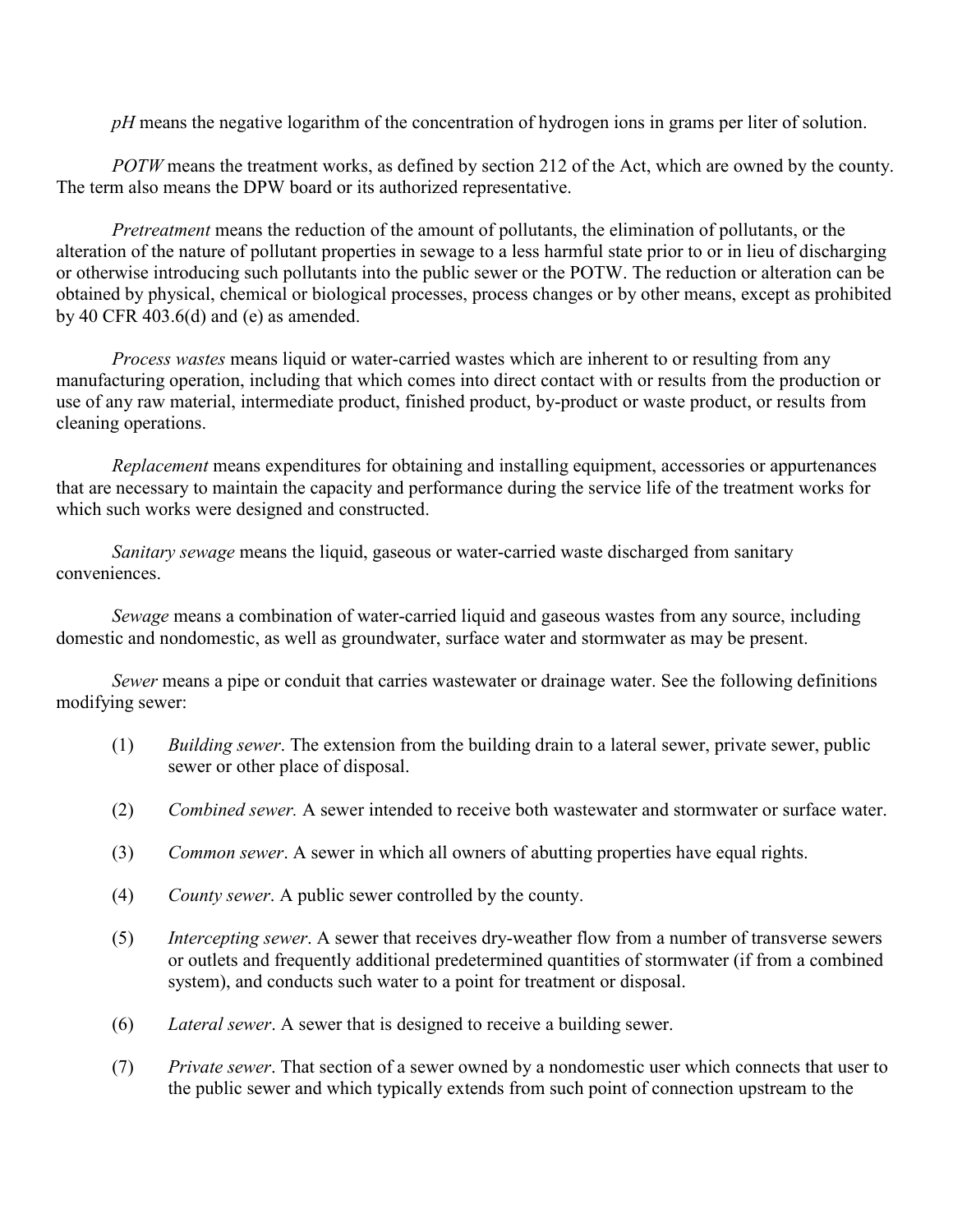user's lateral sewers or to a lift station or other outlet owned by the user.

- (8) *Public sewer*. A common sewer controlled by a governmental agency or public utility.
- (9) *Sanitary sewer*. A sewer that carries liquid and water-carried wastes from residences, commercial buildings, industrial plants, and institutions, together with minor quantities of groundwaters, stormwaters, and surface waters that are not admitted intentionally.
- (10) *Storm sewer*. A sewer that carries stormwater and surface water, street wash and other wash waters, or drainage, but excludes domestic wastewater and industrial wastewater. Also called storm drain.
- (11) *Trunk sewer*. A sewer that connects the lateral sewer to the intercepting sewer and to which building sewers may be connected.

*Slug* or *shockload* means any discharge of sewage or industrial waste that, in concentration of any given constituent or in quantity of flow causes interference.

*Source* means any building, structure, facility, vehicle or installation from which there is or may be the discharge to the public sewer or the POTW.

*State director* means the executive secretary of the water resources commission of the state of Michigan.

*Storm drain* or *storm sewer* means a sewer intended to carry only stormwaters, surface runoff, street wash waters, and drainage.

*Suspended solids (SS)* means solids that either float on the surface of, or in suspension in, sewage and which can be removed by the procedures specified in the current edition of "Standard Methods for the Examination of Water and Wastewater."

*30-day average concentration* means, for other than fecal or total coliform bacteria, the sum of the concentrations of the individual samples divided by the number of samples taken during a calendar month. The 30-day average concentration for fecal or total coliform bacteria is the geometric mean of the samples collected in a calendar month.

*Township* means a city, village, township or other public body (excluding the county of Muskegon) created under state law, having jurisdiction over disposal of sewage, industrial waste or other waste.

*Toxic* or *toxic pollutant* means chemicals described in section 42-284(b)(6)p.

*USEPA* means the United States Environmental Protection Agency or its successor.

*User* means a source (including a section 307 source) and the township whose collection system discharges into the POTW.

*Waste component* means any constituent of sewage other than water, including, but not limited to BOD,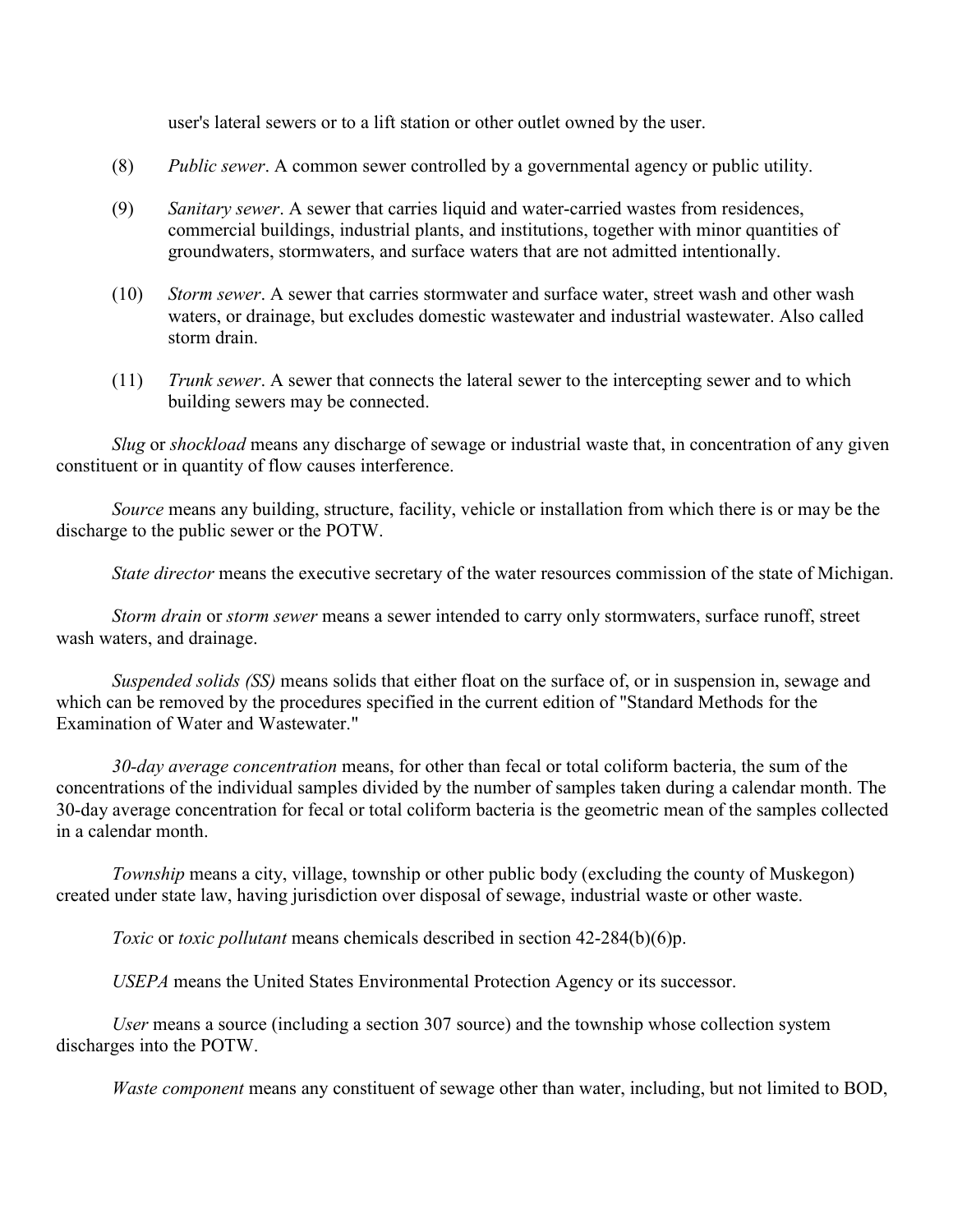SS, other soluble and insoluble matter and phosphate concentrates.

*Working day* means the hours during a calendar day in which a user discharges effluents subject to this division.

*WRC* means the water resources commission of the state or its successor. (Compiled Ords. 1990, § 25.370)

## **Sec. 42-284. Discharge of wastewaters.**

- (a) *Intent of regulations.* The regulations contained in this division are generally intended to:
- (1) Prohibit the discharge to public sewer facilities of sewage which causes interference or could have detrimental effects on the physical structures or operating personnel of the system, or on the general public; and
- (2) Restrict the discharge to public sewers of technically unpolluted water.

 (b) *Prohibited discharges.* No person shall discharge or cause to be discharged into any public sewer or to the POTW any of the following:

- (1) Sewage in an amount that creates or may create a fire or explosion hazard in the POTW or the collection system.
- (2) Sewage in an amount that causes or may cause corrosive structural damage to the collection system or the POTW.
- (3) Solid or viscous sewage in amounts which could cause or do cause either obstruction to flow or interference in the collection system or the POTW.
- (4) Any pollutant, including oxygen-demanding pollutants, released in a discharge at a flow rate and/or pollution concentration which a user knows or has reason to know will cause interference in the collection system and the POTW.
- (5) Sewage that may cause or does cause:
	- a. Impairment of the strength or durability of structures in the collection system or the POTW.
	- b. Restriction of hydraulic capacity of structures in the collection system or the POTW.
	- c. Unsafe conditions to personnel in the inspection or maintenance of structures of the collection system or the POTW or unsafe conditions to the general public, with respect to the collection system.
- (6) Discharges that exceed the following criteria by an amount that may cause or does cause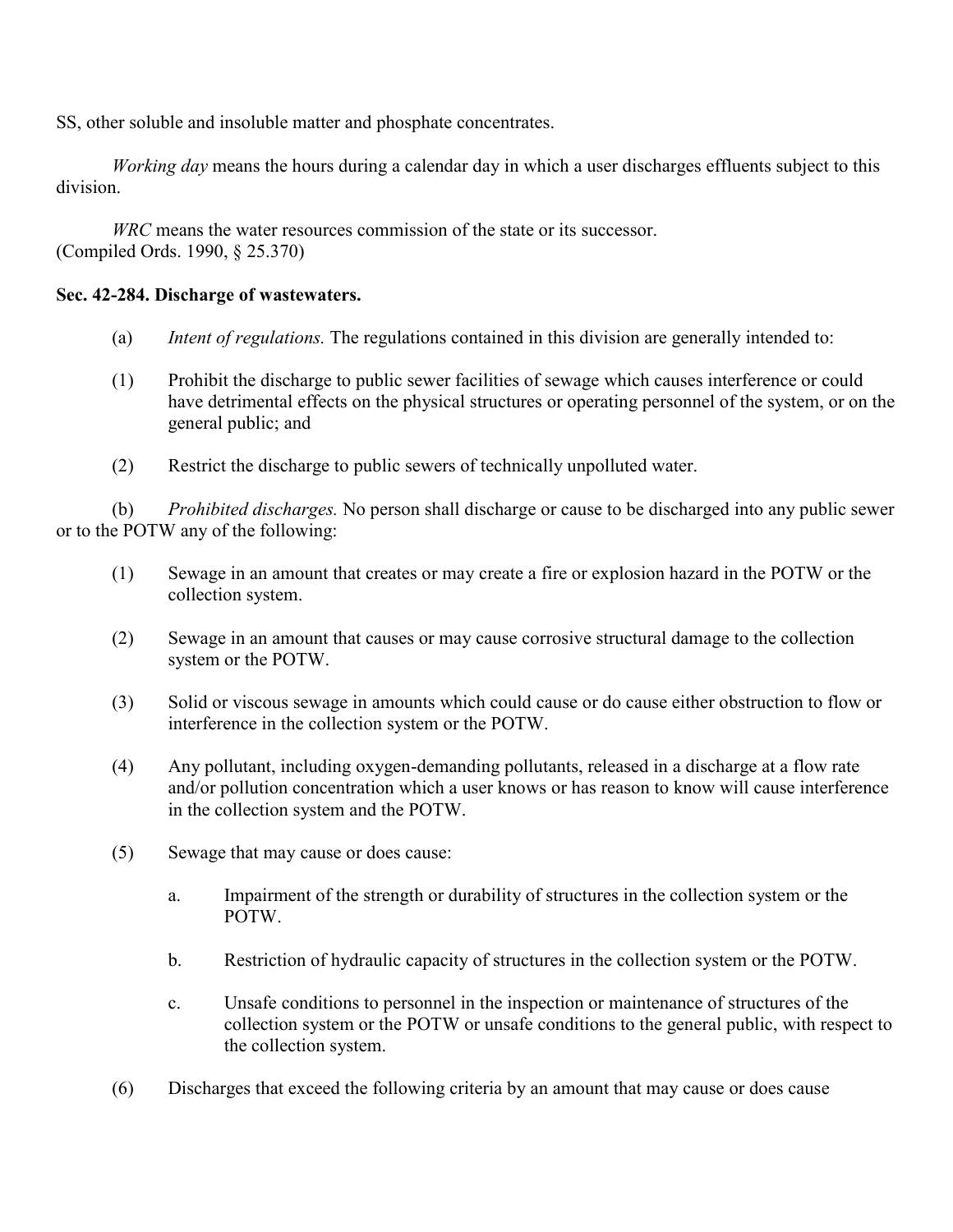interference:

- a. Five-day biochemical oxygen demand (BOD) in excess of a daily average of 250 mg/l.
- b. Chemical oxygen demand (COD) in excess of a daily average of 450 mg/l.
- c. Chlorine demand of greater than 20 mg/l.
- d. Total suspended matter in excess of a daily average of 250 mg/l.
- e. Residue (total on evaporation) in excess of a daily average of 750 mg/l.
- f. Solvent extractables (grease, fat, oil or other Freon soluble materials) in excess of a daily average of 50 mg/l.
- g. Grease, oil or other substances that will become solid or viscous at temperatures between 32 degrees and 120 degrees Fahrenheit. in concentrations that will increase the viscosity of the sewage to greater than 1.1 specific viscosity.
- h. Sewage flow or batch discharge containing concentrations in excess of:

|                       | Daily Average               | 30-day Average                 |
|-----------------------|-----------------------------|--------------------------------|
|                       | Concentration               | Concentration                  |
| Iron                  | $10 \text{ mg/l}$ as Fe     | $10 \text{ mg/l}$ as Fe        |
| Copper                | 4.5 mg/l as $Cu$            | 1.8 mg/l as Cu                 |
| Nickel                | $4.1$ mg/l as Ni            | $1.8$ mg/l as Ni               |
| Chromium              | $7.0$ mg/l as total Cr      | $2.5 \text{ mg/l}$ as total Cr |
| Cyanide, T            | $0.8$ mg/l as CN            | $0.23$ mg/l as CN              |
| Zinc                  | 4.2 mg/l as $Zn$            | $1.8 \text{ mg}/l$ as $Zn$     |
| Cadmium               | $1.2 \text{ mg/l}$ as Cd    | $0.5$ mg/l as Cd               |
| Lead                  | $0.6$ mg/l as Pb            | $0.3 \text{ mg/l}$ as Pb       |
| Aluminum              | $5.0$ mg/l as Al            |                                |
| Silver                | $1.2 \text{ mg}/l$ as Ag    | $0.5 \text{ mg}/l$ as Ag       |
| Phenols               | 150 µg/l as $C_6H_5OH$ by 4 |                                |
|                       | AAP method or $200 \mu g/l$ |                                |
|                       | total by approved GC        |                                |
|                       | methodology                 |                                |
| Total Chrome, Copper, | $10.5 \text{ mg/l}$         | $5.0$ mg/l                     |
| Nickel and Zinc       |                             |                                |

## pH: 9.5 to 6

Nuclear: As per state and national regulations

- i. Temperature below 32 degrees Fahrenheit (0 degrees Celsius) or above 150 degrees Fahrenheit (65.6 degrees Celsius).
- j. Material in sufficient amounts which may cause or do cause excessive coloration or light absorbency including (but not limited to) dye wastes and vegetable tanning solutions.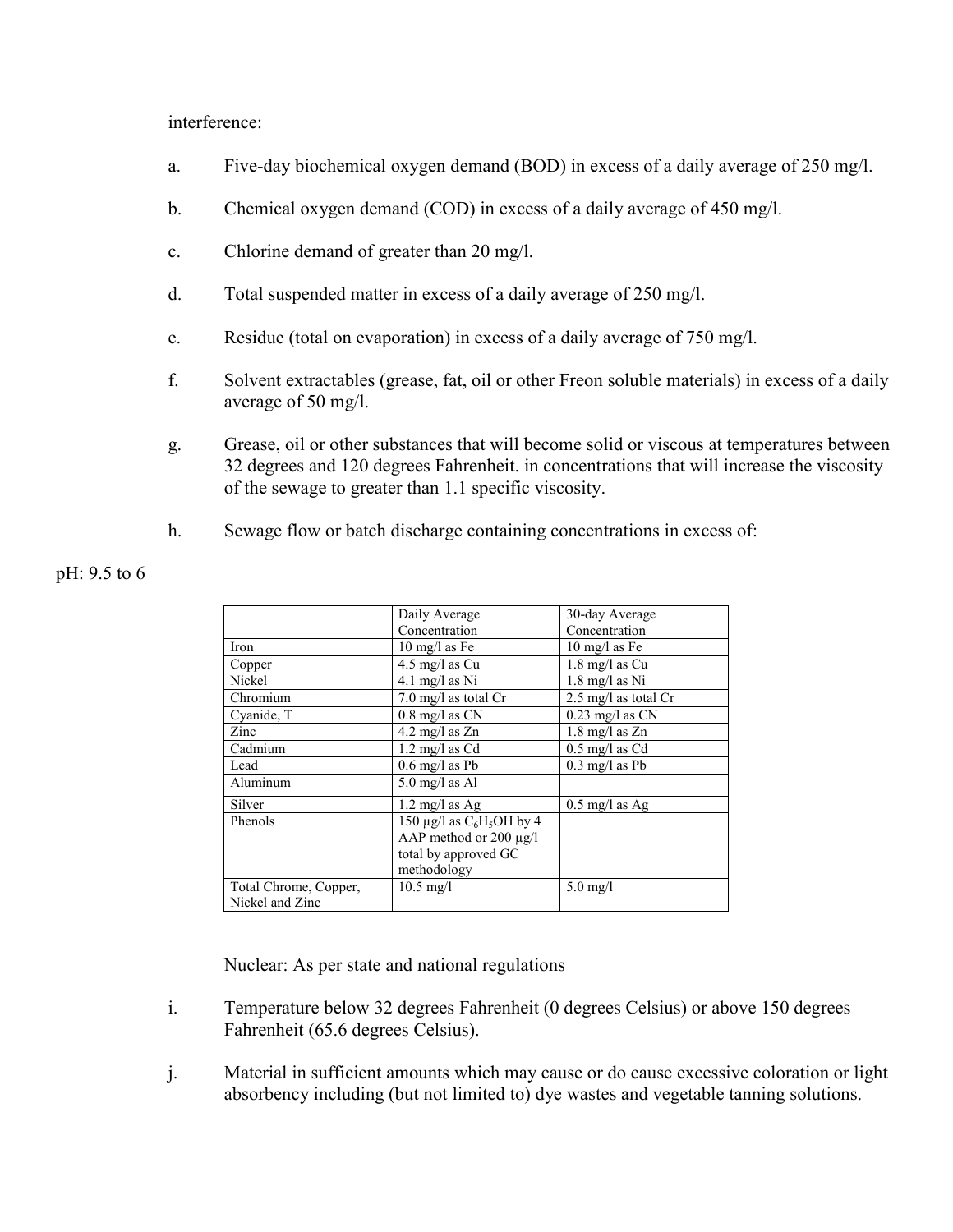- k. An insoluble substance retained by a standard No. 8 sieve or having any dimension greater than one-half inch (1.27 cm).
- l. Insoluble substances having a specific gravity greater than 2.65.
- m. Improperly shredded garbage.
- n. Sludge that results from a treatment process; unless the county director has determined that it is amenable to treatment by the POTW without application of unusual means or expense (Septic tank sludge will be accepted from licensed operators when delivered to designated disposal sites).
- o. Any stormwater, surface water, groundwater, roof runoff, footing drainage or noncontact cooling waters.
- p. The following toxic pollutants:
	- 1. Those pollutants listed pursuant to section 307(a)(1) of the Act.
	- 2. Those pollutants listed on the current critical materials register of the state.
	- 3. Those pollutants specifically identified by the county as a toxic pollutant by amendment to this division.

 (c) *Future conditions.* Future conditions imposed on the county by jurisdictional government agencies may require subsequent amendment of this division. Where federal or state promulgated pretreatment standards require limits on parameters not covered in this division or limits more stringent than those specified in this division, the state or federal limits shall have precedence and take effect with respect to the applicable user on the later of:

- (1) Their promulgation date; or
- (2) The date specified for compliance with such standards (see section 42-290).
- (d) *Wastewater analyses.*
- (1) All the preceding specific conditions and quantities shall apply at the point where sewage is discharged or caused to be discharged into a public sewer or the POTW (whichever is reached first) and required pretreatment shall be effected before such point is reached.
- (2) All measurements, tests, and analyses of the characteristics of sewage to which reference is made in this division shall be determined in accordance with the current edition of "Standard Methods for the Examination of Water and Wastewater," published by the American Public Health Association, most current American Society for Testing Materials (ASTM) and EPA-approved procedures contained in 40 CFR 136, or any validated methods from recognized authority in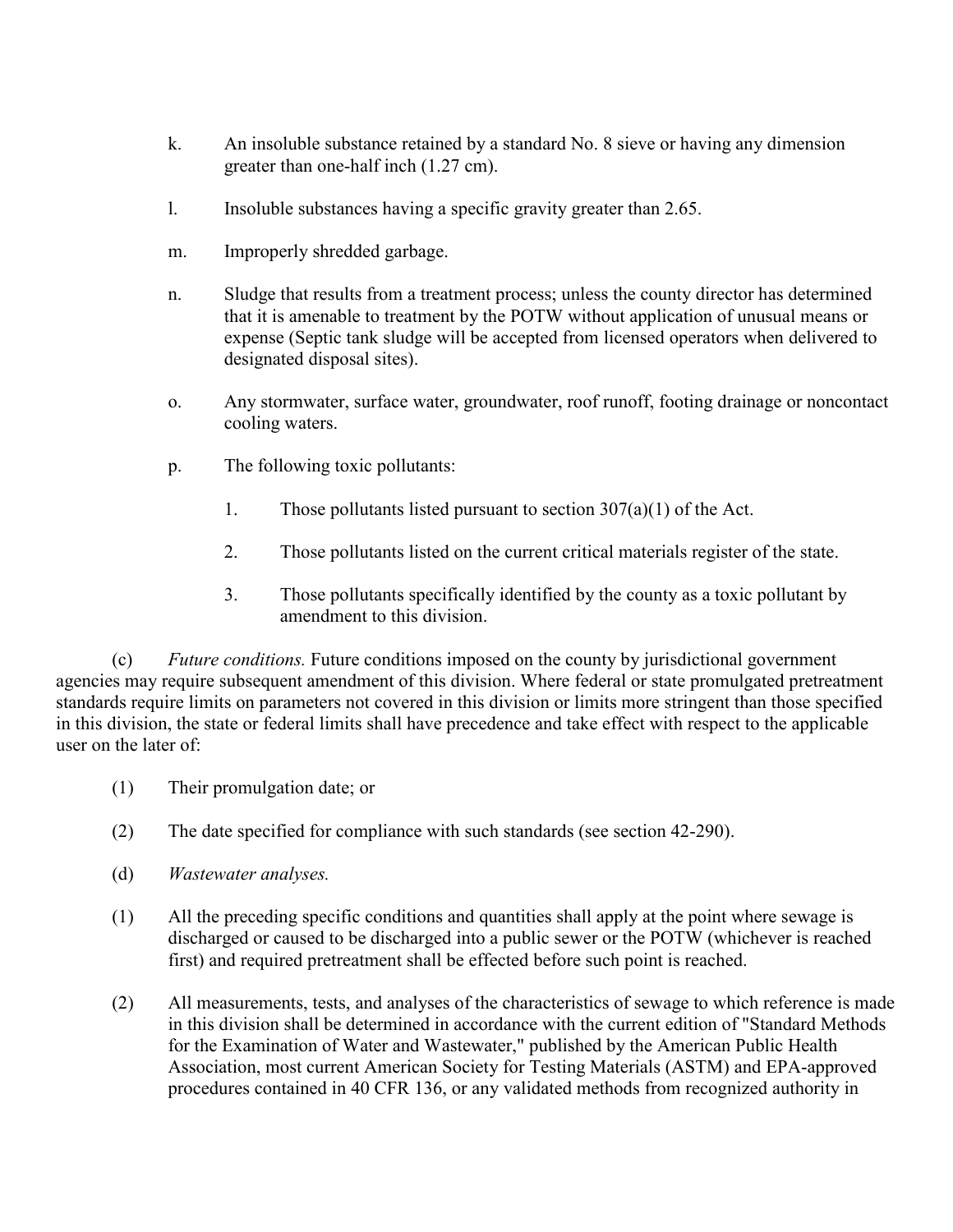cases where the above-referenced procedures are not available or do not apply to the characteristic involved.

- (3) Sampling shall be carried out by customarily accepted methods to reflect the effect of constituents upon the collection system and the POTW and to determine potential interference. The county will determine the method of sampling to be used in accordance with applicable federal regulations.
- (e) *Restrictions.*
- (1) If any sewage (or water described in subsection  $(b)(6)$  of this section) is discharged, or is proposed for discharge to the public sewer or the POTW which exceeds the limitations enumerated in subsection (b)(6) of this section, the DPW board may, by order, take the following actions:
	- a. Prohibit the discharge to the public sewer or the POTW;
	- b. Temporarily permit the discharge to the public sewer or the POTW subject to any reasonable conditions that the POTW board may recommend, based on its review of such factors as quantity of the discharge in relation to flows and velocities in the sewers, materials of construction of sewers, nature of the treatment process, capacity of the treatment works, degree of treatability of the discharge, and any other pertinent factors;
	- c. Require pretreatment, in accordance with section 42-290;
	- d. Require control over the quality, quantities and rates of the discharge to the public sewer or the POTW; or
	- e. In all cases, the DPW board may require payment to cover any additional costs it may incur in connection with inspecting, sampling, testing, and determining the treatability of the sewage, not covered by existing charges and the industrial surveillance fee.
- (2) When the pretreatment of sewage or flow equalization is required under section  $(e)(1)c$ , the design of the equipment shall be subject to the review by the county director and subject to the requirements of all applicable codes, ordinances, and laws. Where sewage pretreatment or flow equalization facilities are provided, they shall be continuously maintained for satisfactory and effective operation by the user at its expense, in order to meet applicable pretreatment requirements.

(Compiled Ords. 1990, §§ 25.380--25.385)

# **Sec. 42-285. Authority of inspections; protection of user against claims; compliance by user of all lawful inspections.**

- (a) *Inspection procedure to be followed by authorized county representatives.*
- (1) Authorized representatives of the county exhibiting proper credentials and identification shall be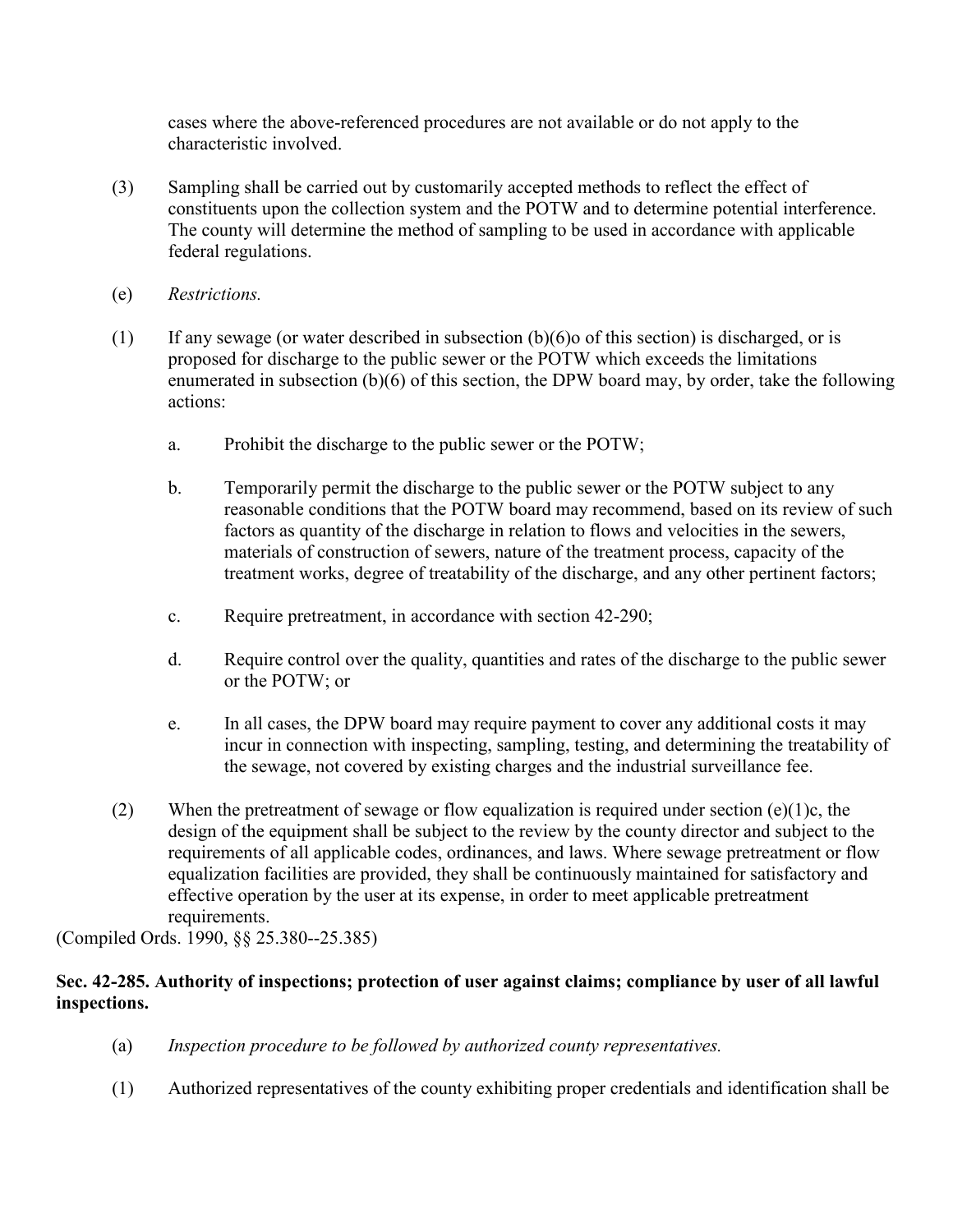permitted at all reasonable times to enter all user's properties and the property of municipalities for the purpose of inspection, observation, measurement, sampling, and testing in connection with the administration of and in accordance with the provisions of this division. The representatives shall have no authority to inquire into any processes including metallurgical, chemical, oil, refining, ceramic, paper, or other industries beyond that point having a direct bearing on the kind and source of discharge to the public sewer or the POTW.

 (2) Authorized representatives of the county exhibiting proper credentials and identification shall be permitted to enter all private properties through which the county or local township holds a duly negotiated easement for the purposes of, but not limited to, inspection, observation, measurement, sampling, repair, and maintenance of any portion of the public sewer or POTW lying within said easement. All entry and subsequent work, if any, on said easement, shall be done in full accordance with the terms of the duly negotiated easement pertaining to the private property involved.

 (b) *Observation of safety rules by county inspectors.* While on the property of the user referred to in subsection (a) of this section, the authorized representatives of the county shall observe all reasonable safety rules applicable to the premises established by the user and the user shall be held harmless for injury or death to the county employees and the county shall further indemnify the user against loss or damage to its property by county employees and against liability claims and demands for personal injury or property damage asserted against the user and growing out of such activity except to the extent caused by negligent failure of the user to maintain safe conditions.

 (c) *Compliance of user regarding all inspections by county, state and federal representatives.* Inspection by state or federal representatives, pursuant to law shall not relieve a user from inspection by county representatives and inspection by the county representatives shall not relieve any user from compliance with lawful inspection by state and federal representatives. (Compiled Ords. 1990, §§ 25.390--25.393)

# **Sec. 42-286. Monitoring and sampling.**

 (a) *Sampling devices.* The county director may require user to install a suitable control structure and necessary measuring and sampling devices to facilitate the observation, sampling and measurement of the quantity, composition and concentrations of discharges to the public sewer or the POTW. Such structure and devices shall be constructed and installed at the user's expense in accordance with plans submitted to the county director, and shall be maintained by the user so as to be safe and accessible during all reasonable times.

 (b) *Removal of samples and data.* The county director or his authorized representative shall have the right to take and remove samples of sewage discharged into the public sewer or POTW and make copies of other data and materials concerning the same inspected during an entry upon the user's property. At the written request of such user, split samples will be provided.

 (c) *Authority to require submission of samples.* The county director may require any user to submit one or more representative samples of the sewage discharged or which it proposes to discharge into the public sewer or POTW.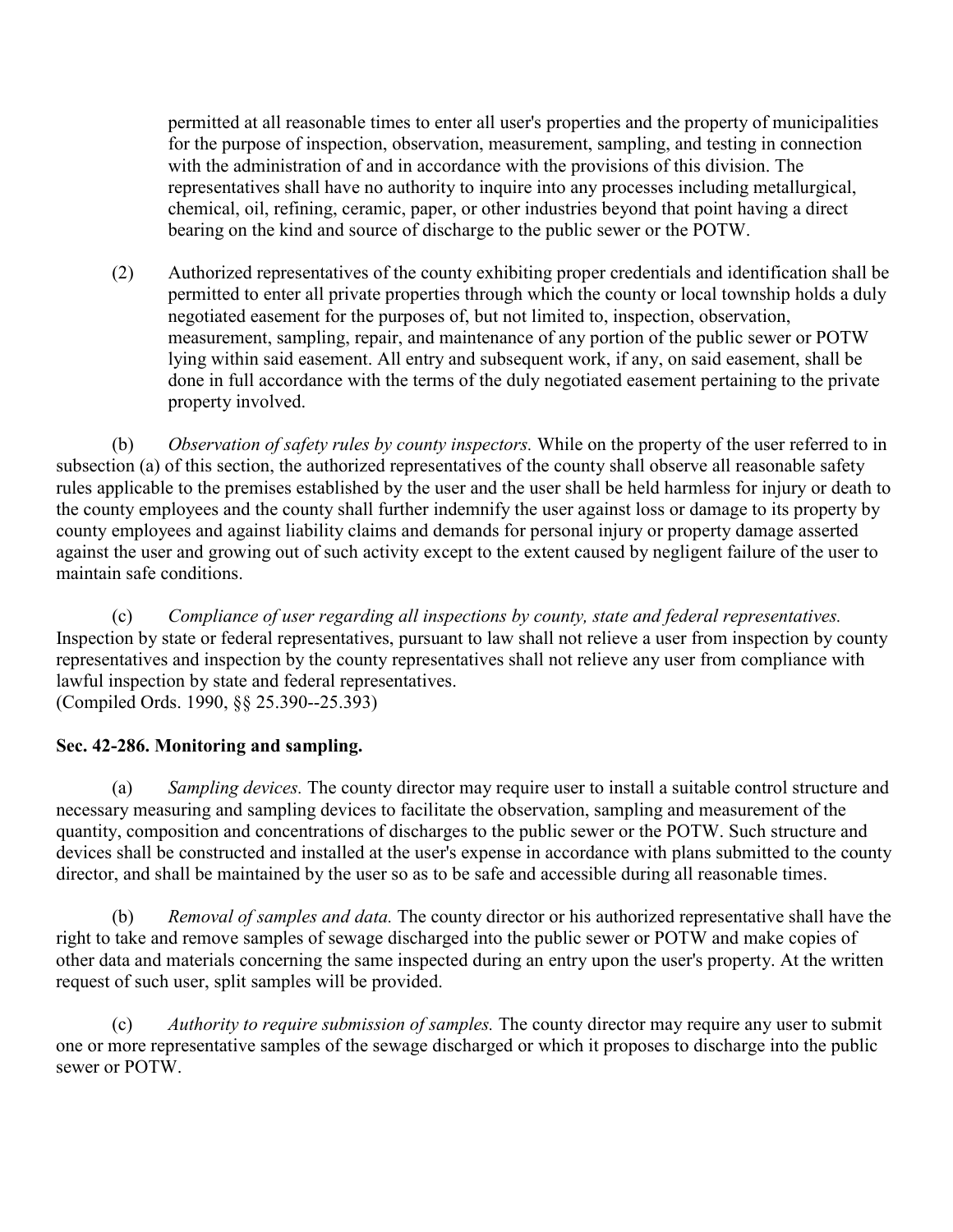(d) *Failure to permit access or removal of samples and other data.* In the event the user shall refuse to permit access to an authorized county representative or permit such representative to obtain, take and remove samples and make copies of other data pursuant to subsection (b) of this section, the county shall have the right to:

- (1) Order the termination of the discharge of sewage to the public sewer or the POTW.
- (2) Order the user to permit access within a time certain.
- (3) Issue a citation for a violation of this division.
- (e) *New installation of pretreatment facilities.*
- (1) *Notices.* The user or its authorized agent shall notify the county director in writing after the completion of a new installation of pretreatment facilities of the time it intends to commence operation thereof. Where applicable, the user shall notify the county director of the agreed upon time and the person who will conduct the tests required to be performed. Where applicable, the pretreatment facilities shall not be placed in regular operation until such tests have been conducted.
- (2) *Tests by users.* A representative of the county shall be permitted to witness the tests upon prior written request. The cost of tests shall be paid by the user of the installation. (Compiled Ords. 1990, §§ 25.400--25.405)

# **Sec. 42-287. Reporting.**

 (a) *Industrial surveillance report required.* The county director, by written order, may require any nondomestic user of the public sewer and POTW to submit periodic reports on forms provided by the county which shall include known information on the quality and quantity of sewage introduced into the public sewer and POTW, together with an inventory of known intermediate end-product and by-product chemicals present or likely to be present in sewage discharged or to be discharged to the public sewers and POTW. Said report shall include the volume, loadings and concentration of constituents, and shall be related to effluent standards as shall be required by the county director. The county director may also require additional information from such users as to materials or substances that may cause interference.

- (1) *Mandatory report.* The county director shall notify forthwith each major user known to discharge organic chemicals and metals into the county system for which it is required to file industrial surveillance reports.
- (2) *Initial report.* Each nondomestic user that has been notified of its obligation to file industrial surveillance reports shall file an initial report within 60 days from the date such notice is served upon said user.
- (3) *Monthly reports.* Each nondomestic user so notified by the county director, may be required to file monthly reports within 15 days from the last day of the preceding month.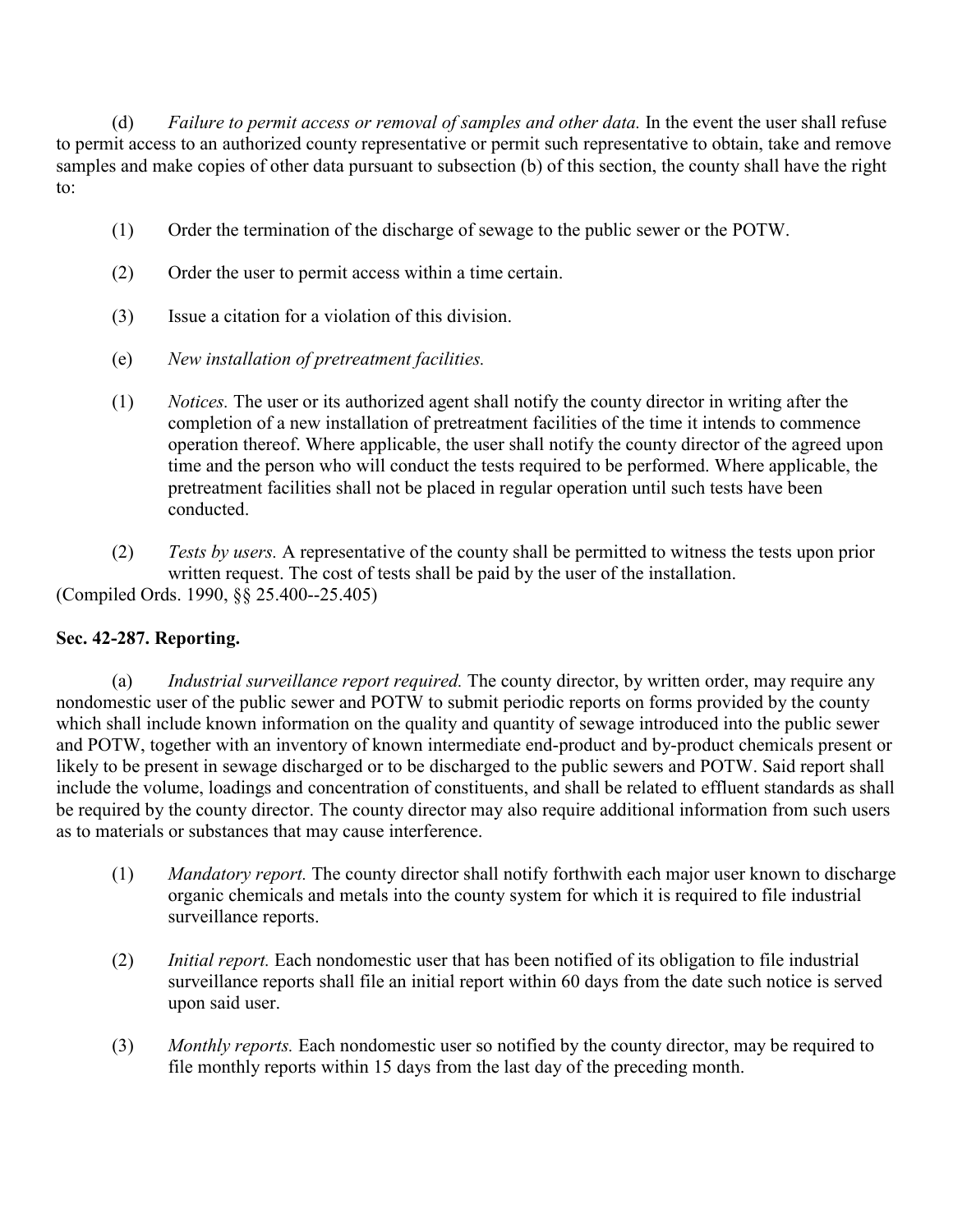- (4) *Quarterly reports.* Each user required to submit quarterly reports shall submit the same on January 31, April 30, July 31, and October 31, of each year for the quarter ending on the last day of the preceding month, following the adoption of the ordinance from which this section is derived.
- (5) *Annual reports.* Annual reports shall be submitted on or before April 1 of each year, for the preceding calendar year, commencing in 1981.
- (6) *Signature on reports.* The reports referred to in this section shall be signed by an authorized representative designated by the nondomestic user. An authorized representative may be:
	- a. If a corporation, a principal executive officer of at least the level of vice-president; or
	- b. If a partnership or proprietor, a general partner or the sole proprietor; or
	- c. In any case, a person responsible for the overall operation of the facility from which the discharge originates.

 (b) *Waivers.* After filing the initial report required pursuant to this section, the county director may waive other periodic reports, provided, however, that if the character, nature or general composition of the discharge from the nondomestic user is substantially altered or changed from that contained in the original report, such user shall notify the county director of such change prior to such discharge or as soon as reasonably possible after becoming aware that such alteration or change has occurred or is likely to occur and file a revised report containing all of the information set forth in subsection (a) of this section.

 (c) *Emergency or accidental discharges.* All nondomestic users shall report to the county director as soon as reasonably possible, any discharges of sewage that are known to exceed the limits established by this division.

 (1) *Notice of accidental discharge.* Such notice shall be given in advance whenever reasonably possible and contain available information regarding the intended or accidental discharge, volume, duration, constituents, loading and concentrations and such other information as may be necessary to determine whether such discharge is compatible, incompatible, is prohibited, or may cause interference.

 (2) *Emergency contact points.* The following are the emergency contact points that may be used to convey such information:

| Pollution Emergency Alerting |                |  |
|------------------------------|----------------|--|
| System (PEAS)                | 1-800/292-1702 |  |
| County Director              | 853-2291       |  |
| County "C" Station           | 722-6575       |  |
| <b>MDNR</b> (PEAS)           | 1-517/373-7660 |  |

 (d) *Reports by the county director regarding users affected by FCPS.* The county director shall notify all nondomestic users that might be subject to FCPS of such fact and of any applicable requirements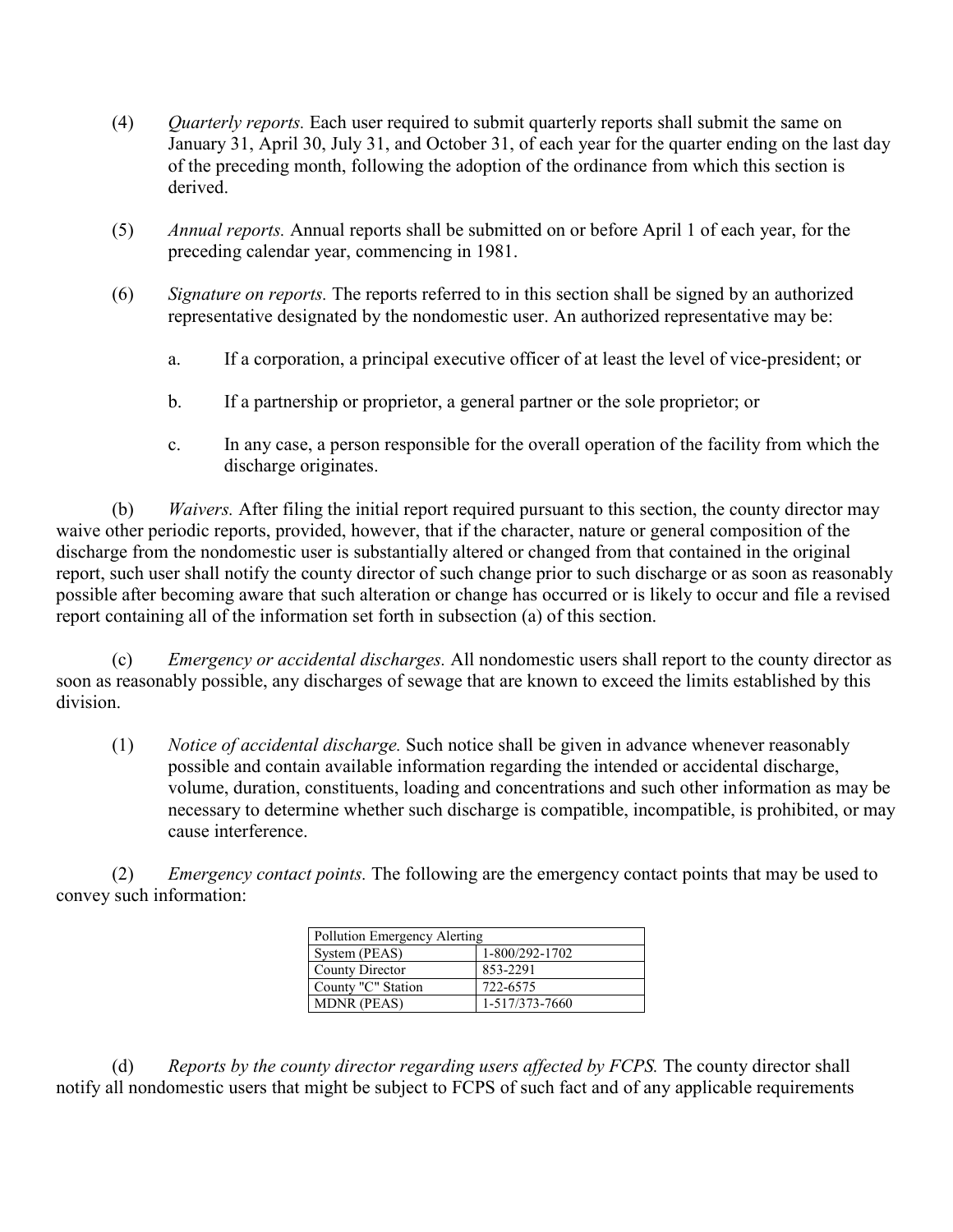under 204(b) and 405 of the Act and sections 3001, 3004 and 4004 of the Solid Waste Disposal Act.

 (e) *Reports by users regarding FCPS.* Within 180 days after the promulgation of an FCPS, existing nondomestic users subject to such FCPS which currently discharge or are scheduled to discharge into the public sewer or the POTW shall submit the reports required by 40 CFR 403.12(b), as amended. Within 90 days following the date for final compliance with applicable FCPS or, in the case of a new source, following commencement of the introduction of sewage into the POTW, any nondomestic user subject to an FCPS shall submit the reports required by 40 CFR 403.12(d), as amended. In addition, any nondomestic user subject to an FCPS, after the compliance date of such FCPS, or, in the case of a new source, after commencement of the discharge into the public sewer or POTW, shall submit the periodic reports required by 40 CFR 403.12(e), as amended.

 (f) *Reports by DPW board regarding FCPS.* The DPW Board shall submit the reports required by 40 CFR 403.12(h), (i) and (j). as amended.

 (g) *Maintenance of records regarding FCPS.* Any nondomestic user and the DPW board subject to the reporting requirements in subsections (e) and (f) of this section shall maintain records of all information in accordance with and resulting from any monitoring required by 40 CFR 403.12, as amended. Such records shall be retained by such user or the DPW board, as the case may be, for at least three years. (Compiled Ords. 1990, §§ 25.410--25.417)

# **Sec. 42-288. Administrative organization.**

 (a) *Enforcement agency.* The county is charged with the duty of investigating, preventing and abating violations of this division and enforcing the provisions hereof. The responsibility for enforcement of this division shall be upon the county director. Provided, that the right of enforcing this division is reserved to the township with respect to its collection system and the protection of its inhabitants and employees. In the event the township determines its intent to enforce this division, it shall notify the county of the intended enforcement action in specific cases. In such event, if the county determines that it does not intend to initiate enforcement action on behalf of the POTW within a period of ten days from the service of the notice of intent or immediately in the event of an emergency, the township may initiate enforcement action. In such event the county shall provide, without charge, the township with all available technical assistance it would have provided had the county undertaken such enforcement action. If the county determines after the above notice period that it intends to initiate enforcement action, it shall notify the township of its intended action and such enforcement action shall include intended relief for the township as to its concerns as well as for the protection of the POTW. In the latter case, the damages, surcharges and civil penalties shall be allocated between the county and the township as their interests shall appear. Further, in such case, the county shall assume and pay the attorney fees and costs incurred by the county as a result of such enforcement action, but such expenses shall be includable in the allocation of costs.

- (b) *Powers of the county director.* The county director is hereby empowered to:
- (1) Supervise the implementation of this division.
- (2) Institute actions against all users violating this division and institute necessary legal proceedings to prosecute violations of this division and compel the prevention and abatement of violations of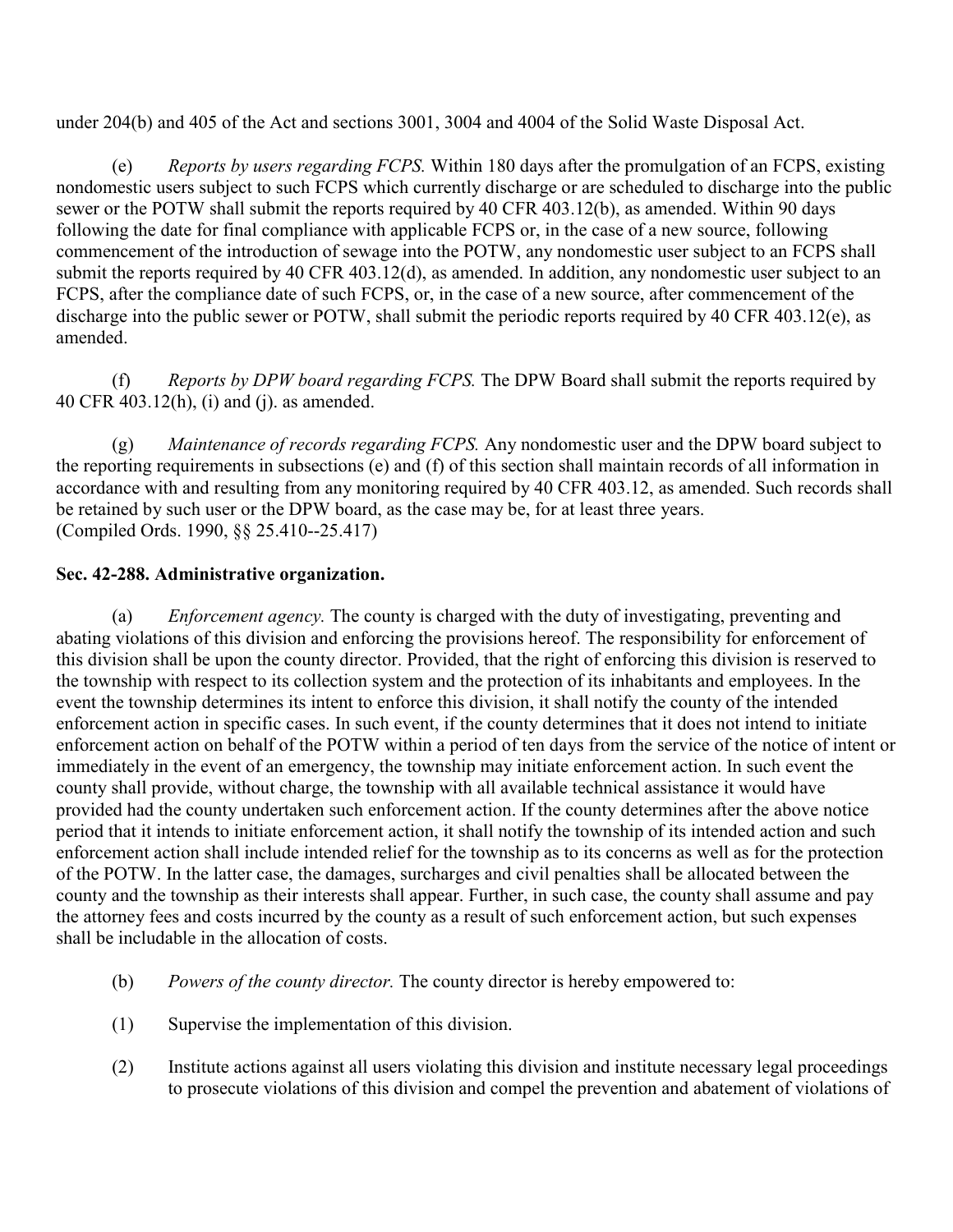this division or nuisances arising therefrom.

- (3) Review the plans for pretreatment equipment, submitted by users.
- (4) Make inspections and tests of existing and newly installed, constructed, reconstructed, or altered pretreatment equipment, to determine compliance with the provisions of this division.
- (5) Investigate complaints of violations of this division and make inspections and observations of discharges. Record such investigations, complaints, inspections and observations.
- (6) Issue orders requiring compliance with this division.
- (7) Propose the imposition of civil penalties for violations of this division.
- (8) Determine surcharges to be levied pursuant to this division.
- (9) Make recommendations for amendments to this division.
- (10) Encourage voluntary cooperation by persons or affected groups in water pollution control.
- (11) Collect and disseminate information on water pollution control.
- (12) Work with planning and zoning agencies for the purpose of coordinating activities under provisions of this division and foster the best possible management of the water resources of the county.
- (13) Cooperate with federal, interstate, state, county, district, municipal, and other agencies concerned with water pollution with regard to studies, abatement programs, public complaints, and other matters to the end that the natural resources of the county shall be best conserved and improved.
- (14) Subject to applicable law and with the approval of the county board of commissioners, accept, receive and give receipt for monies, for and in behalf of the county, granted or made available by federal or state law for water pollution activities, surveys, investigations, research or programs.
- (15) Recommend the institution of proceedings in a court of competent jurisdiction to compel compliance with the provisions of this division or any determination or order that may be promulgated or issued pursuant thereto.

(Compiled Ords. 1990, §§ 25.420, 25.422)

# **Sec. 42-289. Orders.**

 (a) *Generally.* Whenever the county director has determined that any user has violated this section or the regulations herein contained, such director may issue an order to take action deemed appropriate under the circumstances.

(b) *Types of orders*. The following orders may be issued by the county director: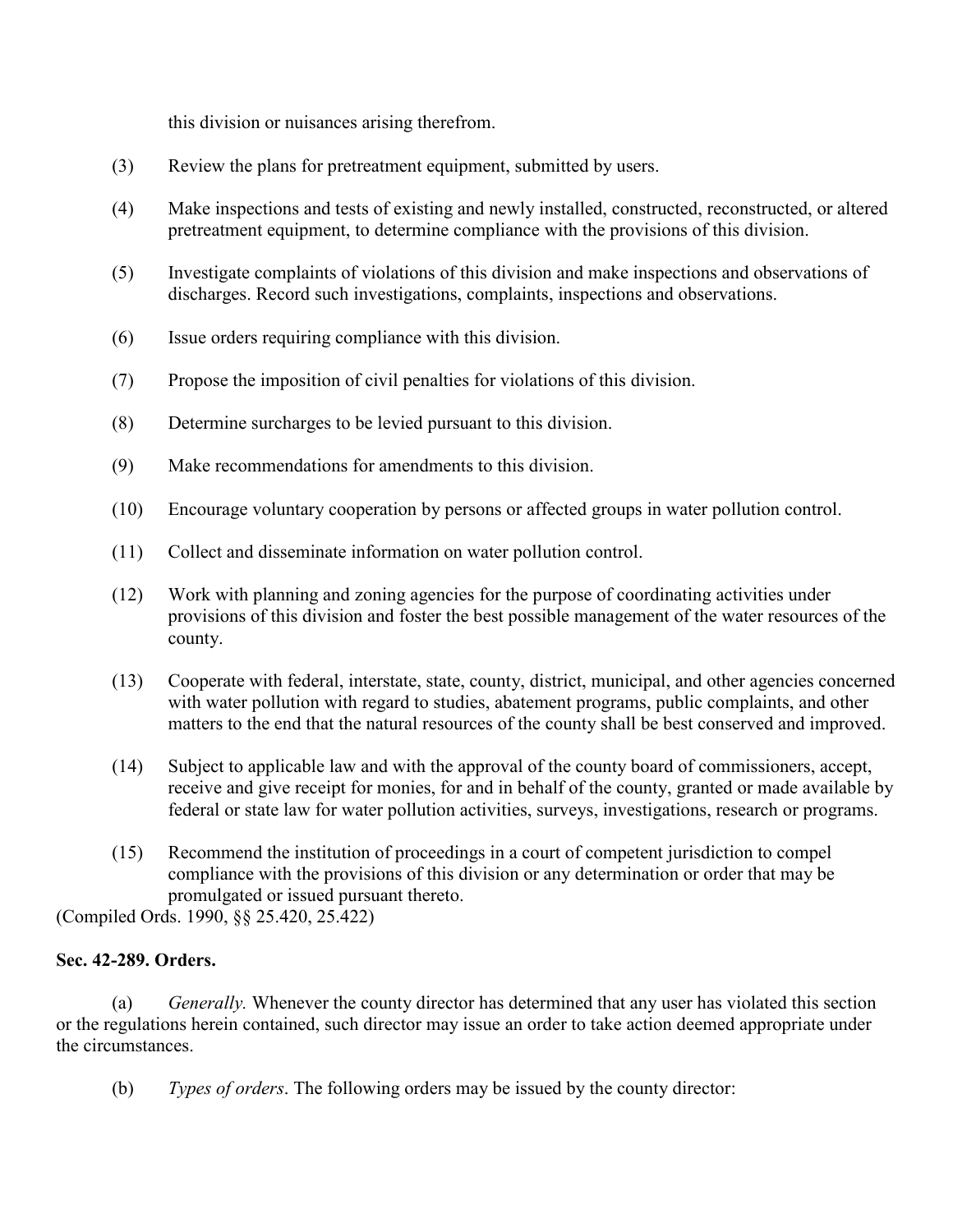- (1) *Immediate cease and desist.* An order to cease and desist from discharging any sewage or an illegal discharge with immediate effect in the case of actual or threatened discharge of pollutants to the public sewer or POTW which presents or may present imminent or substantial endangerment to the health or welfare of person, to the environment, or causes interference with the operation of the public sewers or POTW. Such order shall be in effect until a hearing is conducted pursuant to section 42-295. Such order shall contain a date and time for such hearing, as soon as reasonably possible, but not to exceed ten days from the date of said order.
- (2) *Order to cease discharge within a time certain.* The county director may issue an order to show cause why an order to cease discharge of an incompatible pollutant by a certain time and date, in cases other than those defined in subsection  $(b)(1)$ , should not be issued. The proposed time for remedial action shall be specified in the order to show cause. Such order may also contain such conditions deemed appropriate by the director.
- (3) *Order to effect pretreatment.* The county director may issue an order to show cause why a user should not be required to pretreat in accordance with section 42-290. A user shall not, however, be ordered to pretreat where a compatible pollutant is discharged which the POTW has the capability to treat adequately. (See Comment to 40 CFR 403.5(c) in 44 Fed. Register 62266.)
- (4) *Order to perform affirmative actions.* The county director may also issue an order to users subject to this division to require such user to perform any action required of it under this division, including, but not limited to, the following:
	- a. Submit samples.
	- b. Install sampling or monitoring equipment.
	- c. Submit reports.
	- d. Permit access for inspection, sampling, tests, monitoring and investigations.

 (c) *Content of orders.* Any order issued by the county director shall contain the facts and reasons and grounds for its issuance, and the remedial action ordered as well as the time within which such action shall be taken. No such order shall be deemed insufficient, however, for inconsequential errors and omissions in the facts and reasons and grounds for the order. If any user deems the content of the order to contain insufficient information, it may request the county director for additional information.

 (d) *Factors beyond reasonable control.* In the event any noncompliance with any order is due to factors beyond the reasonable control of the user, then such noncompliance shall not be a violation of such order and such order shall be modified to take account of such factors. To the extent section 42-299(a) conflicts with this section, section 42-299(a) shall control. (Compiled Ords. 1990, §§ 25.430--25.434)

# **Sec. 42-290. Pretreatment.**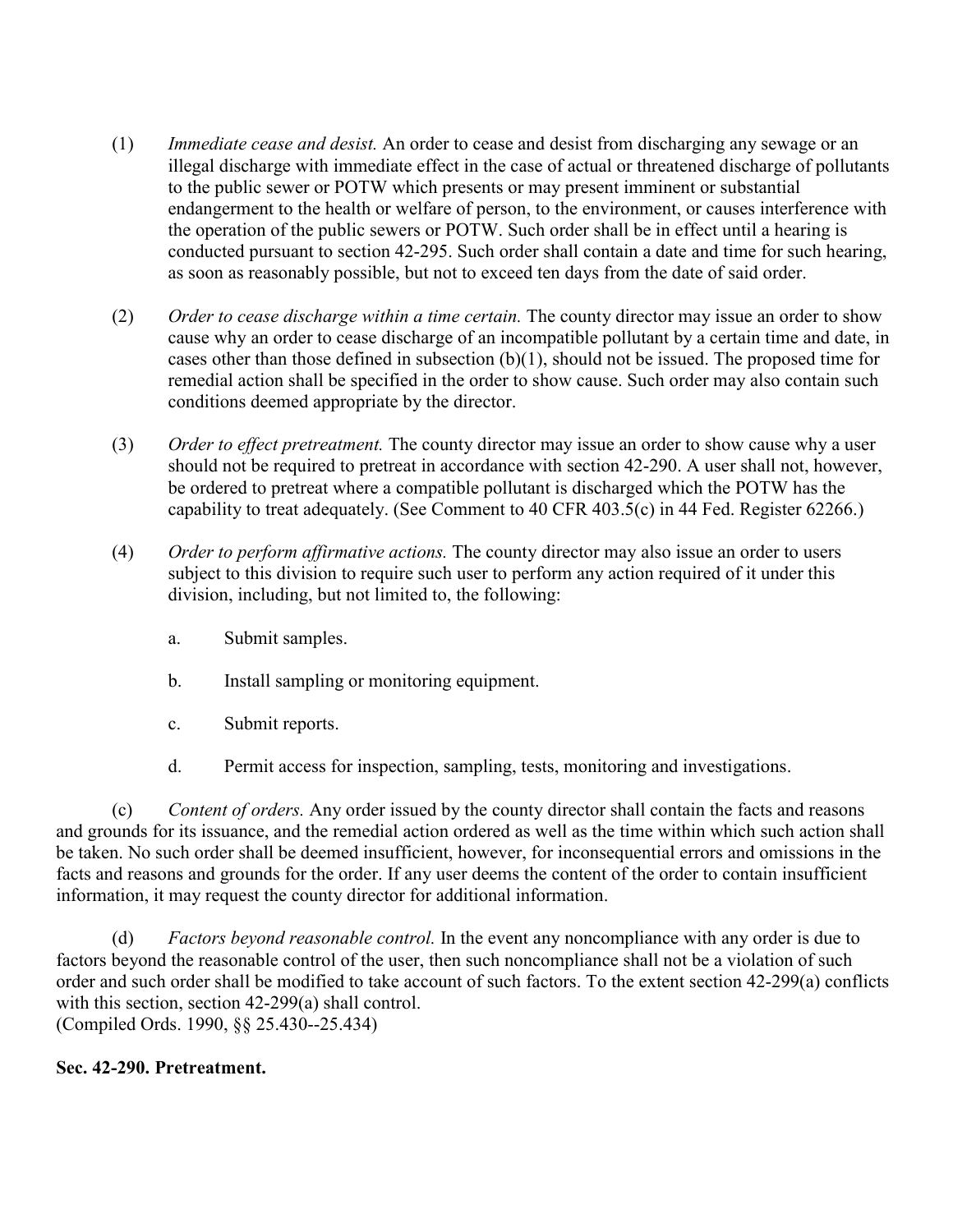(a) *General standards.* In the event a user discharges or proposes to discharge sewage to the public sewers or the POTW which is prohibited by this division, the county director may take any or all of the following steps:

- (1) Issue an order pursuant to section 42-289.
- (2) Impose surcharges as specified in section 42-292.

The obligations of a user under subsections (b) and (c) of this section, and any order concerning same, shall be subject to the terms of subsection (d) of this section.

 (b) *Plan.* Any user subject to a final order to pretreat shall prepare a plan to effect and achieve the pretreatment of its sewage so that the same shall comply with its final order. The plan shall be prepared in accordance with good engineering practice and shall state whether construction is necessary as well as identify the measures that may be implemented without necessitating construction. The plan shall contain a schedule of compliance for the completion of each of the various phases necessary to implement full pretreatment, which schedule shall be approved by an order of the county director.

- (c) *Compliance.*
- (1) *Schedule of compliance.* The schedule of compliance shall consist of one or more remedial measures, including enforceable timetables for a sequence of actions or operations leading to compliance with an effluent standard, or other limitation prohibition or standard.
- (2) *Steps or phases.* The following steps or phases shall be included in the schedule of compliance, where applicable and appropriate:
	- a. Retention of a qualified engineer and/or consultant.
	- b. Obtain any engineering or scientific investigations or surveys deemed necessary.
	- c. Preparation and submission of a preliminary plan to achieve pretreatment.
	- d. Preparation of plans and specifications, working drawings or other engineering or architectural documents that may be necessary to effect pretreatment.
	- e. A time shall be established to let any contract necessary for any construction.
	- f. Completion times shall be established for any construction necessary.
	- g. A time limit shall be established to complete full pretreatment pursuant to the final order.
	- h. In the event a phase or unit of construction or implementation may be effected independently of another phase or unit, separate timetables shall be established for such phase or unit.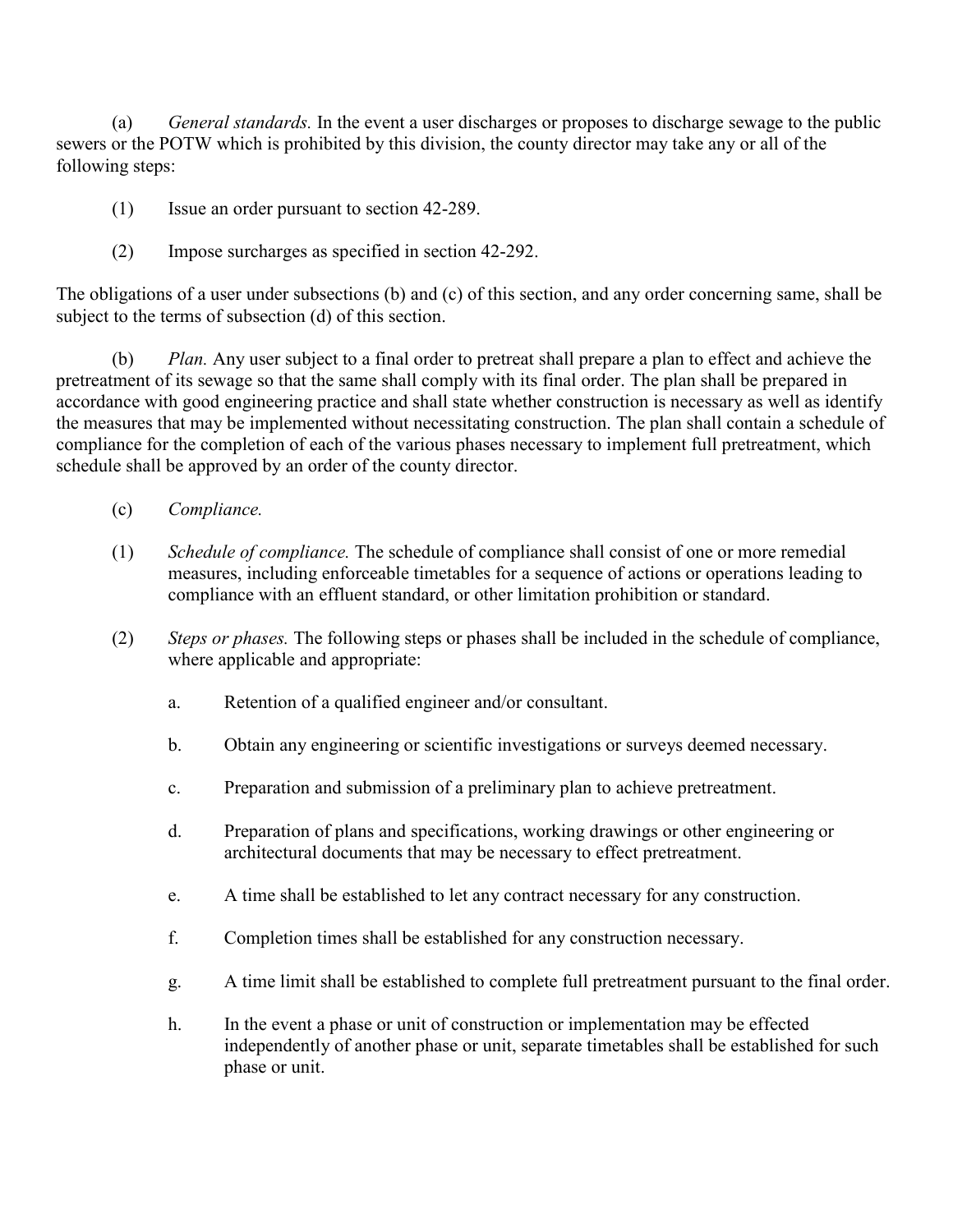- (3) *Amendment.* The order shall be subject to amendment, change or revocation, provided notice of such action shall be served upon the user in the same manner as in the original order and subject to the same procedure for review and appeal.
- (4) *Modification.* In the event a nondomestic user subject to an order anticipates that it will be unable to comply with the schedule of compliance, or any portion thereof, for the completion of a specific step or phase, such nondomestic user shall notify the county director as soon as it determines it is unable to comply. Such nondomestic user shall state the reasons therefor and submit a request for an extension of time or modification or amendment of such order together with supporting documents or data. If the user's inability to comply is due to factors beyond the reasonable control of the user, then the failure to comply shall not be a violation of the order and the schedule of compliance shall be adjusted forward in time to account for such factors.
- (d) *Federal categorical pretreatment standards ("FCPS").*
- (1) *Inclusion in standard.* If an FCPS is promulgated for a subcategory under which a user believes itself to be included, the user or the county director may request, within 30 days after the promulgation date, of the appropriate state or federal official, a written certification to the effect that the user does or does not fall within that particular sub-category. Such request shall be made and reviewed in accordance with the procedures set forth in 40 CFR 403.6(a), as amended.
- (2) *Compliance date.* A user to which a promulgated FCPS applies shall achieve compliance with such standard within the time period provided for in 40 CFR 403.6(b), as amended and 40 CFR 403.7, whichever is later.
- (3) *Revision of FCPS for consistent removal.*
	- a. *Revision.* The DPW board may, on its own, and will, if requested by a user, revise discharge limits for specific pollutants covered in an FCPS consistent with 40 CFR 403.7, as amended. The preceding sentence shall not apply if the requirements of 40 CFR 403.7 for such revision cannot be met or the discharge pursuant to such revision would cause interference.
	- b. *Conditional revision.* Whether or not the DPW board has a pretreatment program approved in accordance with 40 CFR 403.8, 403.9 and 403.11, as amended, the DPW board may, on its own, and will, if requested by a user, conditionally revise the discharge limits for specific pollutants consistent with 40 CFR 403.7, as amended. The preceding sentence shall not apply if the requirements of 40 CFR 403.7 for such revision cannot be met or the discharge pursuant to such revision would cause interference.
	- c. *Provisional revision.* With respect to pollutants which are not currently being discharged and whether or not the DPW board has a pretreatment program approved in accordance with 40 CFR 403.8, 403.9 and 403.11, as amended, the DPW board may, on its own, and will, if requested by a user, provisionally revise the applicable FCPS prior to initial discharge of the pollutant consistent with 40 CFR 403.7, as amended. The preceding sentence shall not apply if the requirements of 40 CFR 403.7 for such revision cannot be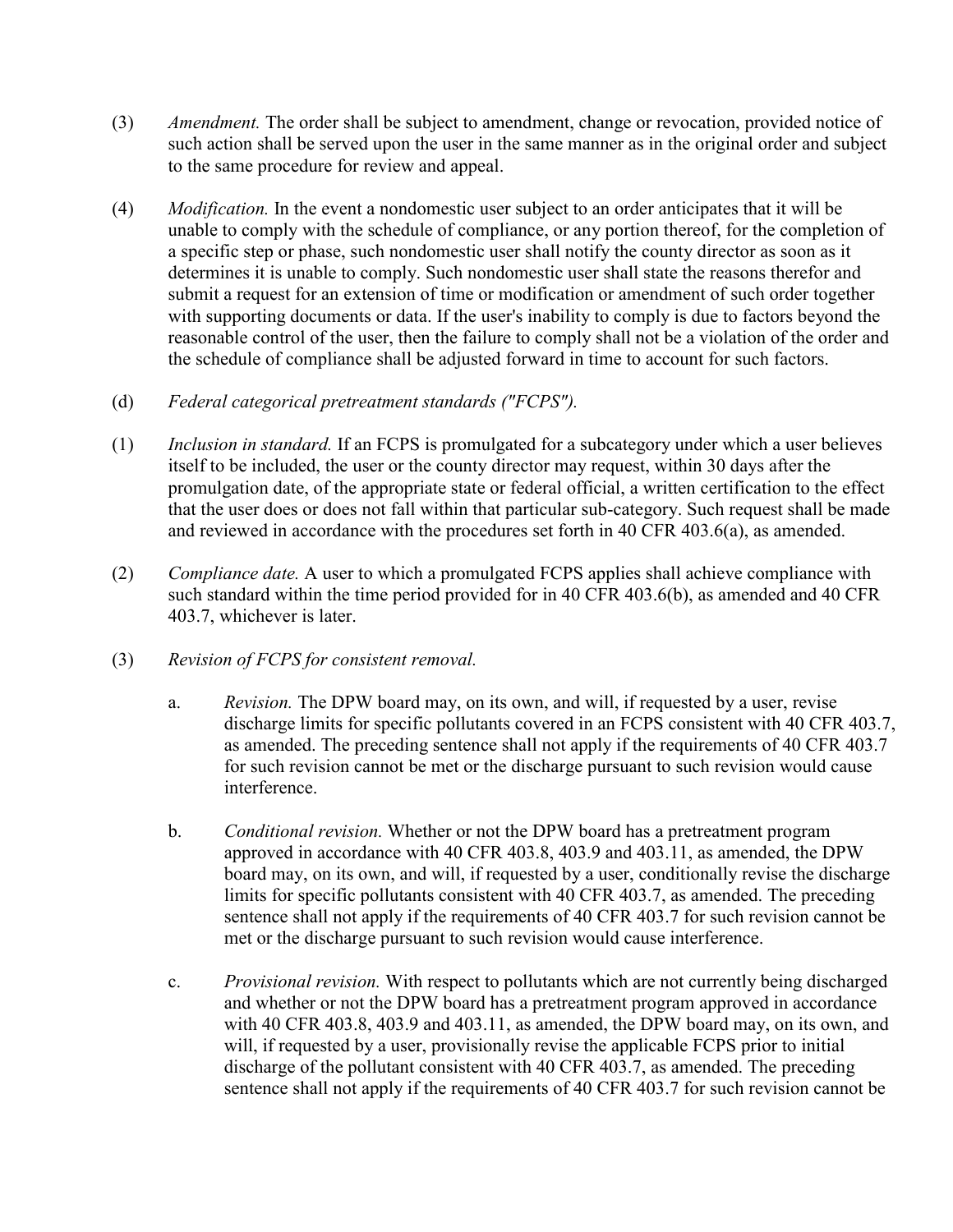met or the discharge pursuant to such revision would cause interference,

- d. *Information and costs.* In connection with any revision described in this subsection (d)(3)c of this section, the DPW board, in accordance with subsection (c) of this section, shall prepare and submit such data, reports, certifications, pretreatment programs and other information and shall establish such compliance schedules with users as are required by 40 CFR 403, as amended, to support the above described revisions. Any user with respect to whom such revisions are made shall accept compliance schedules established in accordance with subsection (c) by the DPW board and shall submit to the DPW board such data, reports and other information required to be submitted by the user to the DPW board or accepted by the user by 40 CFR 403, as amended, to support such revisions. If the request for such revision was initiated by the user or a category of users, then such user or users shall reimburse the DPW board for the reasonable costs incurred and expenditures made by the DPW board in connection with the first sentence of this subsection (d)(3)d (exclusive of the pretreatment program). Such costs and expenditures shall not include amounts expended by the DPW board in connection with such data, reports, certifications and other information which are required by sections 42-285--42- 287, the county's NPDES permits, or under any applicable law or regulation whether or not such revision is made. The county director may request a deposit from such user or users to cover the estimated costs. Nothing shall prevent a user from voluntarily providing additional information, reimbursements and support to the DPW board in connection with any revision.
- e. *Variance.* Any user, interested person or the USEPA (requestor) may request a variance (based upon fundamentally different factors) from the limits specified in an FCPS by submitting a written request to the state director. Such requests are to be submitted within the time and shall include the information required by 40 CFR 403.13, as amended. If a variance is granted, then the terms of same shall apply to the affected user.
- f. *Notice to township.* In the event a revision is made or applied for or a variance request is made, the DPW board, in the case of a revision, and the requestor, in the case of a variance, shall notify the township (in which users are located who are, or whose discharge is, the subject of the revision or variance) that the revision has been made or applied for or that a variance request has been made and of the proposed effective date thereof, where applicable.

(Compiled Ords. 1990, §§ 25.440--25.444)

# **Sec. 42-291. Accident prevention.**

 (a) *User to provide containment area.* Each nondomestic user that uses or stores liquid material on its facilities shall provide a storage or use area on its facilities which is capable of containing the liquid material so that, in the event of an accident, liquid material cannot escape therefrom by gravity through private sewers or otherwise into any public sewer or the POTW in an amount which would result in a prohibited discharge.

(b) *Issuance of order to comply; submission of plan; approval.*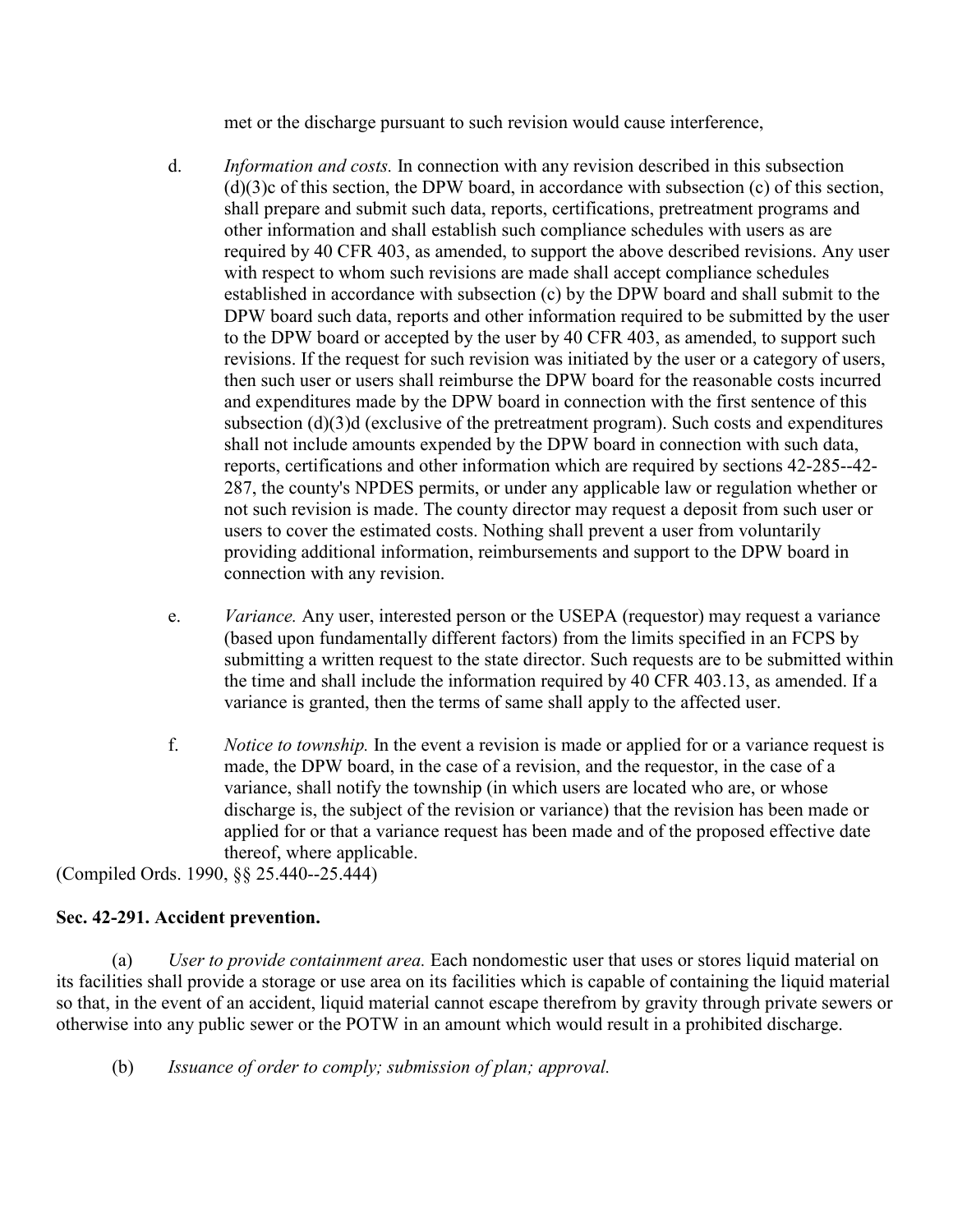(1) *User compliance with requirements; user to submit plan.* The county director may issue an order to such a user to comply with subsection (a) of this section and to first submit plans for compliance to the county director.

 (2) *Plan to be submitted within time specified.* Each nondomestic user so ordered shall submit its plan for compliance within the time specified in such order.

 (3) *Approval of timetable by county director.* The timetable for implementation shall be subject to the approval of the county director.

 (c) *Containment measures becoming operational.* The containment measures shall be operational within such reasonable period of time as the county director shall order.

 (d) *Interim measures for emergency containtment.* The county director may order the nondomestic user to take reasonable and feasible interim measures for emergency containment if circumstances so require.

 (e) *WRC rules.* In no event shall a nondomestic user be required by county order issued under subsection (a) of this section to provide facilities which are more extensive or inconsistent with facilities such user has provided or will provide in compliance with the W.R.C. rules where applicable. (Compiled Ords. 1990, §§ 25.450--25.456)

# **Sec. 42-292. Surcharges.**

 (a) *Imposed. The following users* shall be subject to the imposition of one or more surcharges as provided by this section:

- (1) Users exceeding the limitations established by section 42-284(b)(1)--(5); or
- (2) Users exceeding the specific criteria limitations identified in section  $42-284(b)(6)$ , or the limits contained in an applicable pretreatment order issued pursuant to this division, to an extent that would require additional cost of treatment by the POTW in order to prevent:
	- a. Interference (present or future);
	- b. A substantial detrimental effect upon the public health or welfare, a substantial detrimental effect upon the environment, or a substantial detrimental effect upon the physical structure of the POTW.

 (b) *Applicability.* Any such user shall be liable for the imposition of a surcharge to reimburse the county for any incremental costs or expenses (direct or indirect) it may incur in handling or treating such wastes (or which may be imposed upon the county) as a result of exceeding such limits.

 (c) *Determination.* The county director shall calculate the amount of the surcharge to be assessed against such user.

(d) *Criteria.* The amount of the surcharge may be based upon and include the following: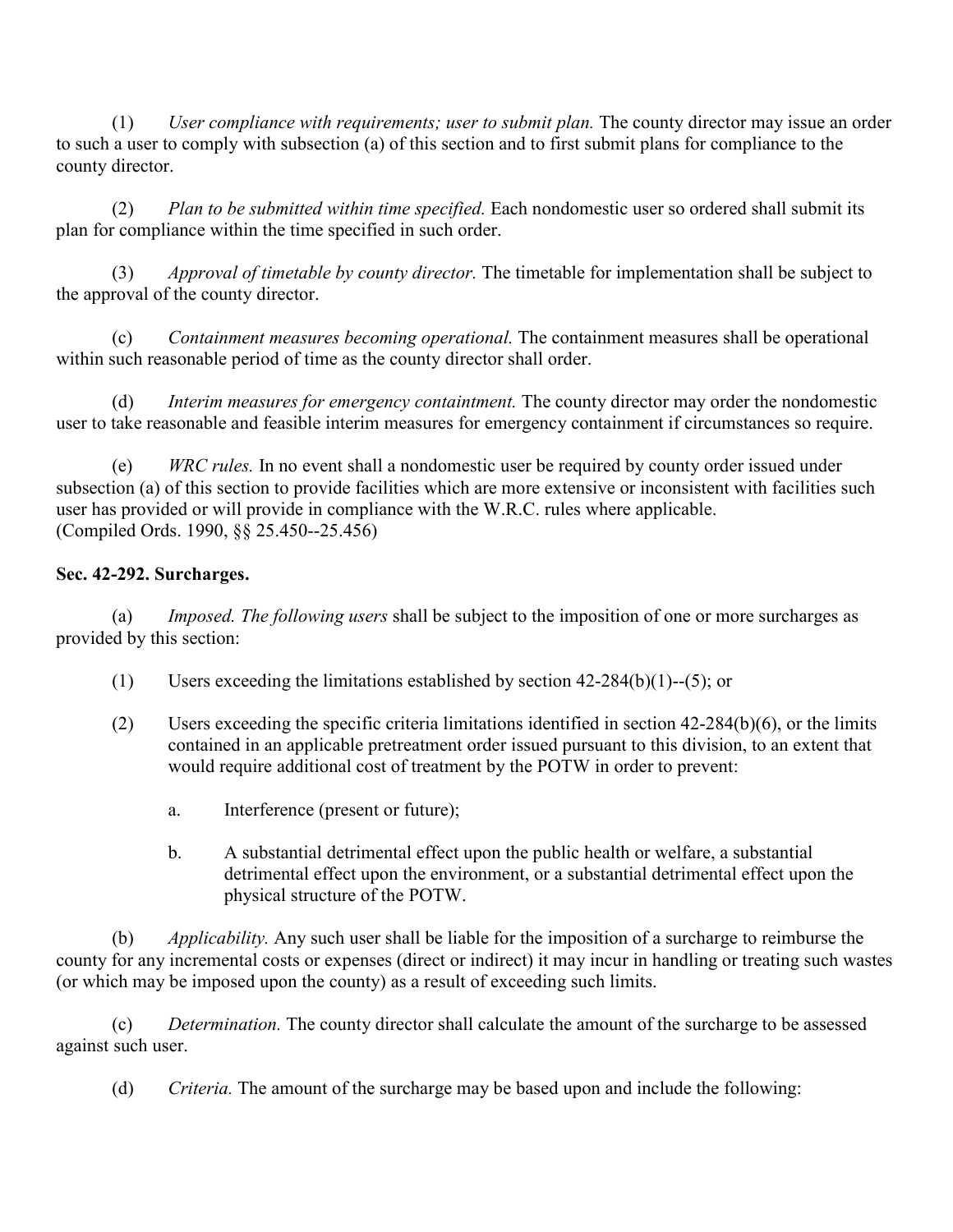- (1) The volume of the discharge;
- (2) The length of time such discharge occurred;
- (3) The composition of such discharge;
- (4) The nature, extent and degree of success the county may achieve in minimizing or mitigating the effect of such discharge;
- (5) The toxicity, degradability, treatability and dispersal characteristics of such discharges;
- (6) Schedule A set forth in subsection (e) of this section; and
- (7) Such other factors as the director deems appropriate under the circumstances.
- (e) *Schedule A.*
- (1) *BOD surcharge.* Surcharge provisions for five-day biochemical oxygen demand are hereby established. A contractee or party served by a contractee may discharge wastewaters containing BOD concentrations in excess of 250 mg/l but not to exceed 400 mg/l into the system under the following provisions:
	- a. The number of pounds of BOD in excess of 250 mg/l will be calculated by the following equation:

 $BOD = Q \times 8.345$  (Y-250)

In the above equation, Q is the total million gallons of wastewater discharged during the billing period by the contractee or such party and Y is the average BOD concentration of the wastewater of the contractee or such party during the billing period.

- b. The surcharge to the contractee or such party will be at the rate of \$0.012 per pound of BOD.
- (2) *Suspended solids surcharge.* Surcharge provisions for suspended solids (SS) are hereby established. A contractee or party served by a contractee may discharge wastewaters containing suspended solids concentrations in excess of 250 mg/l but not to exceed 750 mg/l into the system under the following provisions:
	- a. The number of pounds of suspended solids in excess of 250 mg/l will be calculated by the following equation:

$$
SS = Q \times 8.345 \ (M-250)
$$

In the above equation, Q is the total million gallons of wastewater discharged during the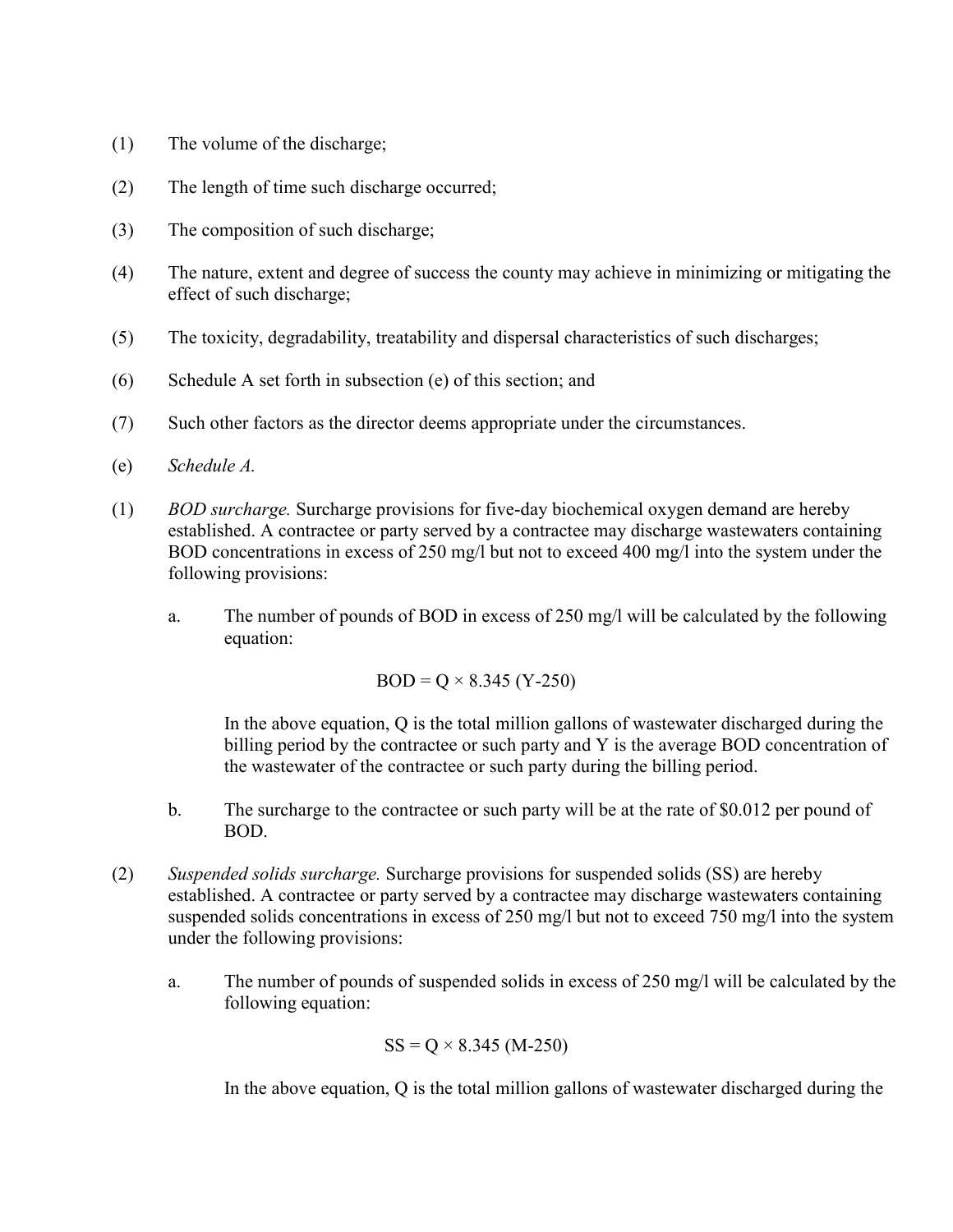billing period by the contractee or such party and M is the average SS concentration of the wastewater of the contractee or such party during the billing period.

 b. The surcharge to the contractee or such party will be at the rate of \$0.0032 per pound of SS.

(Compiled Ords. 1990, §§ 25.460--25.464)

# **Sec. 42-293. Existing discharges; adoption of new provisions; exemptions for current users.**

 (a) *Authorized current discharges.* Nondomestic users with respect to whom there exists authorization to discharge sewage within parameters specified for that particular user (whether by service agreement, permit, letter, authorization or otherwise) which authorization existed prior to the effective date of the ordinance from which this division is derived shall continue to have such authority until the earlier of the following:

- (1) Such authority is renewed or confirmed by the county director; or
- (2) Such authority is modified or revoked by order of the county director pursuant to and consistent with this division.

 (b) *Provisions of divisions that are more restrictive.* With respect to a user which has a discharge which discharge existed prior to the effective date of the ordinance from which this division is derived, this division to the extent it is different or more restrictive than the exhibit D to the access rights agreement shall take effect with respect to such user's discharge 60 days after the effective date of the ordinance from which this division is derived. Such time may be extended by the DPW board for a reasonable period in the event such user applies for a variance or exemption. This subsection shall not prevent the county director from issuing orders pursuant to section 42-288(b)(6) prior to the expiration of such 60-day period.

- (c) *Exemptions.*
- (1) To the extent there is no conflict with an applicable state or federal statute or promulgated rule, the DPW board may issue an exemption order to a user with respect to:
	- a. Effluent standards, effluent limitation, effluent criteria contained in this division.
	- b. Any other requirement of this division applicable to the user.
- (2) In granting an exemption order the DPW board:
	- a. May establish a new or modified standard, limitation, criteria or requirement in the exemption order.
	- b. May not authorize a discharge that will result in interference.
	- c. May, as the sole or partial function of the order, determine that a discharge that exceeds one or more of the numerical limitations and criteria in section 42-284(b)(6) does not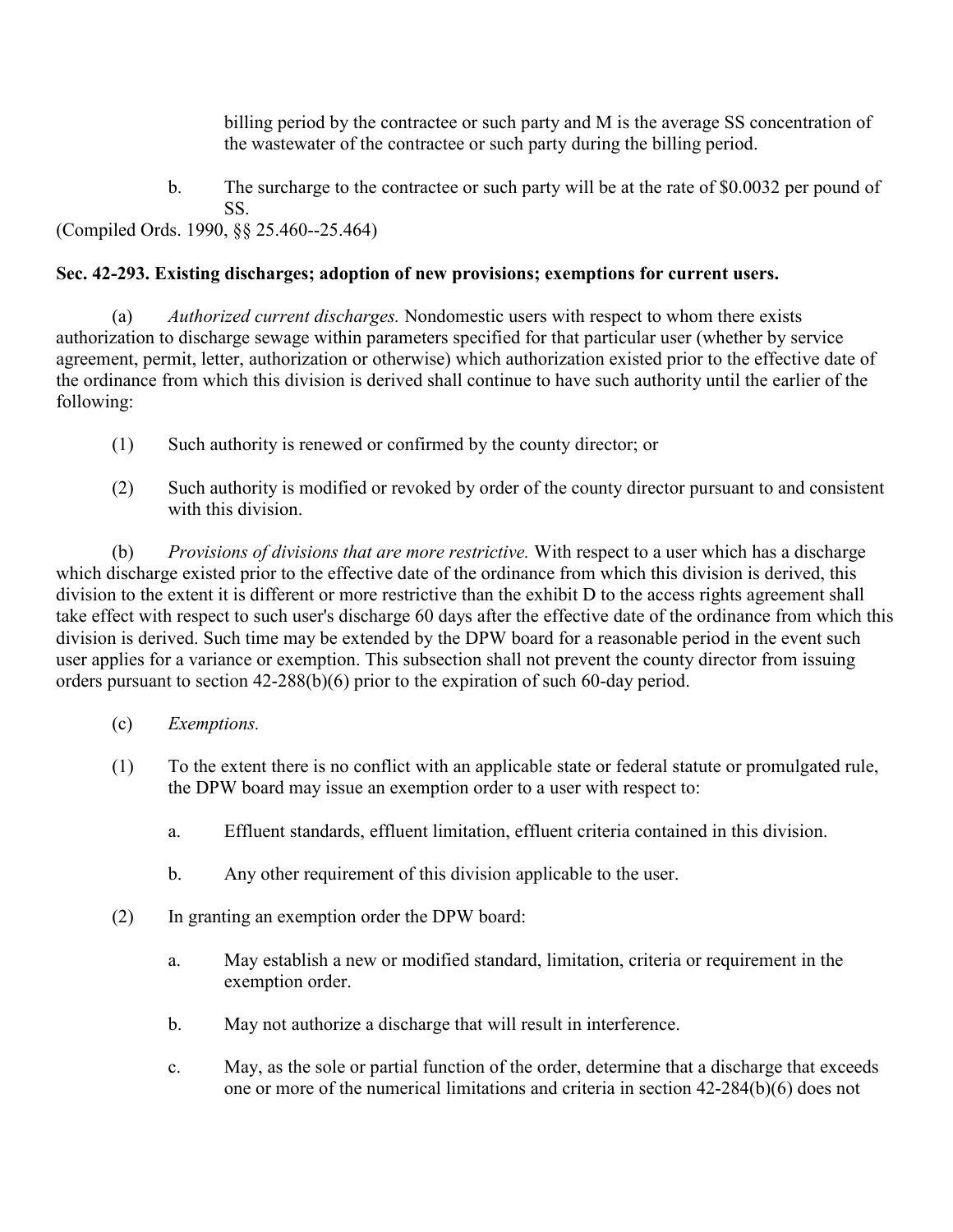cause interference.

 (d) *Notice to township.* The township in which a user who is requesting an exemption order is located shall be notified in advance of the date, place and subject matter of the exemption order hearing. Such notice shall be given to the township as soon as practicable after the request is made. In the event the township states its opposition to the request at the hearing before the DPW board, and if the opposition reasonably involves the prohibitions contained in section 42-284(b)(1)--(5), inclusive, then such request shall not be granted without the concurrence of the governing body of the township. (Compiled Ords. 1990, §§ 25.470--25.474)

# **Sec. 42-294. Enforcement and procedure.**

 (a) *Citation.* The county director shall issue a citation with or without an order against any user deemed to be in violation of this division and determine the penalty, if any, to be imposed.

 (b) *Service.* The citation shall be served upon each user either by personal delivery or by certified mail addressed to such user.

- (c) *Content of citation.* The citation shall specify the following:
- (1) Date and time of issuance.
- (2) Date, time and place of violation, the nature of the violation, the substances discharged, where ascertainable, and the volume of such discharge, where applicable.
- (3) Reference to the pertinent section of the ordinance under which the violation is charged.
- (4) Reference to the pertinent section of the ordinance establishing penalties for the violation.
- (5) The amount of the penalty, if any.
- (6) The right of the alleged violator to present to the county director, written explanations, information, or other materials in answer to the citation, including any defenses.
- (7) The right to request an informal and formal hearing on the violation within the time limits specified in section 42-295.

 (d) *Notice to township.* Any citation issued pursuant to this section upon any user within the corporate limits of any municipal contractee, shall be served upon the contractee in the manner provided in subsection (b) of this section and such contractee shall be given notice, also in the manner provided in this section, of all meetings, hearings and proceedings subsequently conducted pursuant to such citation and such contractee is hereby granted the full and complete right to participate therein as an amicus curiae. The within right as an amicus curiae is also afforded the contractee throughout any appeal or judicial proceedings undertaken by either the county or the affected user.

(Compiled Ords. 1990, §§ 25.480--25.484)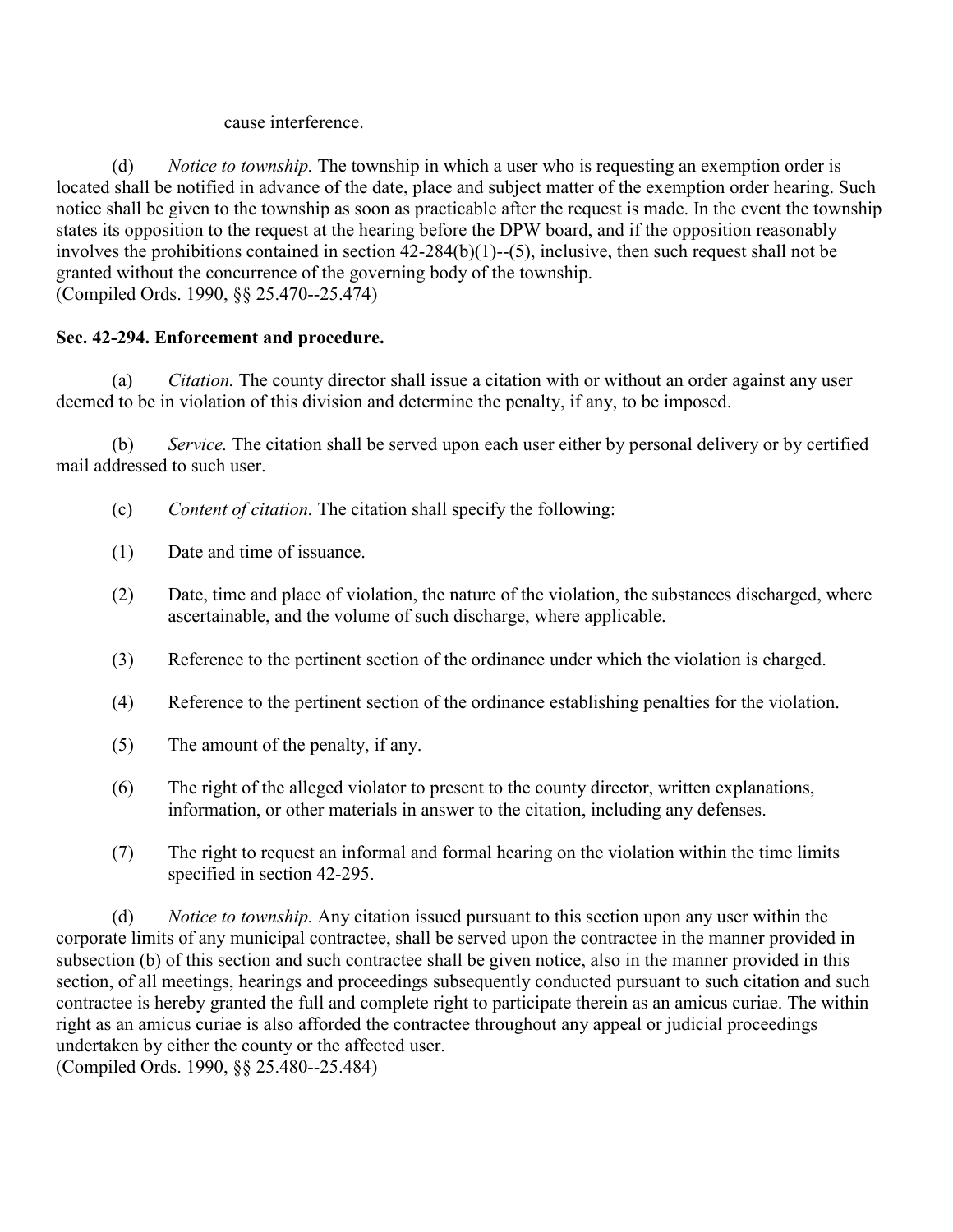## **Sec. 42-295. Administrative appeals.**

 (a) *Scope of regulations.* This section shall govern appeals from all administrative citations, orders, surcharges, penalties, exemptions and variances.

- (b) *Informal hearings.*
- (1) *Right at request hearing.* An informal hearing may be requested by any user, including contractees, deeming itself aggrieved by any citation, order, surcharge, penalty or action on exemptions and variances before the county director by requesting an informal hearing within ten days after the citation, order, penalty or other action has been served upon such user or contractee.
- (2) *Time.* The informal hearing shall be promptly scheduled at the earliest practicable date, but which shall not exceed five days after receipt of the request unless extended by mutual written agreement.
- (3) *Recording, transcribing not requred.* The hearing shall be conducted on an informal basis without recording or transcribing the same.
- (c) *Formal hearings.*
- (1) *Right of aggrieved user.* Any user or contractee deeming itself aggrieved by any citation, order, surcharge, penalty or other action shall have the right to a formal hearing on the county director's action by filing a written demand for such hearing within a period of 20 days from the date service thereof is effected upon such user, unless extended by written mutual agreement.
- (2) *Contents of written request for hearing*. Such written request signed by such user or contractee or on behalf of such user or contractee by a duly authorized officer, agent or attorney to the county director, shall contain the following:
	- a. State the name and address of the user or contractee requesting the hearing.
	- b. Attach a copy of the citation, order, surcharge, penalty or action.
	- c. State with particularity the defenses and issues to be raised by such person at the hearing, provided, however, additional defenses and issues may be raised at the hearing.
- (3) *Schedule for hearing.* A hearing shall be promptly scheduled at the earliest practicable time and date, but not to exceed 15 days from the date of receipt of the request unless otherwise extended by written agreement.

 (d) *Finality of action.* If an informal or formal hearing is not demanded within the periods specified in subsections (b) and (c) of this section, such action shall be deemed final. In the event either or both such hearings are demanded, the action shall be suspended until a final determination has been made, except for immediate cease and desist orders issued pursuant to section 42-289(b)(1).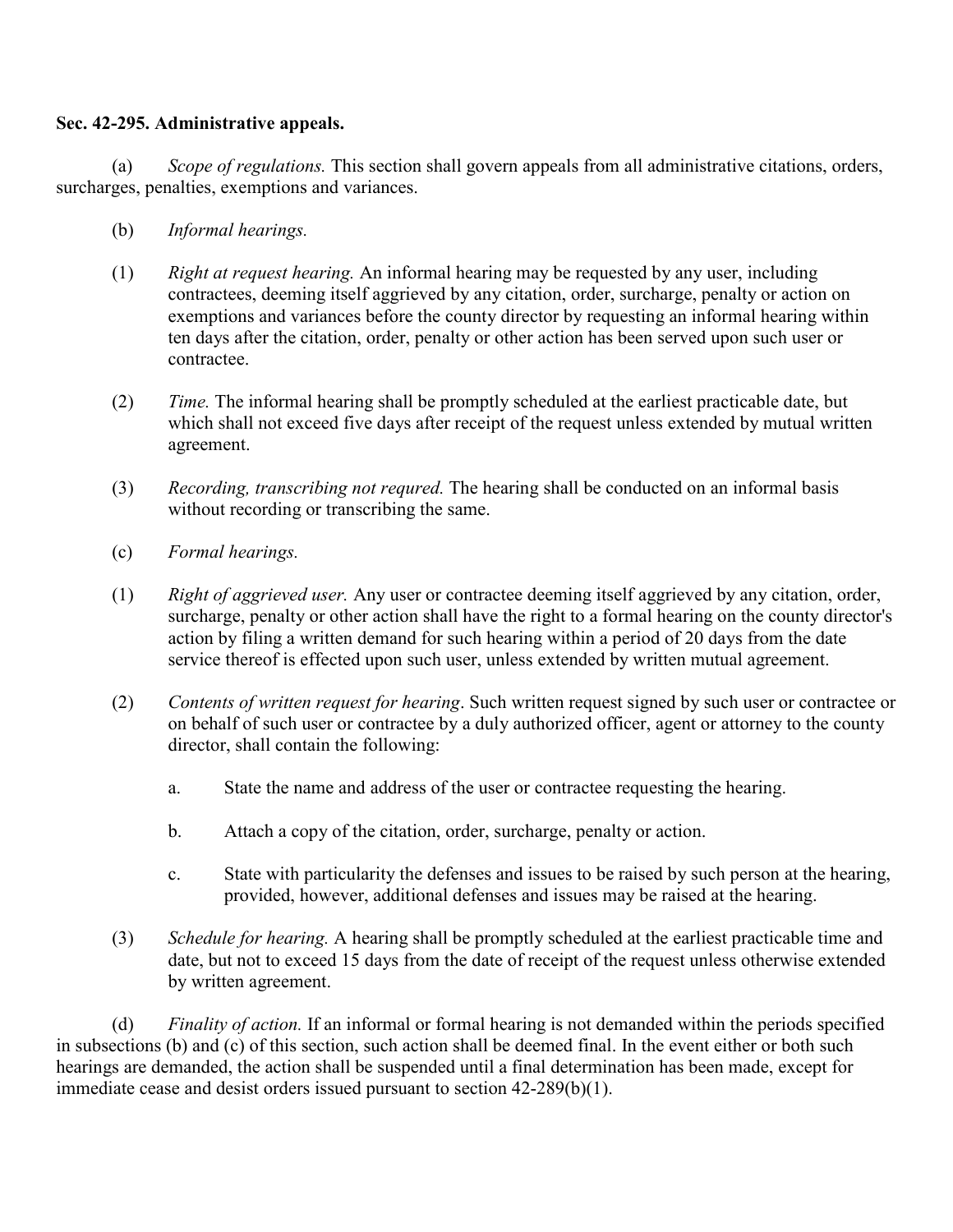(Compiled Ords. 1990, §§ 25.490--25.493)

## **Sec. 42-296. Hearings and actions of county director; hearing board; duties; notices, etc.**

 (a) *Provisions to be basis for conduct for hearings.* Hearing on any notice, order, citation, surcharge or any other action of the county director shall be conducted under the procedure set forth in this section.

- (b) *Hearing board*.
- (1) *Designation.* The DPW board is hereby designated as the hearing board to schedule, hear and decide administrative appeals arising under this division.
- (2) *Powers*. A majority of the board is hereby vested with the power, jurisdiction and authority:
	- a. To schedule, hear and decide appeals from any administrative determination made by the county director.
	- b. To schedule, hear and decide applications for extensions of time for compliance or for exemptions or variances in the manner set forth in this division.
	- c. To decide all matters referred to it by the director or upon which it is required to decide under this division.
- (3) *Minutes; records*. The board shall keep minutes of its proceedings and comply with the open meetings act and shall electronically record or authorize stenographic recording of the proceedings.
- (4) *Adoption of rules and regulations; persons appearing and testifying.* The board shall have the right to adopt reasonable rules and regulations governing the conduct of its hearings. Any person may appear and testify at a hearing and be represented by an authorized agent or attorney.
- (c) *Appointment of examiners; recording the proceedings; continuances, etc.*
- (1) *Powers*. The board may appoint one or more hearing examiners or designate one or more of its members to serve as hearing examiners to conduct the hearings. The examiner hearing the case shall exercise all powers relating to the conduct of hearings until it is submitted by him to the board for decision.
- (2) *Recording the proceedings.* A record of the entire proceedings shall be made by tape recording, or by any other means of permanent recording determined to be appropriate by the board.
- (3) *Stenographic reportings.* The proceedings at the hearing shall also be reported by a stenographic reporter if requested by any party thereto. A transcript of the proceedings shall be made available to all parties upon request and upon payment by the requesting party.
- (4) *Continuances.* The board may grant continuances for good cause shown; however, when a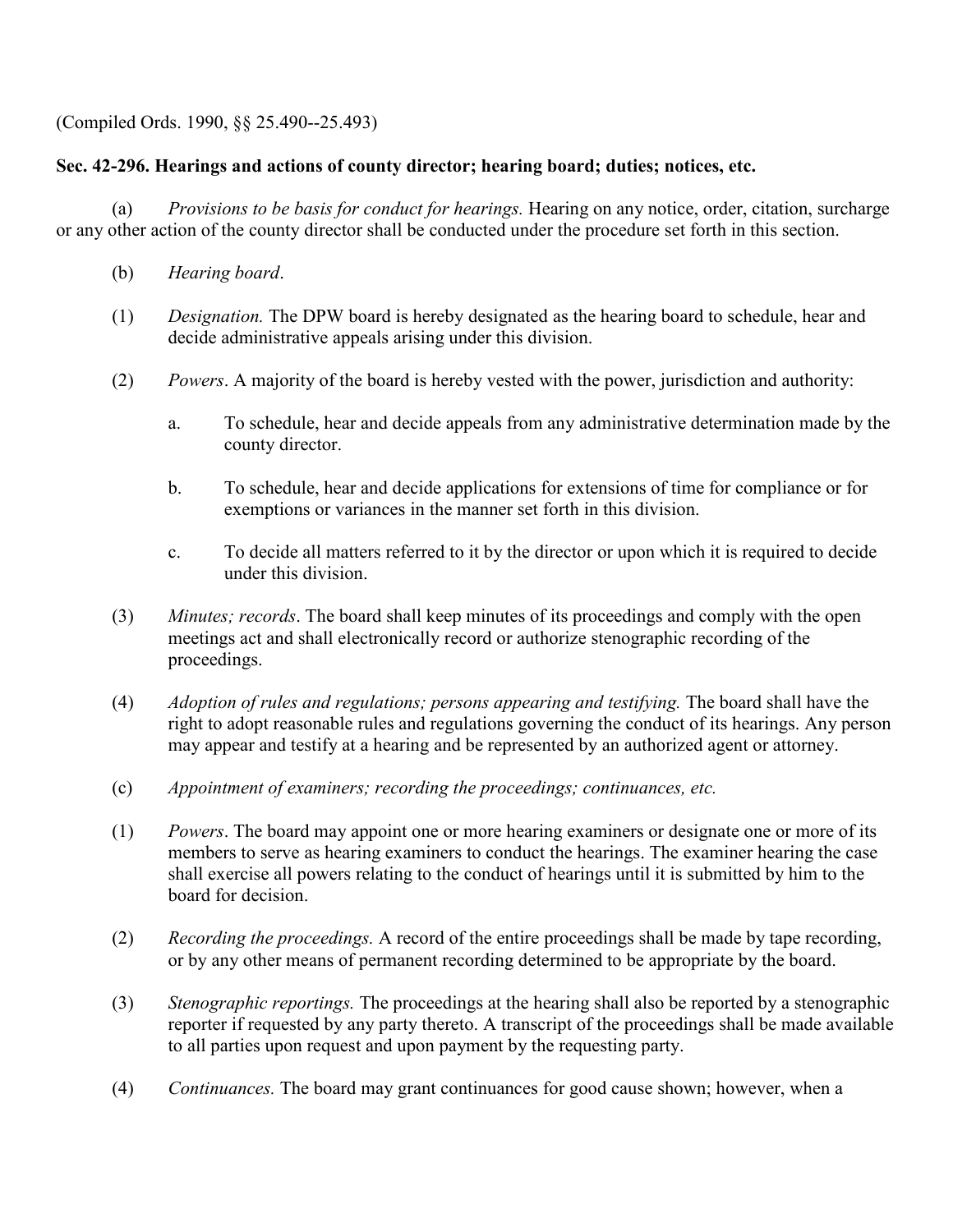hearing examiner has been assigned to such hearing, no continuances may be granted except by him for good cause shown so long as the matter remains before such examiner.

- (5) *Oaths; certification*. In any proceedings under this section, the board, any board member, or the hearing examiner has the power to administer oaths and affirmations and to certify to official acts.
- (6) *Reasonable dispatch*. The board and its representatives shall proceed with reasonable dispatch to conclude any matter before it. Due regard shall be shown for the convenience and necessity of any parties of their representatives.

 (d) *Form of notice of hearing to appelant*. The notice to appellant shall be substantially in the following form, but may include other information:

"You are hereby notified that a hearing will be held before (the board or name of hearing examiner) at on the day of 20 at the hour when hearing requested by you. You may be present at the hearing. You may be, but need not be, represented by counsel. You may present any relevant evidence and will be given full opportunity to cross-examine all witnesses testifying against you. You may request the attendance of public witnesses and the production of books, documents or other things by filing a request therefor with (Board of name hearing examiner)."

- (e) *Manner of conducting hearing; evidence; rights of parties, etc.*
- (1) *Rules.* Hearings need not be conducted according to the technical rules relating to evidence and witnesses.
- (2) *Oral evidence.* Oral evidence shall be taken only on oath or affirmation.
- (3) *Hearsay evidence.* Hearsay evidence may be used for the purpose of supplementing or explaining any direct evidence, but shall not be sufficient in itself to support a finding unless it would be admissible over objection in civil actions in courts of competent jurisdiction in this state.
- (4) *Admissibility of evidence.* Any relevant evidence shall be admitted if it is the type of evidence on which responsible persons are accustomed to rely in the conduct of serious affairs, regardless of the existence of any common law or statutory rule which might make improper the admission of such evidence over objection in civil actions in courts of competent jurisdiction in this state.
- (5) *Exclusion of evidence.* Irrelevant and unduly repetitious evidence shall be excluded.
- (6) *Rights of parties.* Each party shall have these rights, among others:
	- a. To call and examine witnesses on any matter relevant to the issues of the hearing;
	- b. To introduce documentary and physical evidence;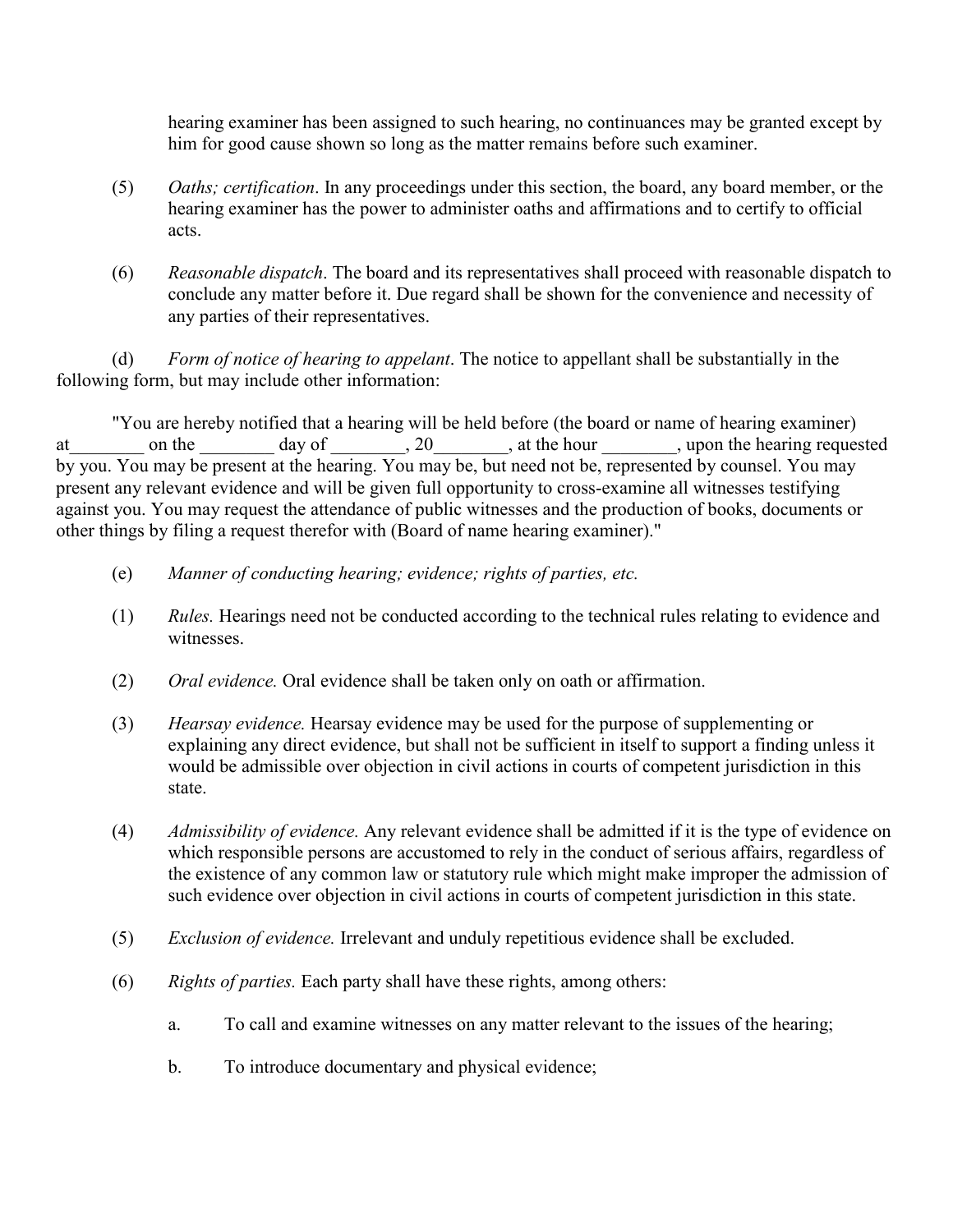- c. To cross examine opposing witnesses on any matter relevant to the issues of the hearing;
- d. To impeach any witness regardless of which party first called him to testify;
- e. To rebut the evidence against him;
- f. To represent himself or to be represented by anyone of his choice who is lawfully permitted to do so.
- (7) *Facts judicially noticed by courts of the state*.
	- a. *Reaching decisions.* In reaching a decision, official notice may be taken, either before or after submission of the case for decision, of any fact that may be judicially noticed by the courts of this state.
	- b. *Matters to be noticed in the record.* Parties present at the hearing shall be informed of the matters to be noticed, and these matters shall be noted in the record, referred to therein, or appended thereto.
	- c. *Opportunity to refute officially noticed matters.* Parties present at the hearing shall be given a reasonable opportunity, on request, to refute the officially noticed matters by evidence or by written or oral presentation of authority, the manner of such refutation to be determined by the board or hearing examiner.
	- d. *Inspection of premises involved in appeal.* The board or the hearing examiner may inspect any building or premises involved in the appeal during the course of the hearing, provided that:
		- 1. Notice of such inspection shall be given to the parties before the inspection is made;
		- 2. The parties are given an opportunity to be present during the inspection; and
		- 3. The board or the hearing examiner shall state for the record upon completion of the inspection the material facts observed and the conclusions drawn therefrom. Each party then shall have a right to rebut or explain the matters so stated by the board or hearing examiner.
- (f) *Various methods of hearing contested cases; delivery of decision to appellant; effective date.*
- (1) *Hearing before board itself*. Where a contested case is heard before the board itself, no member thereof who did not hear the evidence or has not read the entire record of the proceedings shall vote on or take part in the decision.
- (2) *Hearing before examiner.* If a contested case is heard by a hearing examiner alone, he shall within a reasonable time (not to exceed 30 days from the date the hearing is closed) submit a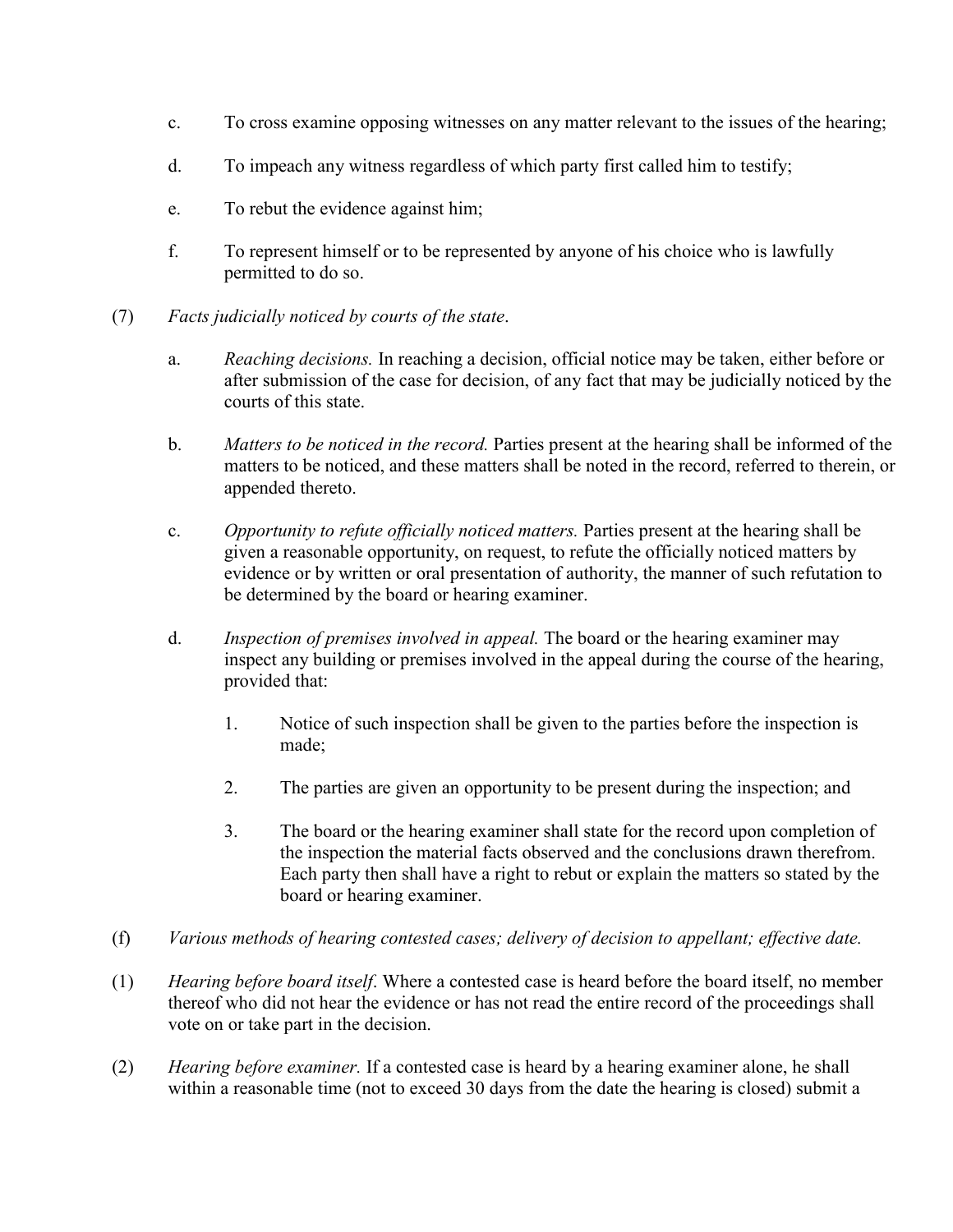written report to the board. Such report shall contain a brief summary of the evidence considered and state the examiner's findings, conclusions and recommendations subject to section 42-298 on confidentiality. The report also shall contain a proposed decision in such form that it may be adopted by the board as its decision in the case. All examiner's reports filed with the board shall be matters of public record. A copy of each such report and proposed decision shall be mailed to each party on the date they are filed with the board.

- (3) *Consideration of report by board; notice.* The board shall fix a time, date, and place to consider the hearing examiner's report and proposed decision, within 15 days from the filing thereof. Notice thereof shall be mailed to each interested party not less than five days prior to the date fixed, unless it is otherwise stipulated by all of the parties.
- (4) *Exceptions to report.* Not later than two days before the date set to consider the report, any party may file written exceptions to any part or all of the examiner's report and may attach thereto a proposed decision together with written argument in support of such decision. By leave of the board, any party may present oral argument to the board.
- (5) *Disposition by the board.* The board may adopt or reject the proposed decision in its entirety, or may modify the proposed decision.
- (6) *Alternate method for decision when proposed decision not adopted.* If the proposed decision is not adopted as provided in subsection (f)(5) of this section, the board may decide the case upon the entire record before it, with or without taking additional evidence; or may refer the case to the same or another hearing examiner to take additional evidence. If the case is reassigned to a hearing examiner, he shall prepare a report and proposed decision as provided in subsection (f)(2) of this section hereof after any additional evidence is submitted. Consideration of such proposed decision by the board shall comply with the provisions of this subsection (f).
- (7) *Appellant to receive written copy of decision.* The decision shall be in writing and shall contain findings of fact, a determination of the issues presented, and the requirements to be complied with. A copy of the decision shall be delivered personally or sent by certified mail, postage prepaid, return receipt requested, to the appellant.
- (8) *Determining effective date of decision.* The effective date of the decision shall be as stated therein or pursuant to a stay order from a court of competent jurisdiction.

 (g) *Appeals from determinations of board*. Appeals from the determinations of the board may be made to the circuit court for the county as provided by law. Such appeals shall be governed procedurally by the Administrative Procedures Act of 1969 (MCL 24.201 et seq.). All findings of fact, if supported by the evidence, made by the board shall be conclusive upon the court. (Compiled Ords. 1990, §§ 25.500--25.506)

# **Sec. 42-297. Penalties and remedies.**

 (a) *Criminal penalties.* Any user, contractee or person (other than an employee of a user while acting as an employee) knowingly violating any provision of this division or a final order shall be guilty of a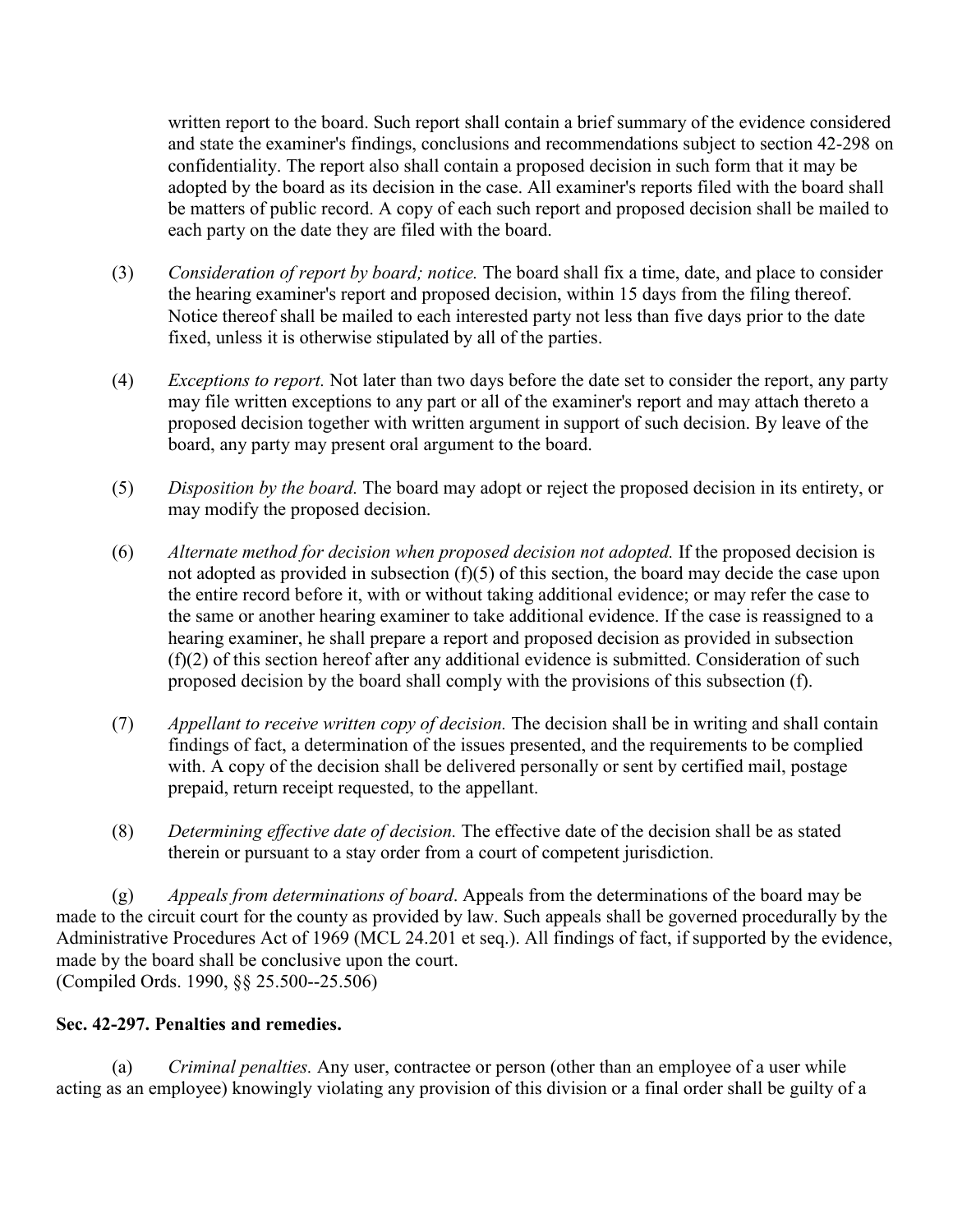misdemeanor.

 (b) *Continuing offense.* Each and every day of any such violation shall constitute a separate and new offense and shall be punishable as such as herein provided.

 (c) *Surcharges.* In addition to prosecution and the imposition of civil penalties for violating this division, a user or contractee violating the regulations established by or pursuant to this division shall be subject to one or more surcharges in accordance with section 42-292.

 (d) *Civil penalties.* Any user or contractee violating this division may also be subject to a penalty to be initially determined and assessed by the county director not to exceed \$500.00 per day, subject to appeal to the board and circuit court. The board may also adopt and publish a schedule of monetary civil penalties for various types of violations of this division. No such penalty shall be imposed where the violation was not caused by such user.

 (e) *Violation constitutes a public nuisance.* Violations of this division are hereby declared to constitute a public nuisance.

 (f) *Civil injunctive relief.* The county director is hereby empowered to institute legal proceedings for the abatement of any nuisance including injunctive actions or other remedies, including damages.

 (g) *Prima facie presumption*. There shall be a prima facie presumption that the owner or occupant, if not owner-occupied, of the premises upon or from which a violation of this division is determined to exist, that such owner or occupant had knowledge of the unauthorized discharge or other violation. Such presumption shall be rebuttable by competent evidence showing the absence of such knowledge if actual or constructive knowledge is a necessary element of the proof of such violation. (Compiled Ords. 1990, §§ 25.510--25.517)

# **Sec. 42-298. Confidentiality.**

 (a) *Confidential information; data not entitled to confidential treatment.* All information and data submitted to the county by the user or obtained by the county through inspections and monitoring shall be protected by and held by the county as confidential if it relates to trade secrets or is information which, if disclosed, would tend to injure the competitive position of the user. The following data is not entitled to confidential treatment:

- (1) Data that directly expresses effluent characteristics at or after a point of discharge to the public sewer or the POTW.
- (2) Data that has previously been disclosed to the public generally.

 (b) *Request for confidentiality*. With respect to information and data submitted to the county by the user, the user must submit a cover sheet or indicate on individual sheets, that such information is to be held as confidential information, in order for the information and data to be entitled to confidential treatment.

(c) *Request for release of confidentiality*. If any person or governmental agency requests from the